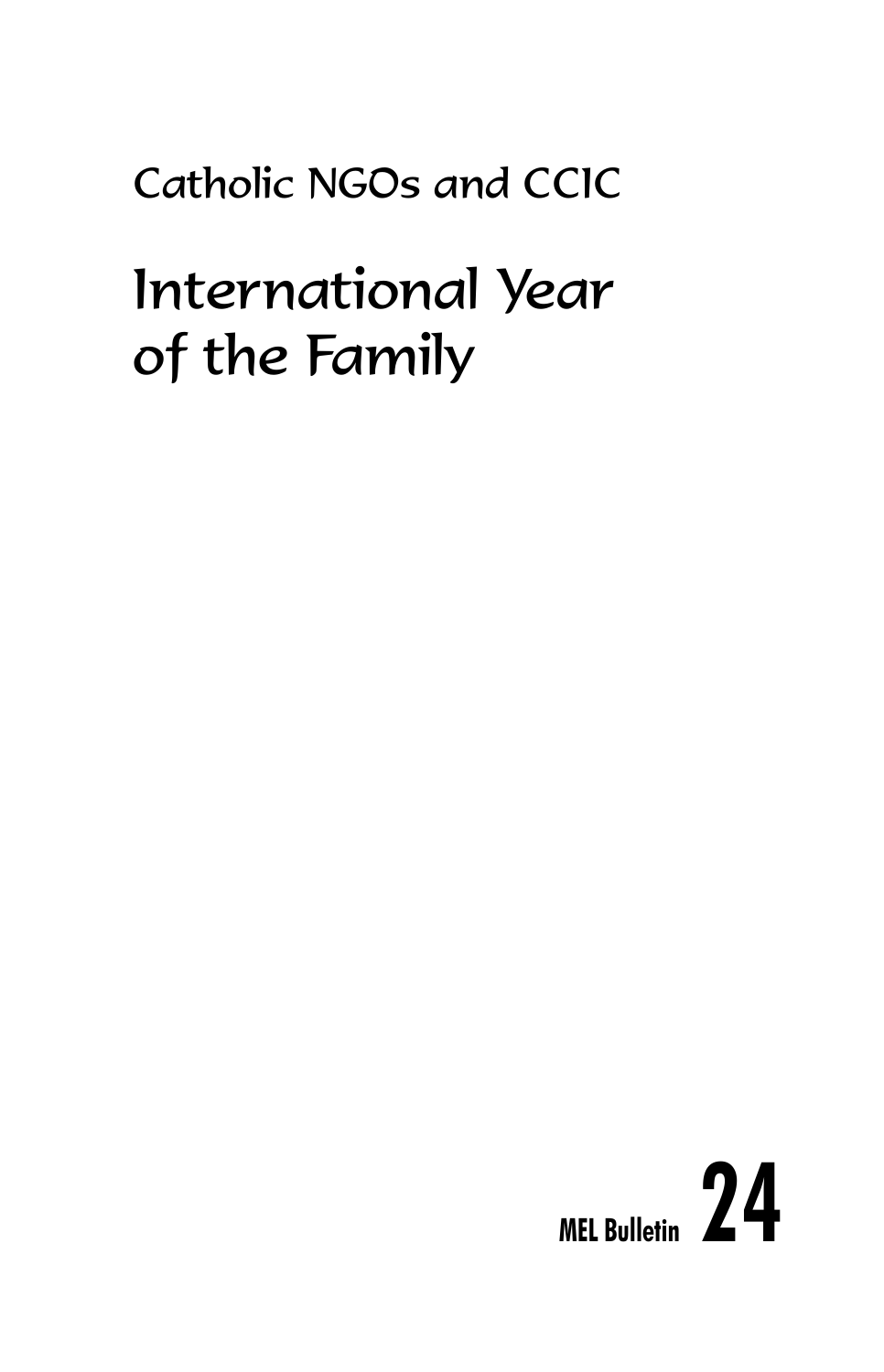Brothers of the Christian Schools Via Aurelia 476 00165 Rome, Italy

February 2006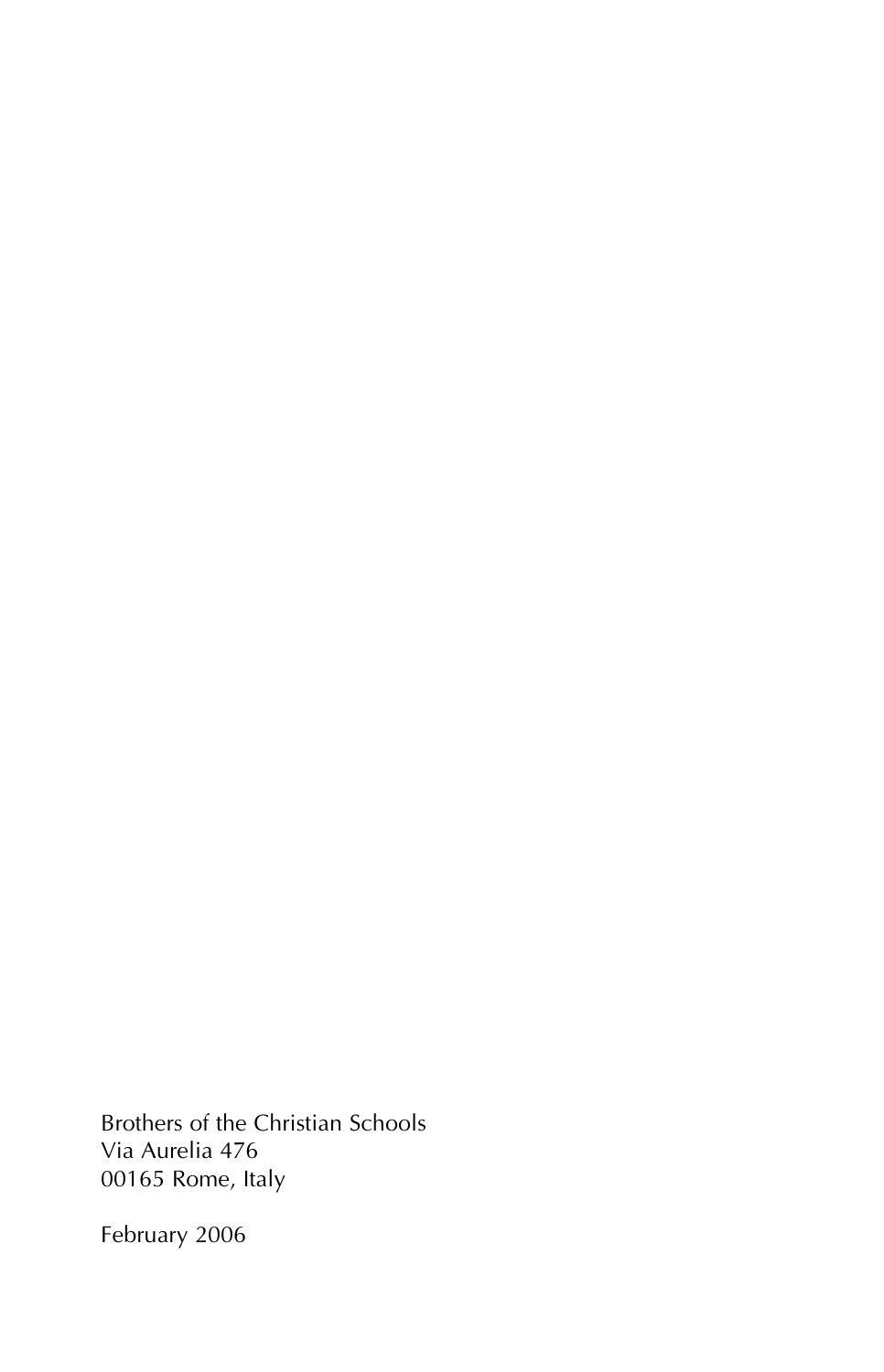1994 was the International Year of the Family.

On that occasion our Institute convoked a first Colloquium in Rome entitled Families, which was attended by 60 Lasallians from all over the world. Institute Bulletin  $N<sup>°</sup>$  245 presented the problems of the theme as well as a series of practical conclusions addressed to all Lasallian educators.

12 years have passed.

It would be good if our educational communities took up again the basic reflection and the current practices on a theme so essential not only for children and the young but also for the indispensable collaboration between parents and educators.

This will allow us to see the present relevance of our conclusions in 1994 and the inspirational strength which they still have.

It is in this spirit that we propose here the assessment text of the Family group made up of Catholic NGOs assisted by the Catholic Centre for UNESCO (CCIC). This group tried to pick out the international advances as well as the resistance, reverses, challenges with which families were confronted in the world of 2004, ten years after the holding of the first International Year of the Family.

This text does not tell us everything but it presents a certain number of tendencies which could give us keys to the interpretation of our regional realities and thus encourage us to greater commitment in a field where Lasallians do not commit themselves sufficiently.

I would like here to heartily thank the FAMILY group of Catholic NGOs and the CCIC for the great stimulus they have offered us.

Bro. Nicolas Capelle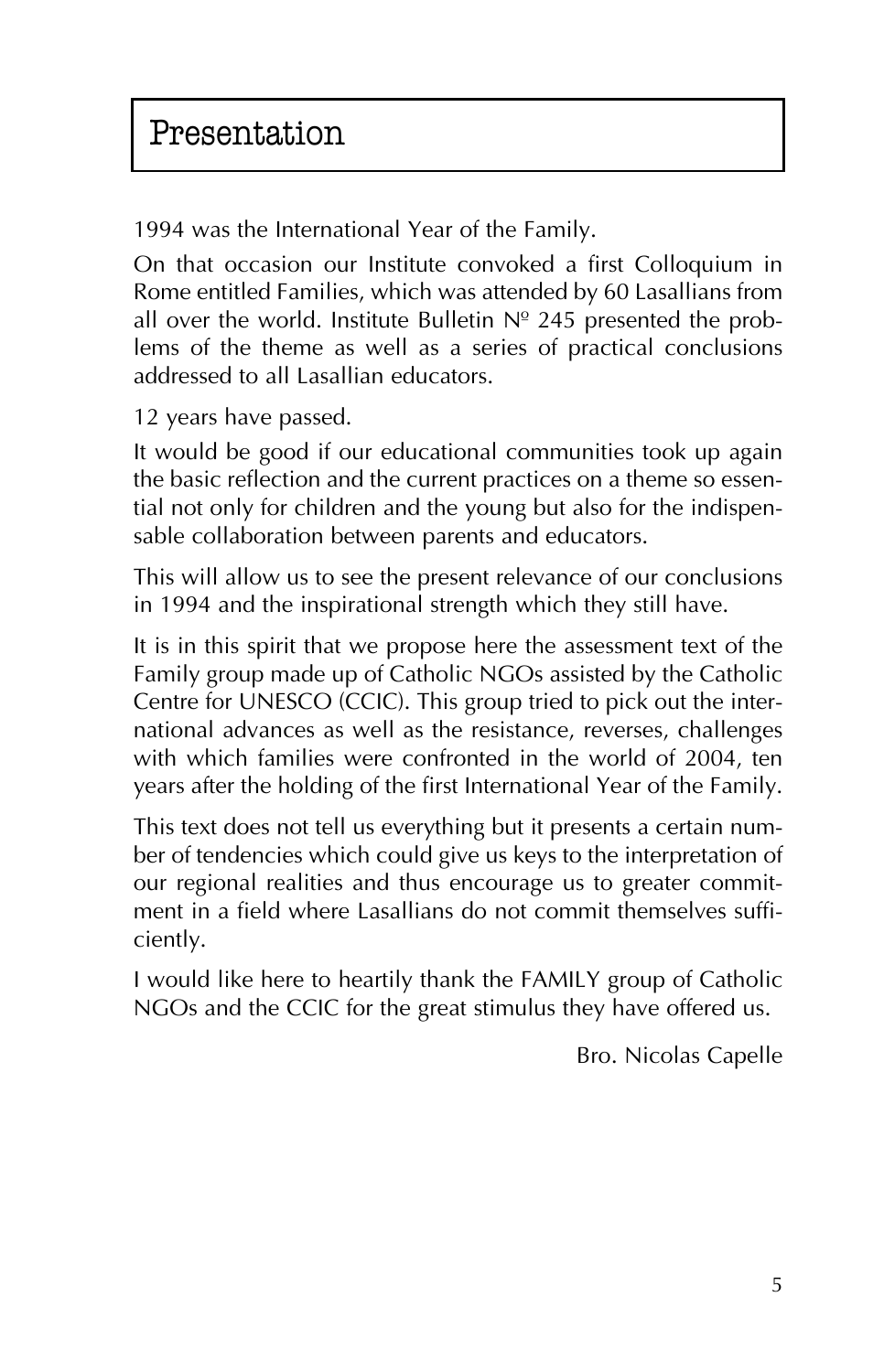In 1994, the United Nations invited all the States of the world to celebrate the International Year of the Family (IYF). An NGO Working Group was set up at UNESCO in which Catholic NGOs were a driving force.

In 2004, the United Nations will celebrate the tenth anniversary of the IYF. Catholic NGOs - in relation with UNESCO and in conjunction with the Holy See - wish to make a contribution to this event. It is clearly fundamental to enable the family, "the primary basic unit of society", to carry out the functions for which it is responsible, particularly in the fields of social, economic, ethical and cultural development.

It had already been noted ten years ago that support from the State and society is essential to enable the family to cope with its responsibilities. Furthermore, family models of reference are changing as a result of the economic, political and social context. The family presents a multi-faceted face: the nuclear family, the traditional family, the single-parent family the recomposed family... We felt that it was important to find out if this phenomenon is on the decrease, remains stable or is increasing and, on the basis of the findings obtained, draft action proposals that would be able to influence political leaders, economic decisionmakers and civil society.

In October 2002, a questionnaire was sent out to the General Secretariats of the NGOs/UNESCO which had formed part of the initial "Family Group" and to a certain number of interested organisations, asking them to disseminate it amongst a maximum number of their members working in the field (cf. appendices). They were invited to provide information on what they had been able to note as evolutions in family structures, behaviours within the family, the influence of society on families, family policies in their countries and the resulting actions. On the basis of these observations and experiences in the field, each and every one was encouraged to formulate action proposals in UNESCO's fields of competence: education, science and ethics, culture and development, communication and social and human sciences.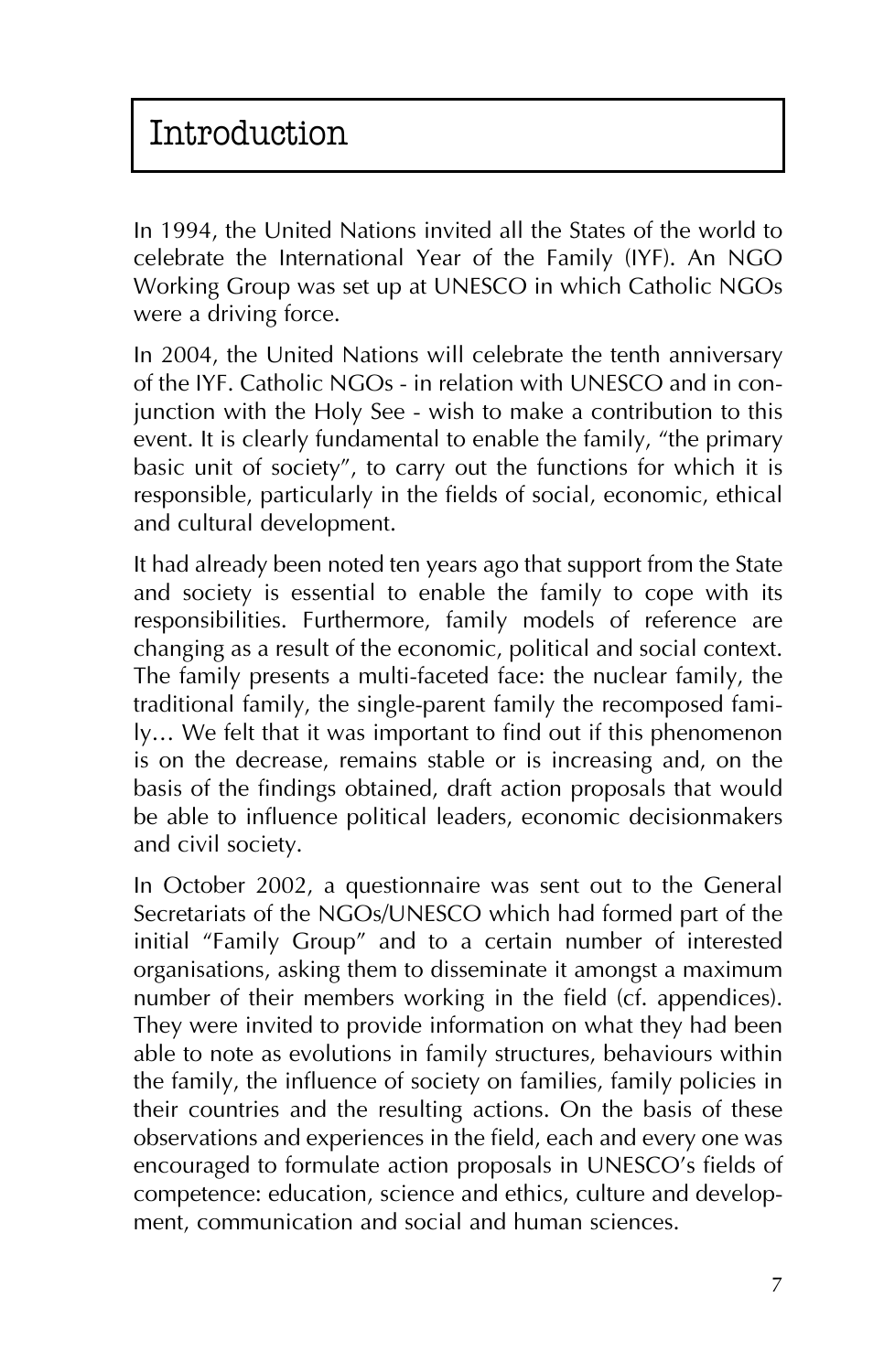One hundred and fifty collective replies were received from fifty three countries in five continents, representing extremely different experiences, cultures and traditions. It is evident that the synthesis drawn up does not give an exhaustive inventory of the current evolution of the family and the authors have respected the viewpoints of those working in the field. In highlighting the strong points and underlining the convergences, this synthesis makes it possible to present relevant suggestions which reflect both the expectations and needs. These proposals are presented here to be taken into consideration in the general policy of States and influence public opinion.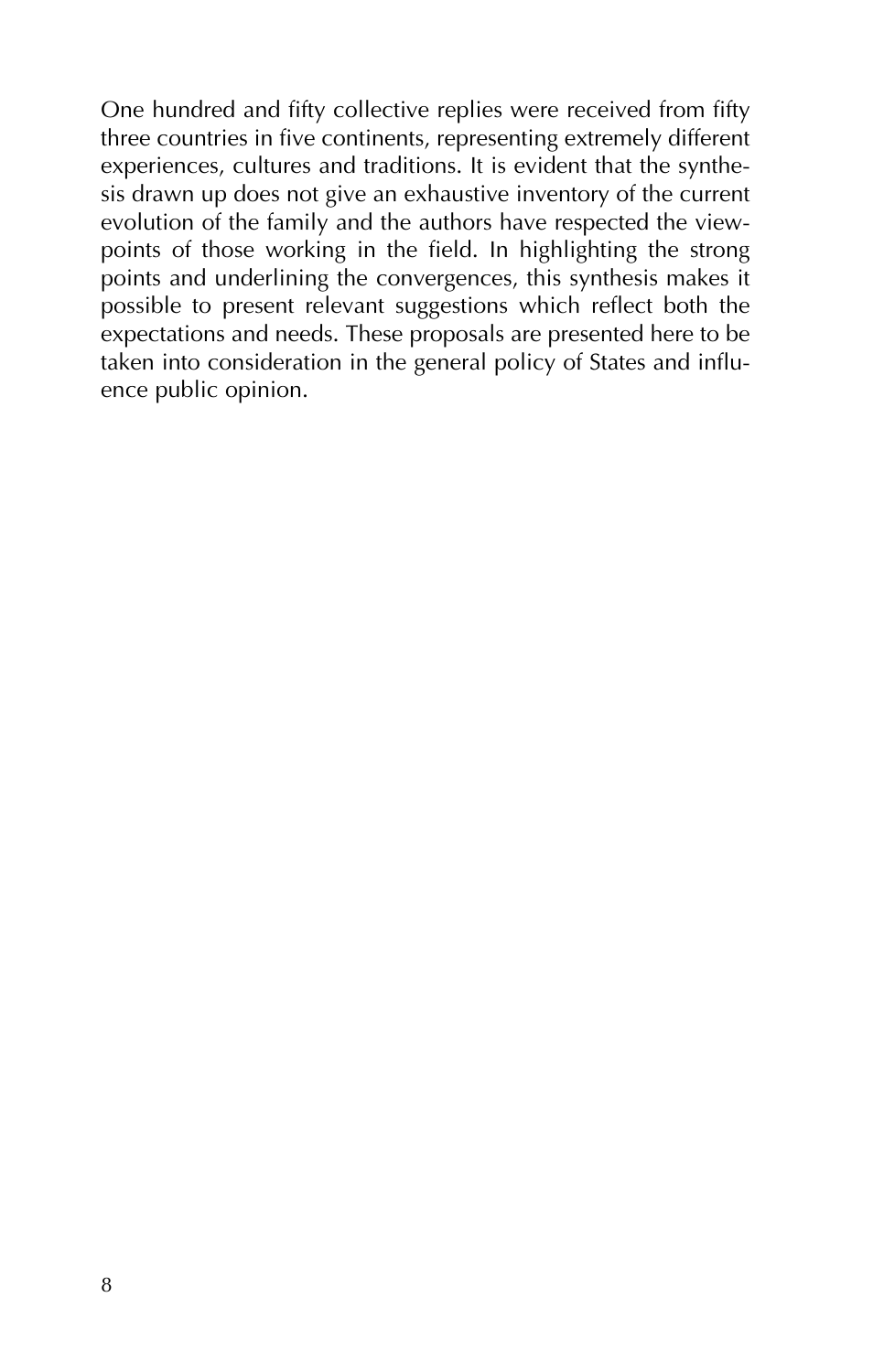### **OBSERVATIONS**

While recognizing that the family has the role of basic unit of society and in affirming that there are families that are functioning well, the picture that emerged from the answers received is often gloomy.

We can put forward three reasons for this:

- $\bullet$  the importance of expectations concerning the family,
- the main goal of a large number of NGOs who answered (the fight against poverty, education, the status of women, the protection of children and peace, all sectors which do not give rise to unbounded optimism),
- globalisation in its negative sense (succession of economic crises, individualism and consumerism, acceleration of changes).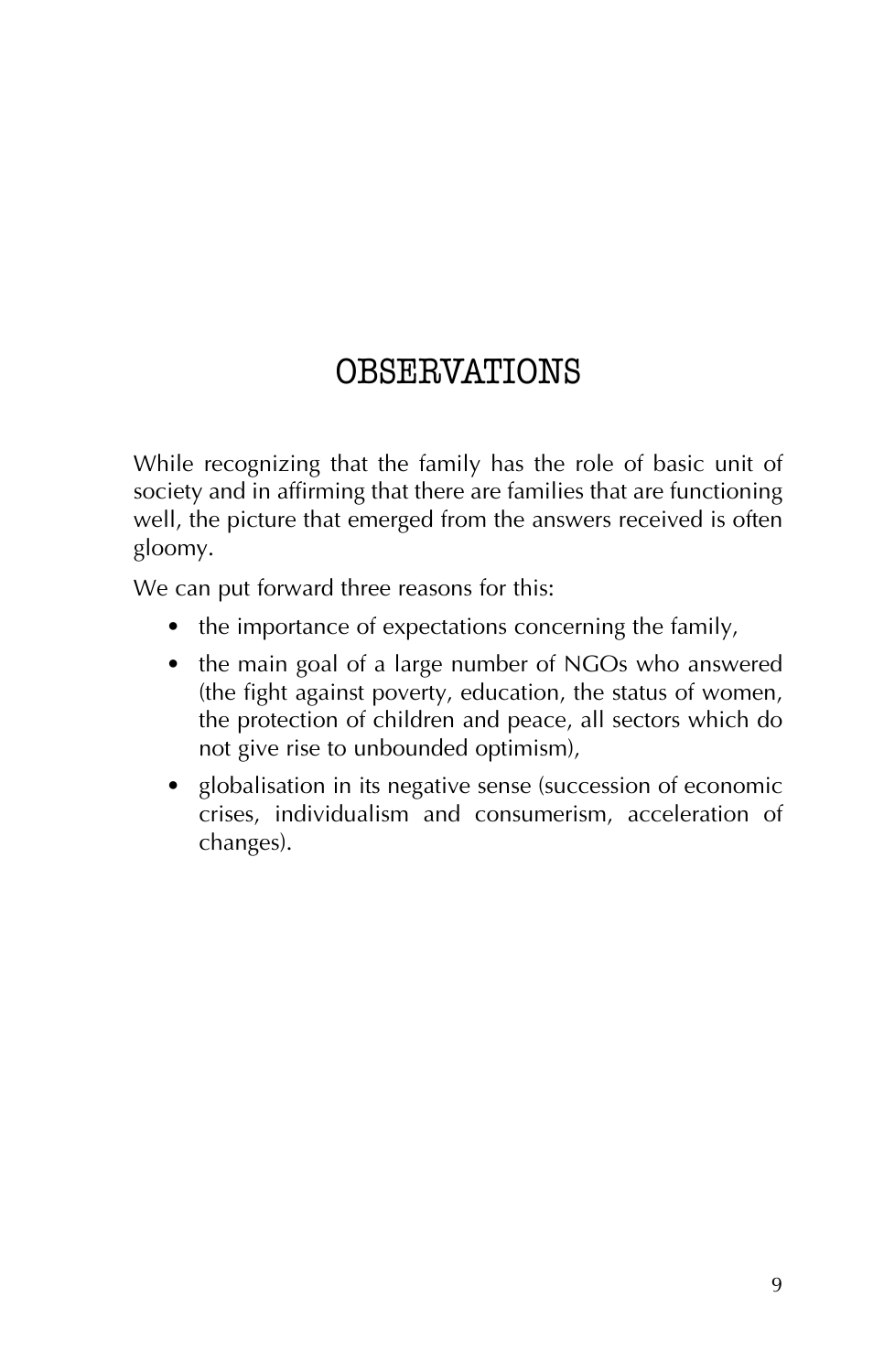### 1. The evolution of structures and models

### **A less clear-cut cultural and religious model**

All the answers, no matter from which continent they came, refer to the fragility of couples. Divorces everywhere are on the increase and people marry much later in life. The causes of these late marriages include the refusal to commit oneself, the length of studies, poverty, cohabitation and the desire not to have children. In the Russian Federation, we were told that 42% of couples do not have any children.

All those who replied stated that cohabitation was on the increase. "Why get married since society accepts free unions". One reply from Latin America specifies that the marriage often takes place when the child starts school. The notion of natural child is becoming commonplace; in Europe, people practically no longer make the distinction and several replies from Australia use the expression "de facto parenthood". In Slovakia, one child out of five is born outside marriage (one child out of four in the European Union). One reply from India, on the contrary, states that the proportion of unmarried couples is negligible in that country.

In Latin America, it is specified that marriage, as a religious act, has lost its aura to a greater extent than marriage as a social act. Some answers state that people no longer really know what a family is, but others, in Latin America, the Mediterranean Basin, the Philippines and India, lay emphasis on the number of religious or traditional marriages that last, thus showing the continuity of the institution more or less everywhere, and particularly in rural areas.

In Africa, where the same evolution as everywhere else can be noted, the ancestral tradition, however, remains strongly rooted and *"People do not get married to separate"*. In Senegal, there is a movement which is trying to impose elements of the Muslim family code on everybody. Several replies from all continents refer to the decrease in the number of children.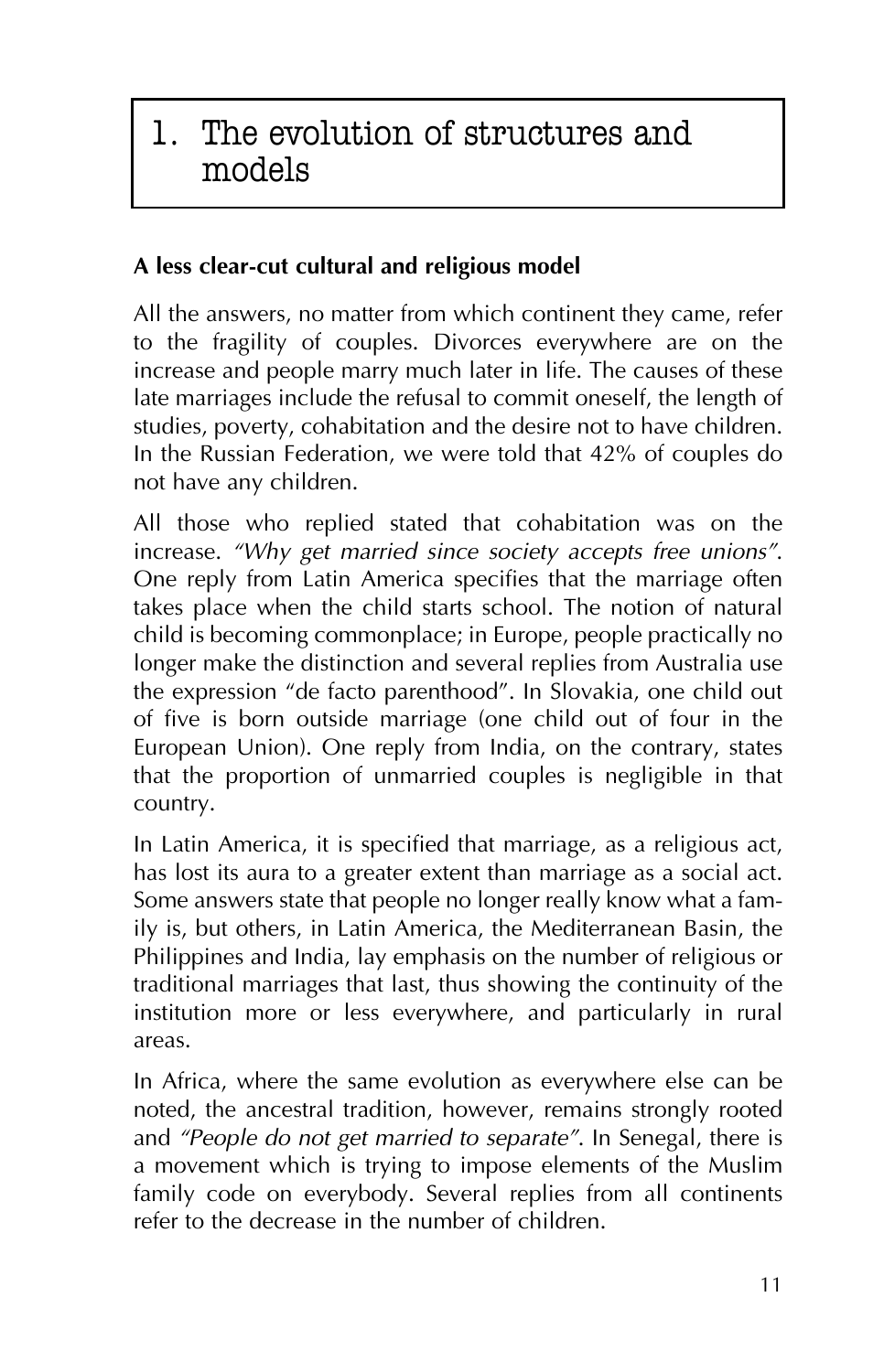A certain number of answers state that a larger number of obviously homosexual couples can be seen. In New Zealand, it is specified that in vitro fertilisation is possible for single women and lesbians.

### **Transfers of responsibility**

An increase was noted everywhere in the number of women who are heads of families following divorce, desertion or widowhood (increasingly due to AIDS, violence and intranational conflicts), or because they have chosen to remain unmarried. The effects, from an emotional and economic viewpoint, are often considerable, although luckily, greater attention is paid to these families in Europe and Latin America.

If it is considered that a family exists as soon as a child is born, we can mention here the frequency, often referred to more or less everywhere, of teen age pregnancies with several results: a more or less difficult cohabitation with parents, the girl's rejection of the family or the contrary (with all the dangers that this entails), and also pressure to have an abortion.

In Europe, the term of single-parent family also covers the notion of a father on his own, although this is often only a stage in his life. Recomposed families in this continent have greatly increased, with somewhat vague parental functions (what can the grandparents of the child of your stepmother be called?), and even more vague with regard to the function of father. But a new model of alternating custody is beginning to spread; the children living part of the week with the mother and the other part with the father. The increase in the number of recomposed families is often mentioned also in the Latin American replies. This phenomenon is often considered as being a cause of the lack of landmarks for children.

Mention is also made of the case of grandparents who have become heads of families when the couple has broken up, or when the parents have travelled far to seek work, or when they have died of AIDS: this is just as valid in Ukraine as in Argentina or Ouagadougou. Replies from Europe and Australia point out the importance of the role of grandparents in classical nuclear families when the two parents work.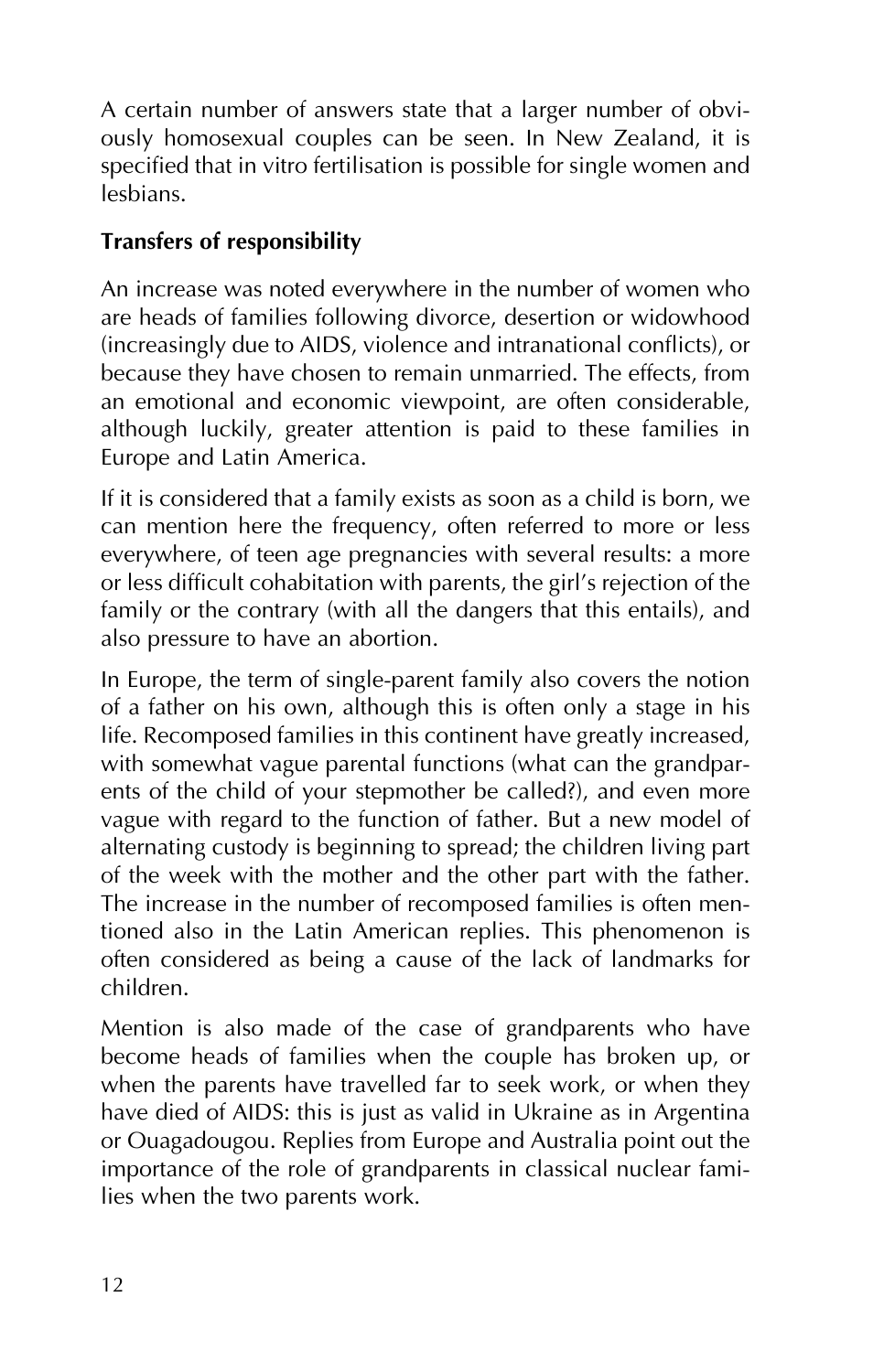#### **A new management of space**

Many people note that migration movements from the country to the town, or towards richer countries, mainly for economic reasons, but also in the event of conflicts, are also a cause of the break-up of families. Reference is also made to the large-scale movement of women who leave to find work.

Several speak of the number of inter-generational families that exist for economic reasons: the difficulty of finding work, or the difficulty of finding low-cost accommodation. Children, and even adults, live with their grandparents and young people continue to live with their parents until they are well into adulthood. On the contrary, in developing countries, the intergenerational family is often broken up as a result of an unsuitable urban habitat. In the Russian Federation, it is stated that the traditional family, four grandparents, two married parents and children living in the same geographical place, no longer represents more than 2% of families.

This term of inter-generational is used in a questionnaire received from Benin to define the still frequent situation of very young girls married off by their parents to much older men. This situation is paradoxically also found in Australia, which attracts young Asian girls to marry much older Australian men.

In Europe, replies mention the increase in the number of persons who live on their own (11% of the European population): unmarried people or the elderly, and the growing number of old people who end their lives in institutions to which families hand over their responsibilities. The abandonment of old people is not mentioned in Latin America. Inversely, New Zealand and Australia mention retirement villages, although in aboriginal families, three or four generations continue to live together.

A certain number of questionnaires received from Latin America and Africa also mention the case of children left to fend for themselves and the appearance, in this category, of child soldiers.

Several replies talk of intercultural families which are increasing, given the population movements: a situation that is difficult to manage, particularly when the level of education in the couple is not the same; in South Africa, one answer pointed out that these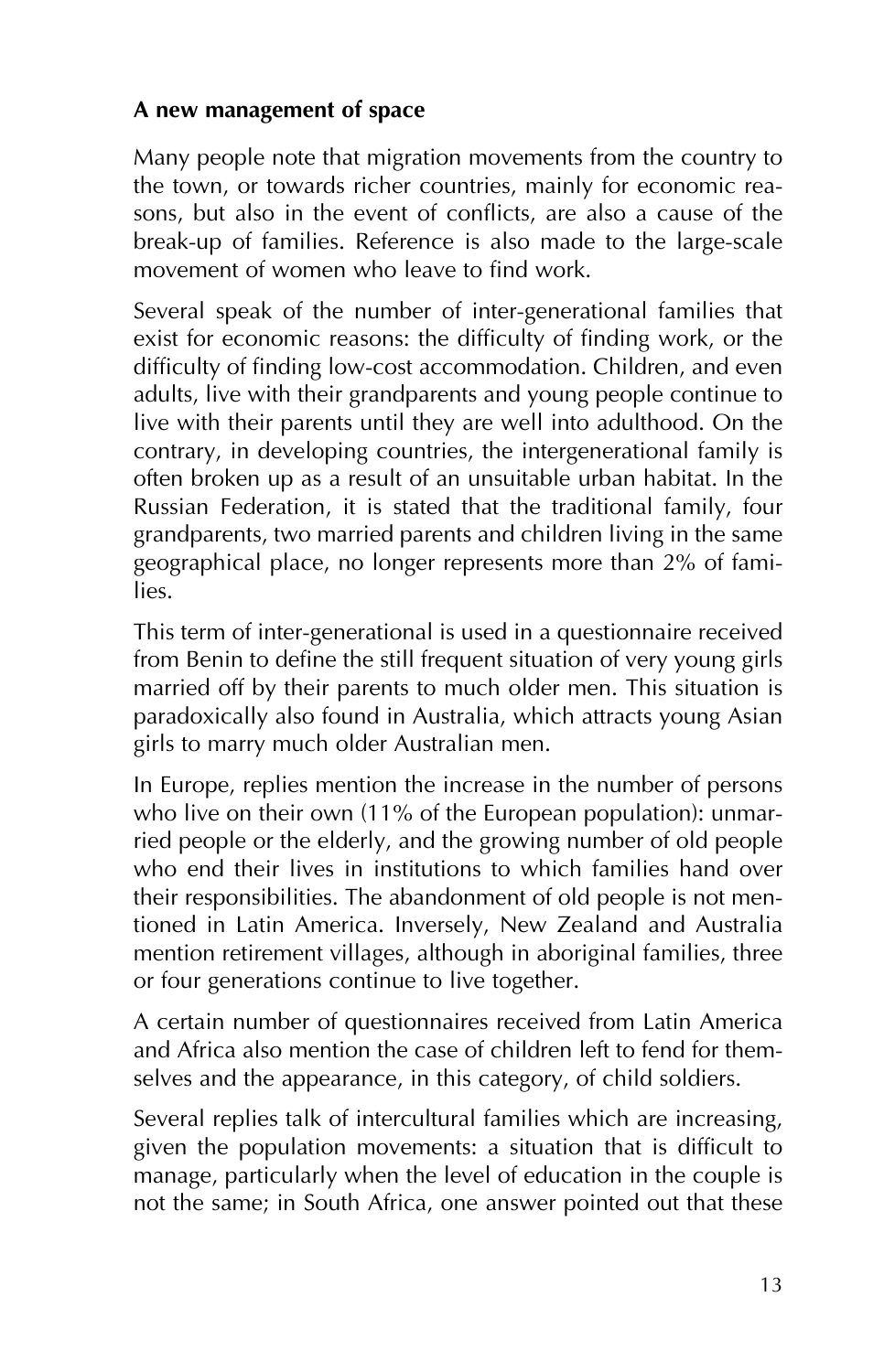families have the same need for guidance and support as divided families. In countries such as Senegal, where culture is not particularly homogeneous on account of the different religions, intercultural marriages are either difficult or even clearly rejected, depending on the groups. Replies from New Zealand or Namibia present multi-cultural marriages as an enrichment *ìa good example of humanityî* and even as being more stable.

**The evolution already noted 10 years ago has therefore increased and become generalised: the family, by definition constantly changing with the passage of time, is becoming multiform, but it is still there, the subject of both expectations and criticisms.**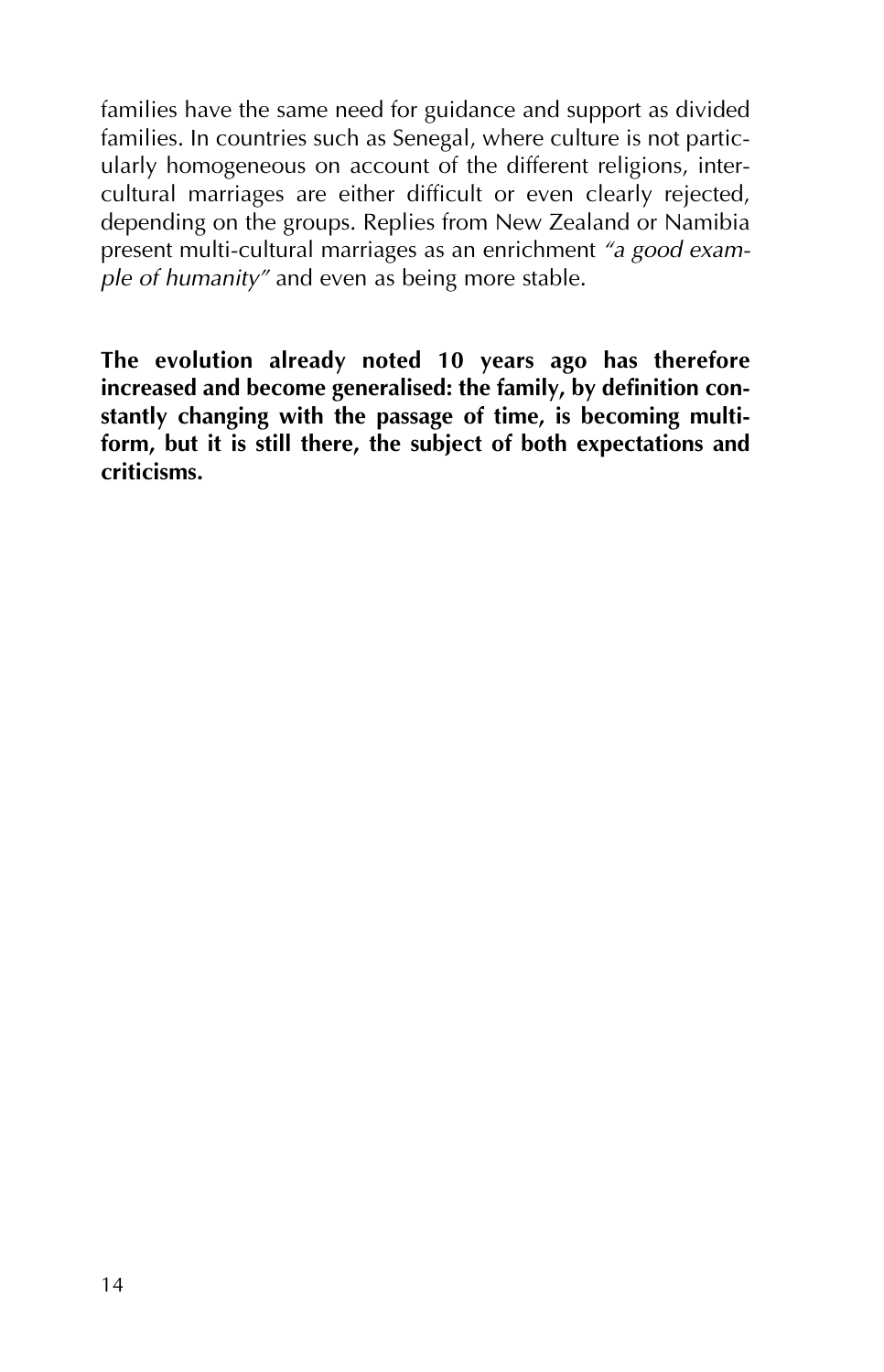### 2. Evolution of behaviours

### **New behaviours which are tending to become generalised**

Changing family structures have repercussions on the behaviours of couples, parents (mother and father) and children.

We can therefore note:

- An absorbing professional life, often for both parents, although the mother remains the one who most often looks after the children. Consumerism, profit-seeking or, on the contrary, simply trying to find enough money to live and the difficulty of finding work, mean that parents are less available for their children. This is an almost unanimous observation.
- Greater difficulty in passing on family values, particularly when relational problems exist: the gap between generations is clearly present, although this is tending to be bridged in Europe, as well as in Latin America, as children are given a great deal of freedom. Religious, social and cultural standards are less clear-cut. Many replies speak of the bad example given by adults.
- The competition of "secondary groups" (friends, clubs, discotheques) and television which "socialise" in a different way, inculcating other values (giving no elements of critical judgement making it possible to call oneself into question, it is specified), and other habits.
- The fact that children are better educated than their parents, who have received little education or who are even illiterate. It sometimes results in a lack of trust, incomprehension (particularly when the conflict between cultures is added to this) and occasionally in a lack of respect.
- Economic difficulties that complicate the carrying out of family functions, particularly when these difficulties persist, disturb the whole lifestyle and are lived as a form of exclusion. The obligation for children to contribute to the economic support of the family is not necessarily harmful,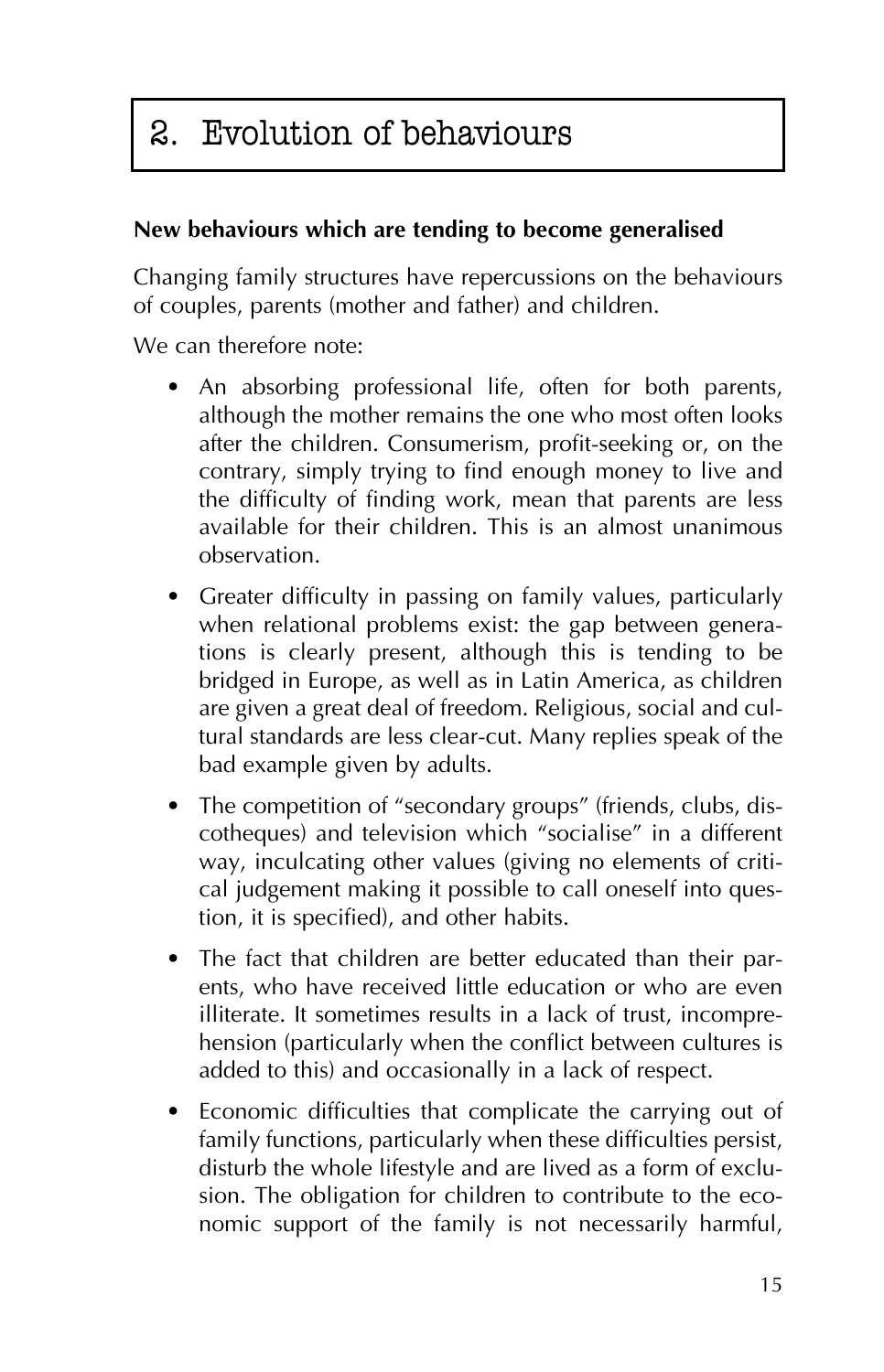unless it is accompanied by violence, as long as it leaves the possibility of education.

 $\bullet$  An excessive amount of out-of-school activities which concerns a certain number of children in industrialised countries. Providing material responses alone to the wishes of their children is a way, for parents who are not sufficiently available or divorced, to get rid of their guilt.

### **Dispersion of families**

Whether this is due to the separation of the couple, the ravages of AIDS, the expatriation of one of the parents or of one or several children, this situation is very frequently mentioned.

Many replies underline that this complicates the carrying out of the many different roles of the family. It can be noted that when faced with the break-up of the family, due to the discord of the parents, young people are often less tempted to found their own families; their priorities are frequently personal development and their careers, or simply the need to assure their everyday lives, hence a feeling of insecurity with regard to the future. The decision to marry is often associated with the desire for a child and takes place when the first child is born; but this is far from always being the case in developed countries, as well as in Latin America.

The role of grandparents is often referred to: they are called on to take the place of the parents when there is an upheaval in the nuclear family for one or other of the reasons mentioned above. In their capacity as grandparents, they are judged as being very important as they pass on a more structured education than the parents, states one reply from Greece; for others, they have the advantage of being able to propose and not impose. The fact that they are not always close at hand is deplored more or less everywhere.

#### **Weakening of the sense of parental responsibility**

In Europe, above all, replies mention the regression of parental responsibility, which is partly assumed by certain social services. In Africa, disengagement on the part of the parents and their inaptitude to participate in the guidance and decisions which forge the lives and destinies of their children is also observed. The quest for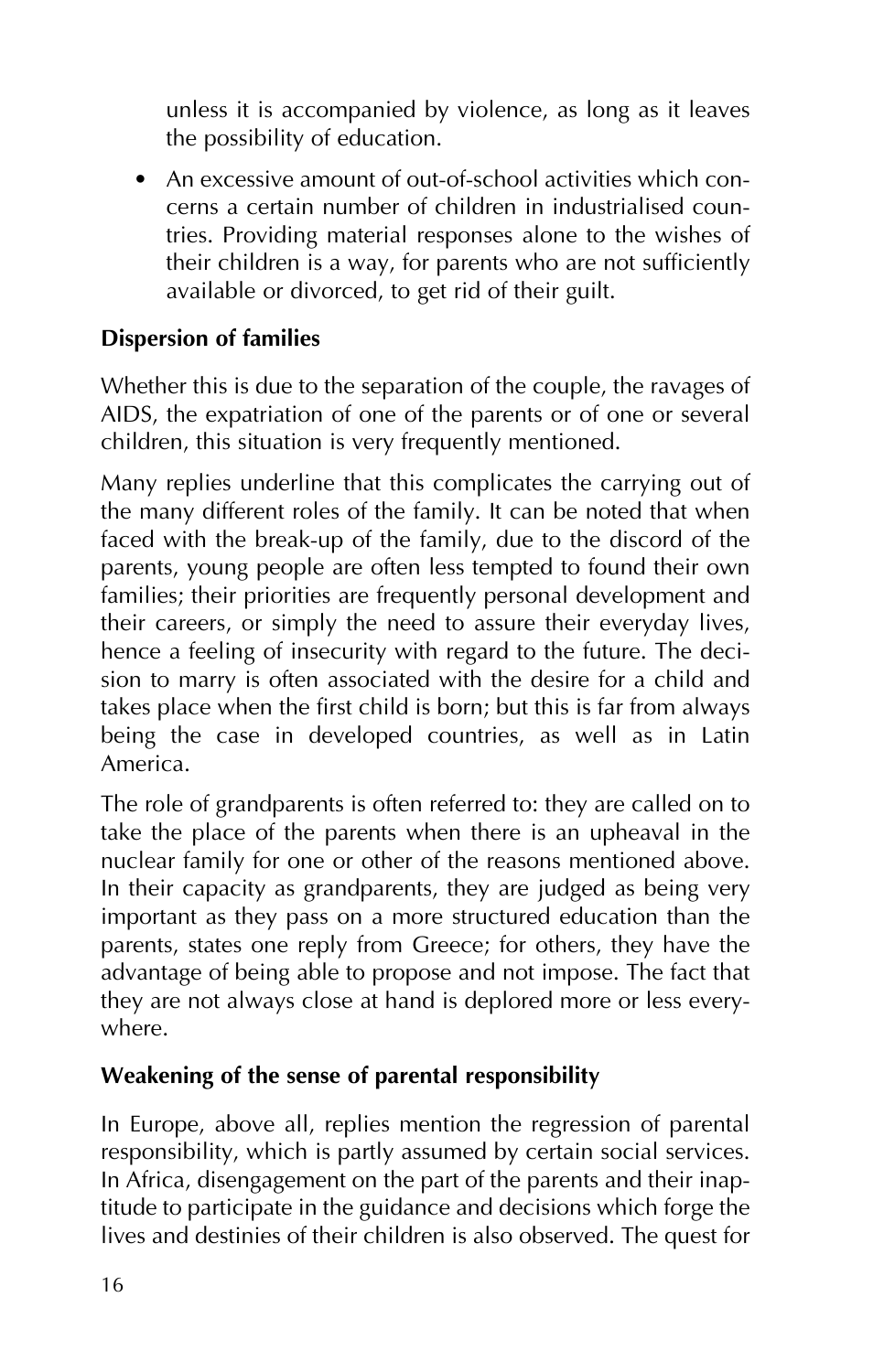material comfort prevails, to the detriment of the educational role. Some people also note that families living in African villages have the same difficulties with their children as very poor families living in industrialised countries.

In these latter, the parents who have received little or no preparation for their role are disorientated by their children. "How to be a parent is not passed down correctly from one generation to the other", and the absence of dialogue is often quoted. Mothers, when they must assume family responsibilities on their own, do not always dare to oppose their children in case they lose their love. Children are urged to achieve personal success. It is noted that in the case of the separation of the couple, it is more difficult to exercise authority.

However, in Europe, but also in Latin America, general satisfaction was expressed at the fact that there is a greater investment on the part of the fathers and that parental authority is co-exercised (facilitated by the presence of two wage earners, stated one reply from Canada). The judgement of children, even young children, is increasingly taken into account.

### **Importance of cooperation between the family and the school**

Many replies express confidence in the school, the place where knowledge and values are passed on, but in far too many countries, in the face of poverty and child labour, the family is unable to ensure normal schooling, or does not consider this a priority. However, in Ghana, one reply specified that the number of girls attending school had increased considerably, and, in Madagascar, one NGO stated that it had obtained free schooling from the local government for the group of extremely poor children that it supports.

In developed countries, replies note the lack of interest of young people for attending school, which is no longer the sole source of learning, all the more so as the new lifestyles do not encourage the cooperation of parents with the school. What is more, the majority of parents and teachers are ill-prepared for this cooperation.

A great deal is asked of the school: parents tend to transfer their responsibilities to it, while at the same time being less demanding with regard to the education given, than with the results obtained.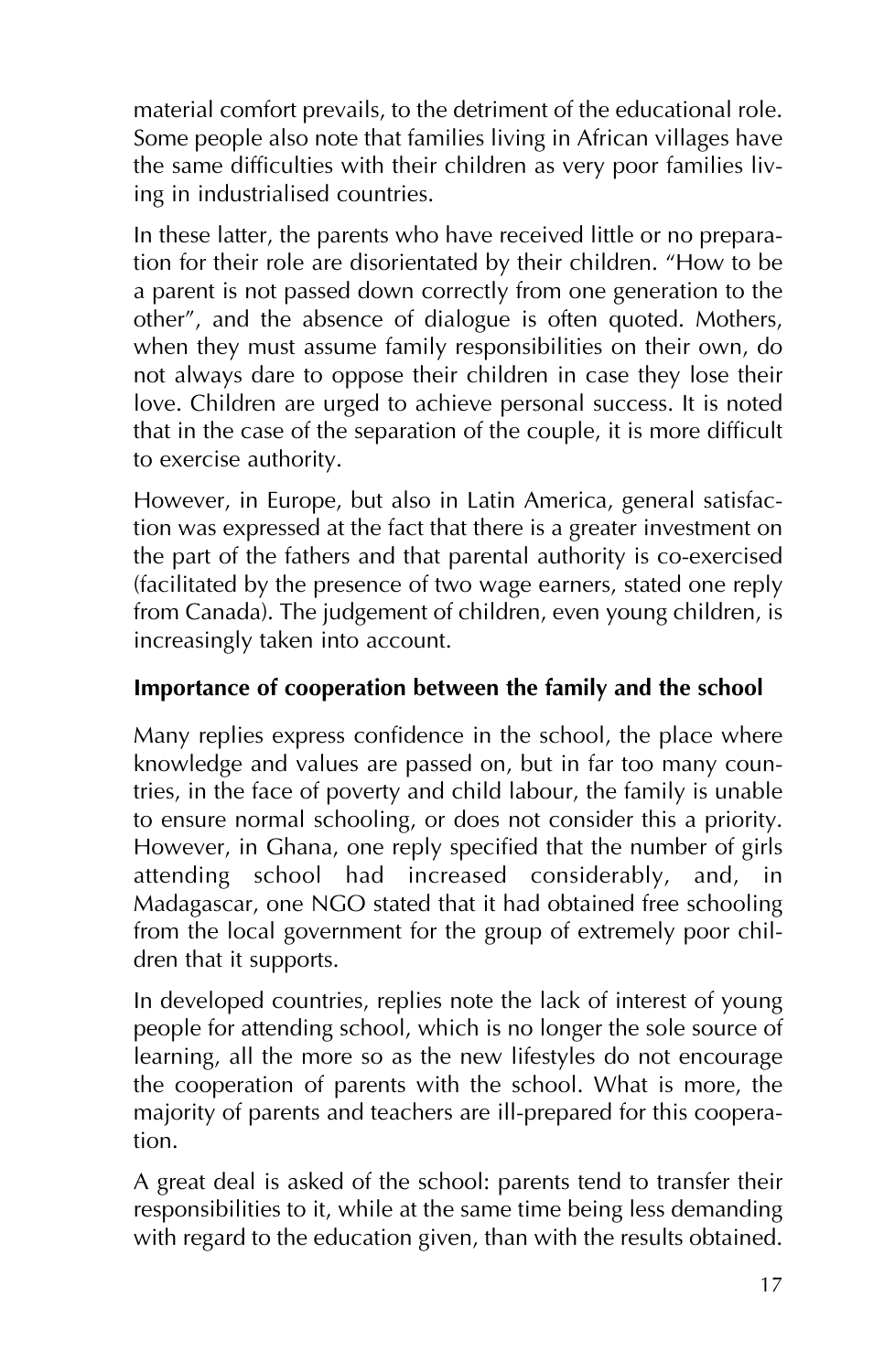### **The rise of violence**

Questionnaires received from all countries mention an increase in family violence, although certain replies say that they have not encountered it. In Africa, as in Europe or Latin America, blame is laid on the progression of individualism that breaks the social and family link, male chauvinism, difficult living conditions, alcoholism and unemployment, the dissatisfaction of those frustrated by consumerism, the opposition of cultures and the violence of society itself.

The NGOs which are close to these situations list violence in the couple (particularly against the woman which can result in her death, sometimes followed by the husband's suicide), violence against the children (which often causes them to leave home, even the girls, with all the dangers that this entails), violence against the elderly and the emergence of violence of young people against their parents.

In almost all the answers, it is mentioned that violence is increasing in society, in the family and at school, but it is quite often suggested that there is a greater awareness of the phenomenon of violence in the family and that it is more easily denounced: the media show unbearable examples of violence but they also help to make people aware of this problem.

### **A number of specific problems**

**The family and the status of women**: the survey shows that equality between boys and girls is often fictitious (a point mentioned in India, for example). It can, however, be noted in Europe that girls follow the same studies as boys and that there is real progress towards professional equality...

Boys continue to be less asked to do domestic tasks. More is expected of girls who, nevertheless, are often more successful at school. Often (Africa, Asia), an ambiguous situation exists: for girls, there is greater access to education, including a university education, hence improved prospects of professional life and greater freedom in the choice of marriage and a husband. Nevertheless, an increase in the number of girls between 14 and 18 years of age engaged in prostitution can be noted, as well as many victims of excision and family violence, as well as difficul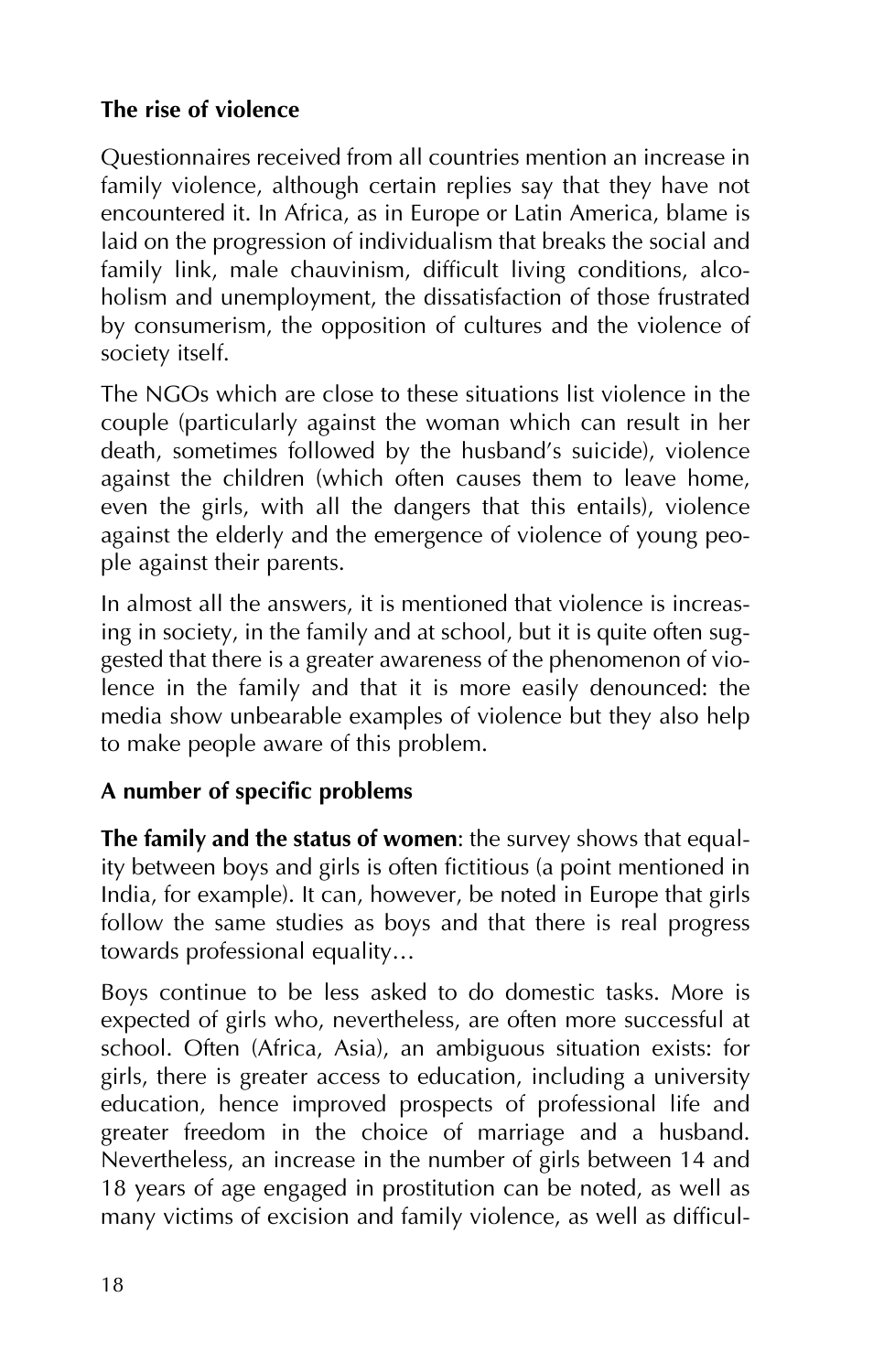ties in the field of employment causing tension when the girls remain in the family home.

It is also mentioned that progress in the equal treatment of boys and girls, may be accompanied by too much promiscuity, and, given the context of freedom in which young people are raised, this facilitates cohabitation with far too many cases of teenage pregnancies.

In the rich countries, with the importance given to the body, an increase of the phenomena of anorexia and bulimia can be observed. The task of women in the family is more complex, as a result of the importance given to personal fulfilment, which is added to the need to work outside the home, the precariousness of conjugal relationships and the many different uncertainties concerning the children's education. Through the actions supported by the NGOs, mothers of destitute families can be seen improving their educational ability, while at the same time investing their efforts in training programmes and programmes to improve their living standards.

Contraception means freedom of choice (the child that I want when I want it), the primacy of the woman's decision and the couple's participation in the implementation of population policies, considered by a certain number of replies as being necessary for development. It also facilitates irresponsible behaviours, especially amongst men, specify certain answers which see in this situation the return of the "woman-object".

**Children left to fend for themselves**: following the refusal of family discipline and various deficiencies or violence in the family, children periodically or permanently leave the family and are exposed to the influence of gangs, sects, increasingly organised drug and prostitution networks, violence and delinquency. Latin America and Africa mention the distressing case of street children.

In Africa, where the extended family is a possible safeguard, it was noted that this is tending to disappear, at least in the towns.

**Immigrant families**: disorientated by having to share their way of life between the lifestyle of their culture of origin and that of the receiving country, they run the risk of continuing to live on the fringe and of experiencing difficulties of integration, particularly when they are victims of unemployment that is harmful to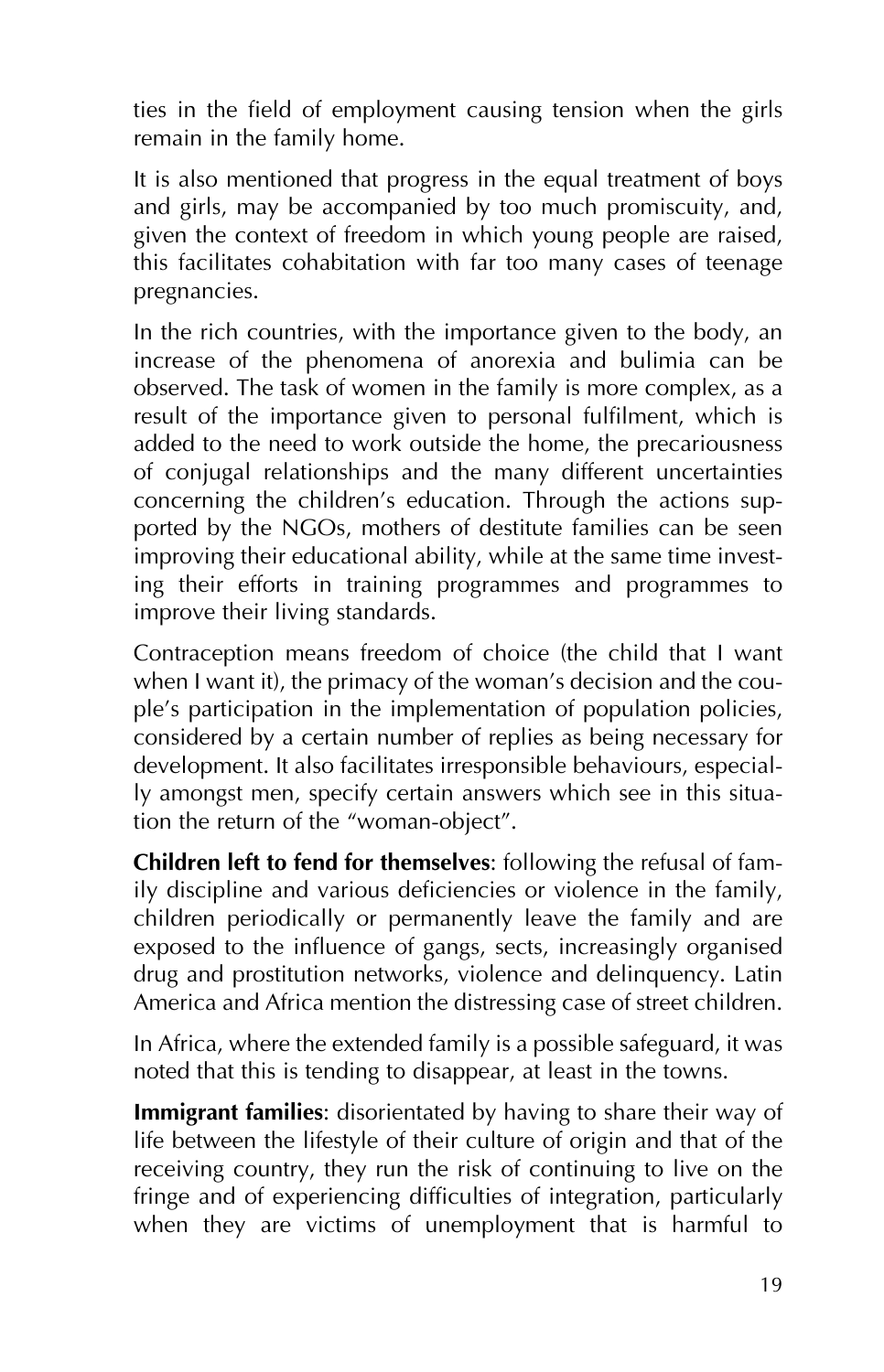parental authority. The parents do not know how to act with their children, who are more permeable to the culture of the receiving country; they have also difficulty in showing them examples of successful inclusion. Furthermore, the native population see, in these new arrivals, a threat for their employment, particularly in poor countries. In Muslim families, the problem of adaptation is more difficult for women and girls.

**Family links often become looser either by necessity or by choice. Emotional factors play a considerable role in behaviours and adapting to an unstable situation calls for changes in the roles of each and every one.**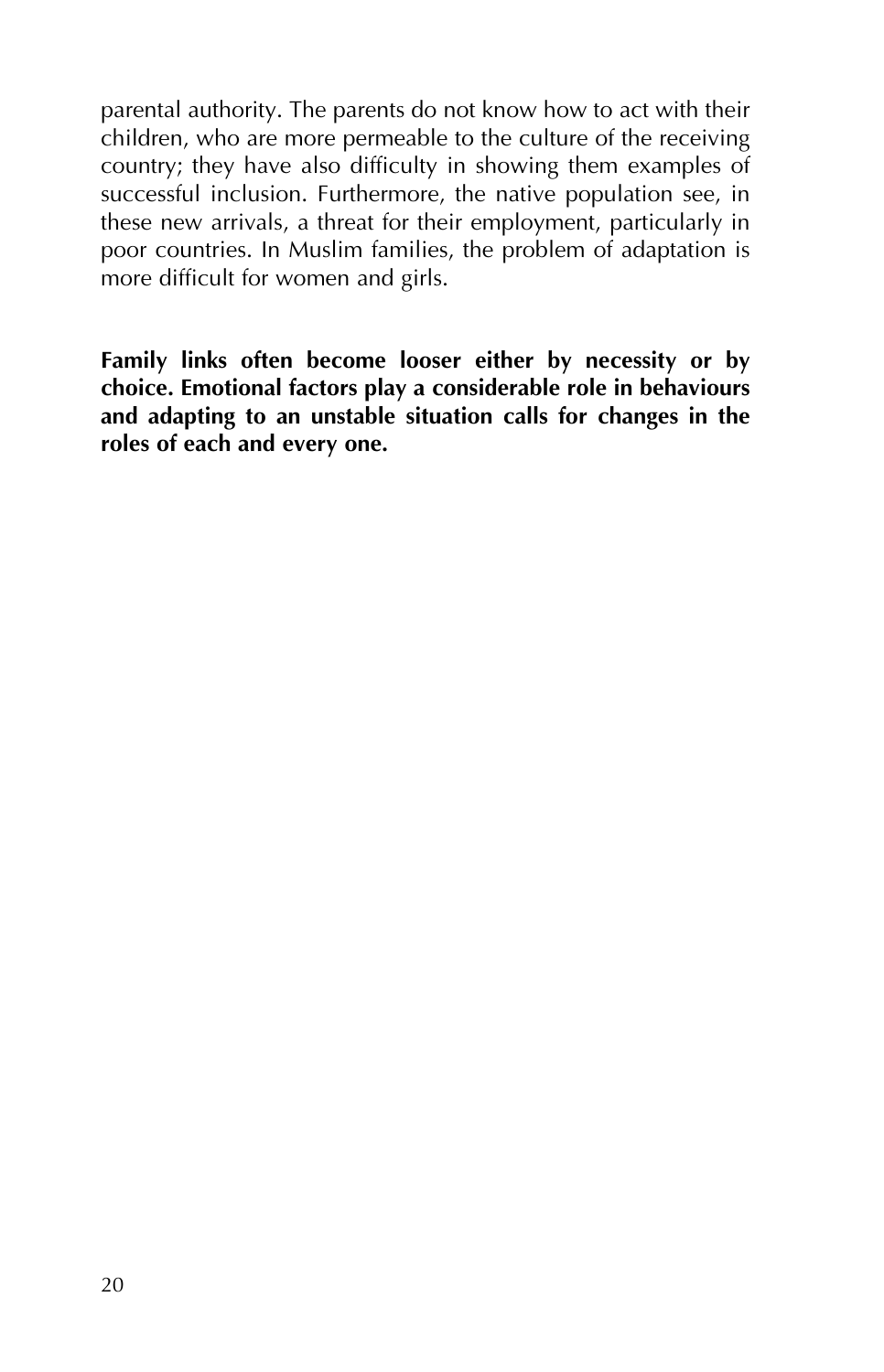### 3. Influence of major social problems on the evolution of the family

Families are the reflection of social problems, specifies a reply from Latin America, and society reflects the problems experienced by families. It could be added that the social question is, to a large extent, conditioned by the economic situation, whether the origin of this latter is globalisation or circumstances that are specific to countries.

We can discern some significant main lines that can be found in the replies received from all continents.

### **Most people live from day to day**

Unemployment is the recurrent problem that destabilises families, whether this is endemic, as in many countries, even in Europe, or the result of an economic crisis that has disrupted the social fabric, such as in Argentina, where middle-class families have suddenly been plunged into poverty (two million persons in six months, states one reply).

Young people in industrialised countries experience difficulties in finding a stable job and delay their projects to found a family. Heads of families, whatever their qualifications, can be affected by long-term unemployment and it is then up to women to assume the role of economic provider, a situation which can destabilise the family. Structural unemployment affects a very large number of families and, when both parents are unemployed, receiving too much social assistance kills the value of "work" deprives the parents of their dignity and of part of their responsibilities (Europe, Argentina). Central and Eastern European countries are also strongly affected by unemployment.

**Poverty** is the effect, but also the cause of unemployment: insufficient qualifications, lack of access to the labour market, not enough confidence in oneself, etc. Almost all the replies mention the gap that is increasing between the rich and the poor in their countries. Poor families establish survival strategies which often depend on informal work: in Latin America, all the members of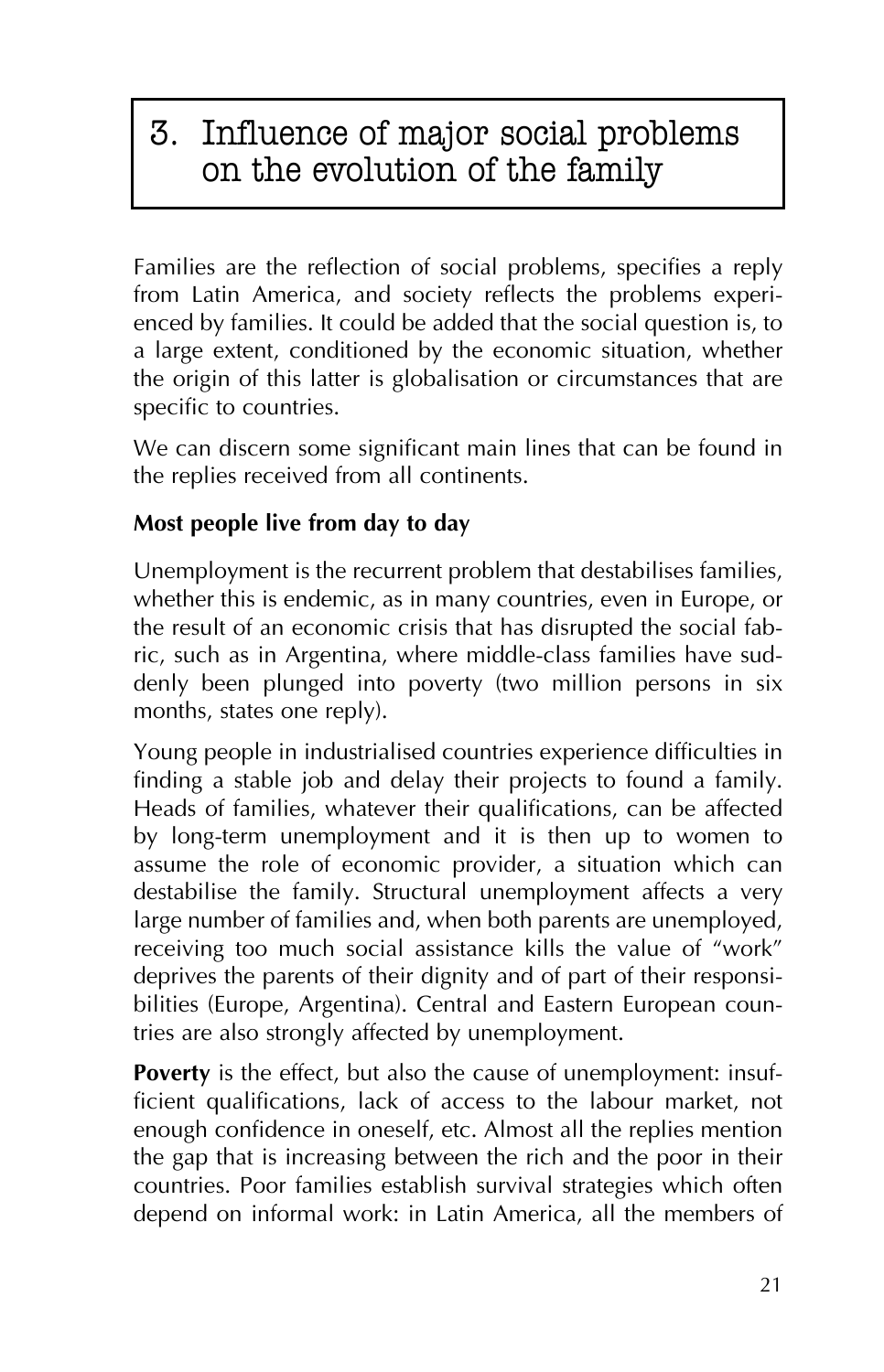the family are involved, including very young children who succeed better in certain small jobs, but they are much more easily exposed to the dangers of the street and risk losing the exercise of their specific rights: the right to education, the right to play, the right to protection... In Africa, it is specified that mothers generally cope better than fathers with ensuring everyday survival. In these cases, the role of "mothering" is often entrusted to the eldest daughter. Prostitution, unfortunately, is a survival strategy that is increasingly widespread.

Poverty is harmful to the family as it deprives its members, particularly children, of opportunities of personal and social development, states one reply from Poland; it can also generate alcoholism and violence. However family solidarity often prevents the family from sinking into poverty and despair and it is frequent that children are a source of hope and energy.

**Migration** is an extremely widespread response to poverty and unemployment. Rural dwellers abandon an agriculture which no longer brings in enough money or move from one end of the country to the other, because the policies followed increase inequalities between regions, such as in India. Rural areas are becoming depopulated and urban suburbs are becoming deprived areas where the new arrivals finding it difficult to reconcile rural and urban cultures, are often exploited, excluded by those who arrived earlier and are sometimes victims of sects which contribute to the break-up of families.

When migrant families arrive in industrialised countries from developing countries, the cultural clash is even greater. The replies talk about the inadequacy of schools to meet the needs; the women, who have not had much education and do not know the language, find it difficult, along with their children, to have access to the public services. Many replies conclude that a certain number of families integrate well, with work being the mainspring of this integration.

In Namibia and the Dominican Republic, the replies testify to the difficulty of developing countries to welcome migrant families or refugees from neighbouring countries.

Many answers refer to the repercussions of the dispersion of families on their members: grandparents who play the role of parents or who can no longer carry out their role of grandparents; aged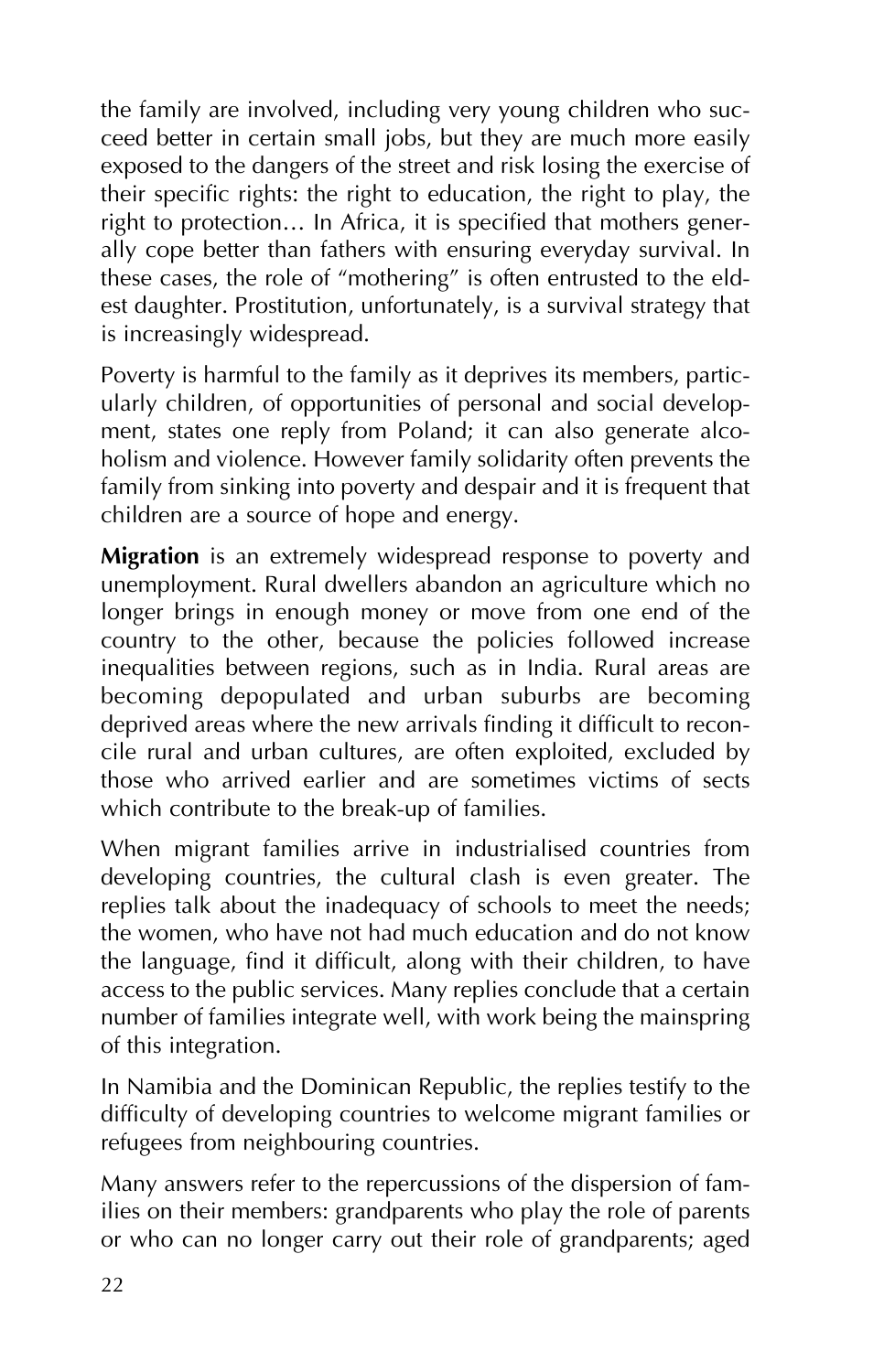parents who are far from their children; parents who can no longer benefit from the support of the extended family; the wife who must assume family responsibilities when the father is absent three weeks a month, or on the contrary who becomes a child again because she and her children live with her parents while the husband is away.

### **A living environment that is dependent on political and economic life**

**Housing** is a problem which often comes to the fore: in an increasingly urbanised society, there is very little accommodation available and it is therefore expensive, or cramped, or insalubrious, or a long way away. Consequently, young people delay getting married or founding a family. For poor families, after employment, housing is the main problem that can disturb the family link, but health is another problem. In Latin America and Africa, obtaining the necessary papers to legalise the occupation of a housing unit, however insalubrious it may be, is also a cause of great concern. Housing is a problem which often comes to the fore: in an increasingly urbanised society, there is very little accommodation available and it is therefore expensive, or cramped, or insalubrious, or a long way away. Consequently, young people delay getting married or founding a family. For poor families, after employment, housing is the main problem that can disturb the family link, but health is another problem. In Latin America and Africa, obtaining the necessary papers to legalise the occupation of a housing unit, however insalubrious it may be, is also a cause of great concern.

**The lack of public services** complicates life even more and reinforces exclusion in deprived areas, a problem that the tendency of current governments to privatise does not help to solve: "a social debt very often corresponds to the external debt", stated one reply from Latin America. It is again in this region that replies indicate the link between social policies and work, which excludes the families of the unemployed even more. We are witnessing the emergence of public services for the rich and others for the poor.

**Health** is also frequently mentioned in the replies as an important problem for families, intensified by the lack of dispensaries. Replies referred to the effects of tuberculosis, aggravated by insalubrious accommodation and malnutrition which is gener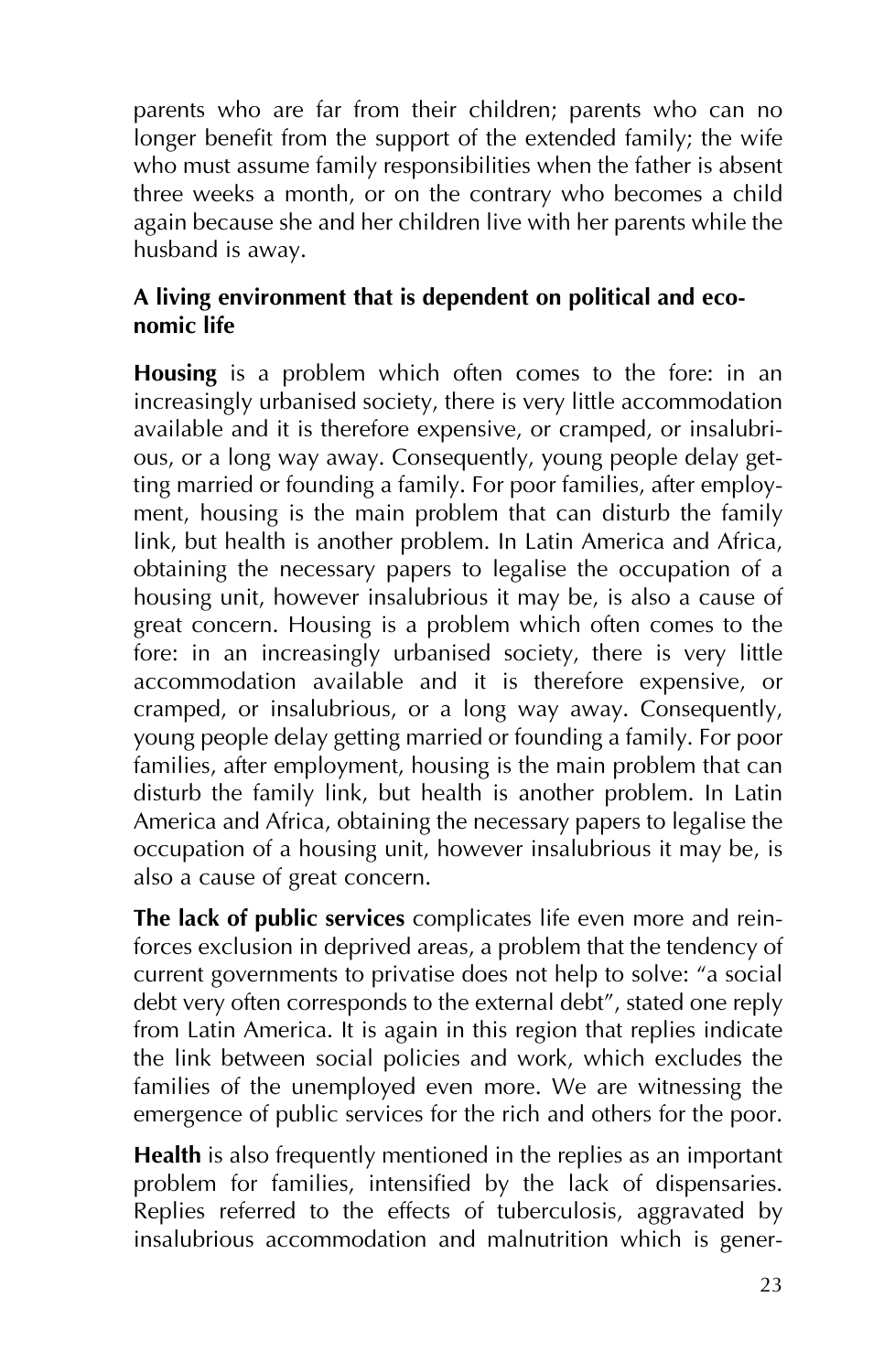alised everywhere amongst the poor classes. There is also AIDS, strongly underlined in the African replies, with its hosts of orphans and HIV-positive children, but other diseases such as malaria and sexually transmitted diseases must not be forgotten as they are even more present with the increase of prostitution.

Reference is made to the prohibitive price of medication and the little impact of international research on the health of African families. The limited reimbursements, as in Canada, make access to health care more difficult.

It was also mentioned that even if abortion is prohibited in many countries, particularly in Latin America, many women have recourse to this illegally, with all the risks that this entails for them and, consequently, for the family.

**The environment** is a relatively new concern when we speak of families. In Europe, it can be observed that the environment and the family form part of a common concern for the future; the question of research on GMO is also raised.

In the majority of continents, replies mention the impact of drought, floods and deforestation on rural families. In Canada, reference is made to the tension on the labour market caused by changes in the exploitation of natural resources: fishing, wood.

#### **A common quest for values**

**The practice of religion** is pointed out as being on the decrease in countries where there are a majority of Catholics, as it is attacked by the pervading atmosphere of materialism. There is a certain spiritual vacuum. An absence of religious education combined with a tolerance that is not properly understood, can lead to a syncretism that is not very formative, hence the rapid expansion of sects or fundamentalisms which offer a framework and reassuring certainties. The new arrivals are crammed into the large urban estates which have no decent amenities, each group puts pressure on the other wishing to protect its identity, problems arise from the "struggles" between the religions and cultures with which the different populations identify themselves.

Religious structures, however, continue to play an important social role in education, the fight against poverty and the respect of human rights.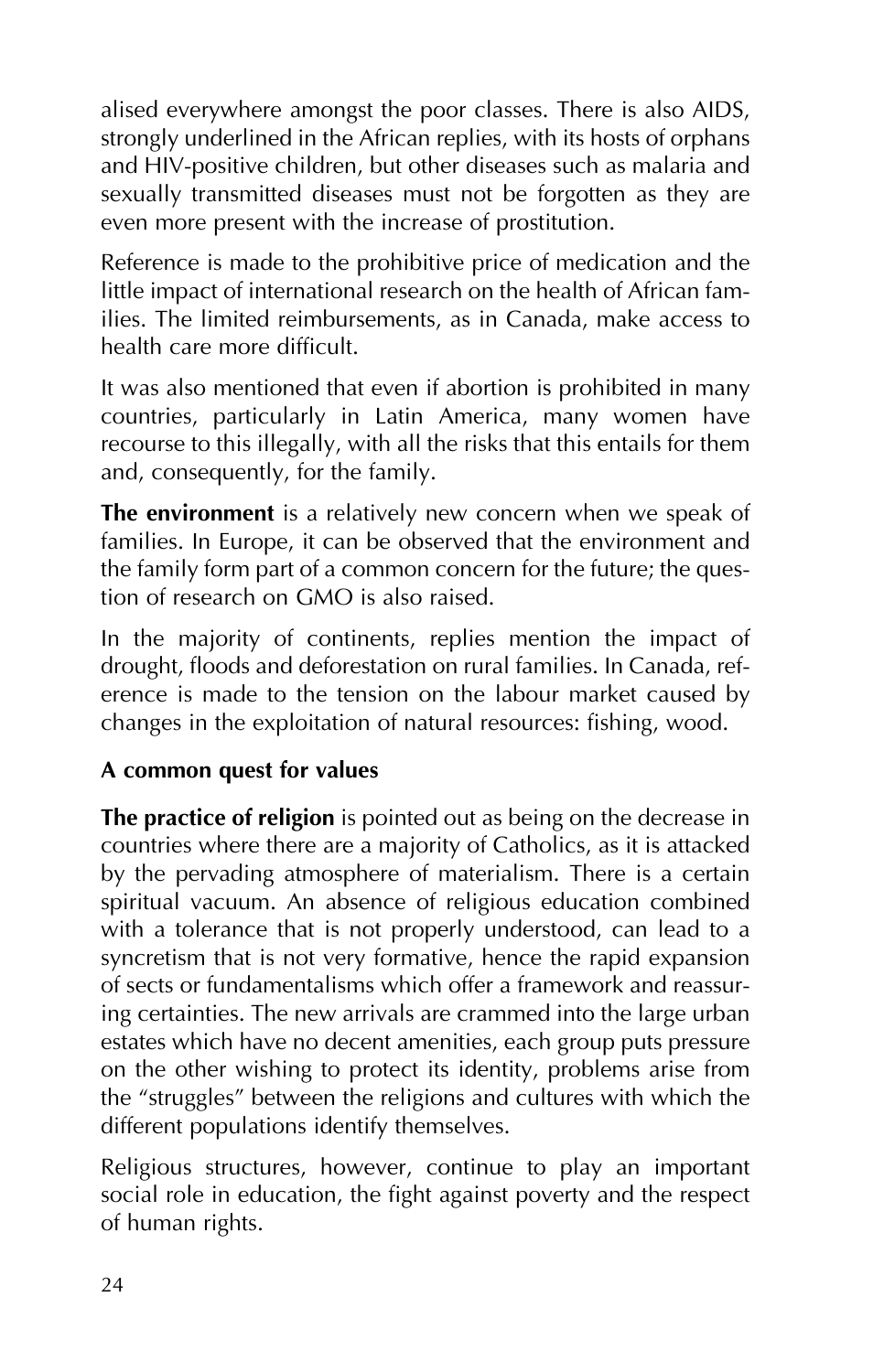**The media are** unanimously criticised in the replies received because they contribute to distorting the meaning of values "they *render commonplace conjugal infidelity, divorce, abortion, homosexuality, pornography and violenceî*, stated one reply from Europe and a reply from Africa pointed out that "*imported television or radio series alienate young people and harm parental authorityî*. Unfortunately the institutions (political class, religious authorities, schools) are subject to a lack of confidence and have great difficulty in making people take into consideration those values that are able to balance the influence of the media which, for certain people, have become the primary educators.

Amongst the advantages of the media, a reply from America quoted, however, that e-mails maintain links amongst families that are geographically separated.

**Violence** would appear to be on the increase, family violence, but also violence suffered in communities and conurbations where promiscuity, the loss of social links, unemployment and many kinds of frustration are rampant.

War, most often civil war, is also a painful reality which families living in areas of conflicts must take into account in their everyday lives, along with the feeling of the fragility of their lives and the precariousness caused by insecurity. This is the cause of many family migrations.

**The lives of the majority of families are therefore marked by a great instability imposed by economic, political and social circumstances. These families adopt strategies of life which sometimes reinforce the links between their members, in spite of the difficulties, but which do not always suffice to maintain family unity.**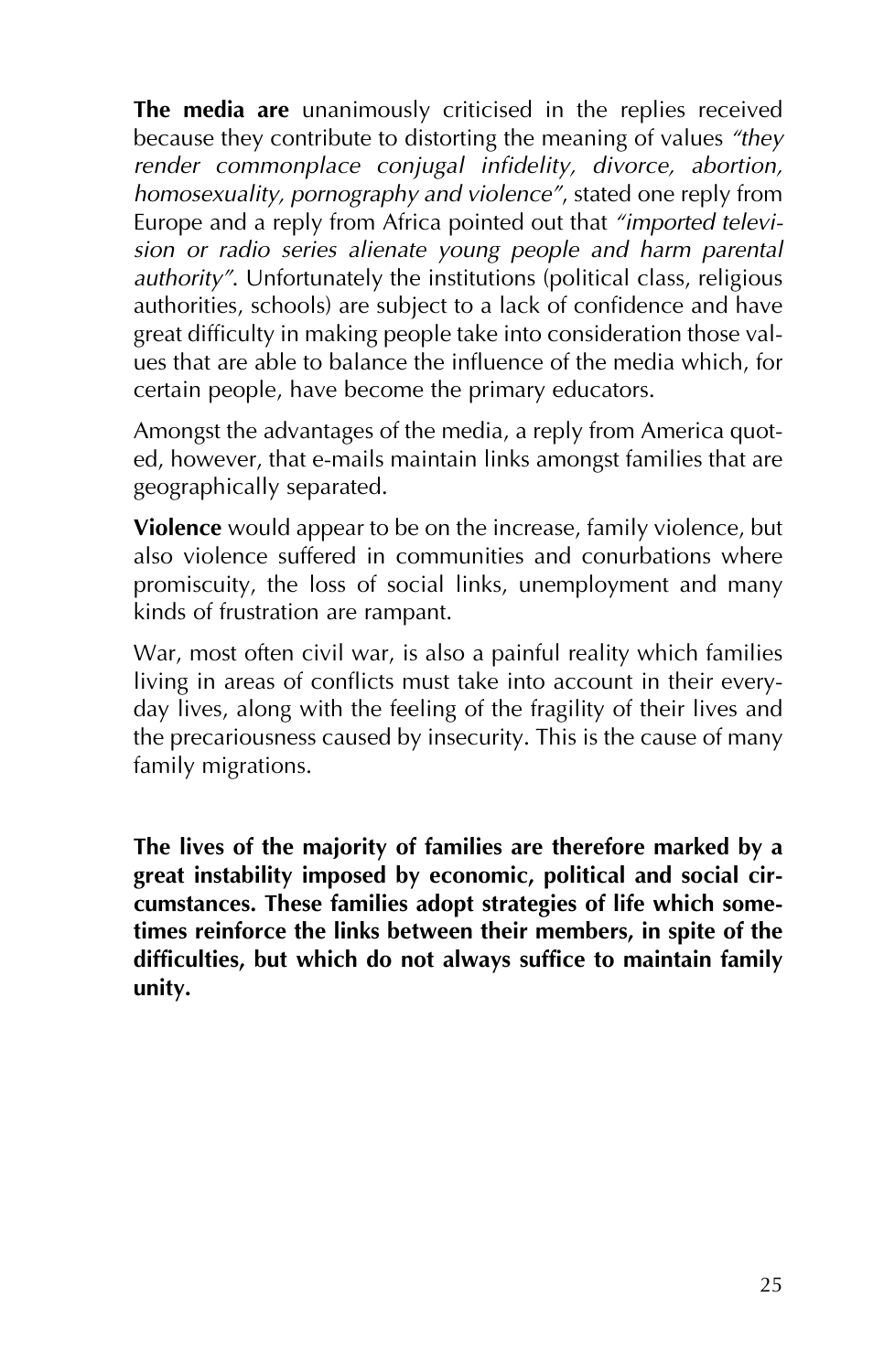### 4. Evolution of Family Policies

All the countries in the different continents mention the existence of innovations, progress and changes in family policies, social services, or the action carried out in their countries, except for a few (Djibouti, Lithuania) and when countries do not have any specific family policies (India), education and housing programmes are established for specific groups (children, young people, women, minorities).

### **Policies and actions in the field of family life**

Several countries, especially in the industrialised world, have taken measures to provide facilities to aid the lives of couples: parental leave, flexible working hours, nurseries, day-care centres, canteens.

In all countries, laws exist to regulate conjugal conflicts and divorces, intervene for the custody of children and the payment of maintenance allowances.

Certain countries provide underprivileged families with financial aid for accommodation, but it is necessary for more countries to adopt such measures. Some governments have instituted benefits for the elderly which help to maintain family links. In Benin, the Ministry of the Family encourages women to work, as they are the main support of the family.

Homosexuality, a subject which was long taboo, appears to be more openly displayed and certain replies mention that it seems to be developing. It is sometimes legally recognised or simply tolerated, or even strongly reproved. Some replies showed concern about such recognition: in France, the Pacte Civil de Solidarité (PACS) (Civil Solidarity Pact) falls within the context of a policy to make homosexuality something commonplace. Those who expressed themselves on this subject disapprove the adoption of children by homosexual couples.

Several answers deplored the fact that policies to fight against the sexual exploitation and trafficking of children, as well as the exploitation of child workers, are insufficient. A minority regretted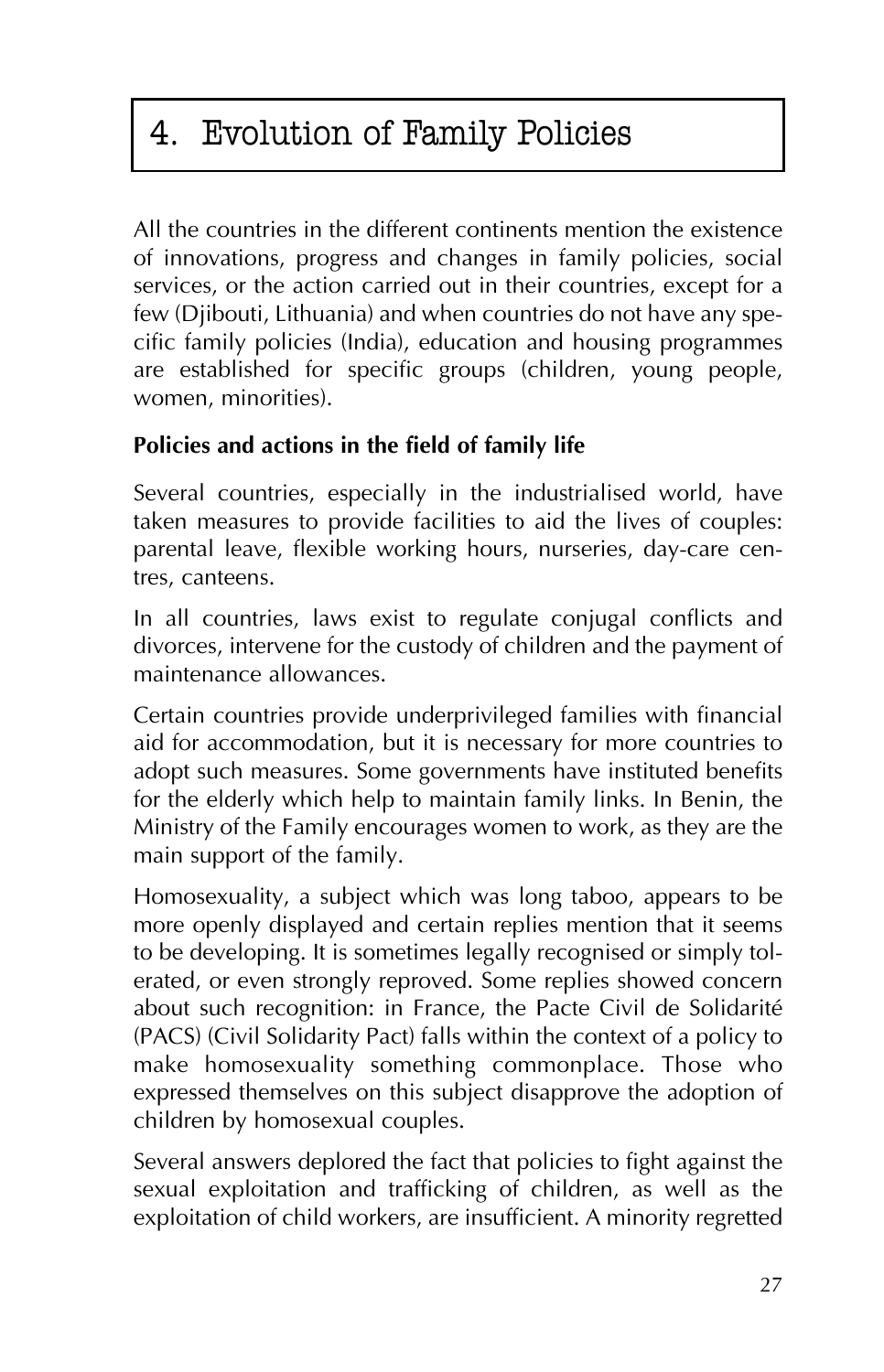that many family policies tend to reinforce individualism and foster the disintegration of families.

### **Policies and actions in the health field**

Progress in the fields of mother and child care and medical cover is real, although it is judged to be still too insignificant, as it is essential for the well-being of the family. A number of answers from developed and developing countries denounced the high cost of care, even for children.

Abortion is one of the major issues dealt with in the replies; legislation differs according to country, some authorise it, whilst others prohibit it (in Africa, in Latin America) but this does not prevent it from being practised illegally in the countries where it is forbidden. The authorisation of abortion is denounced in several replies and greatly debated by a certain number of young people. The morning-after pill is prescribed for adolescents in certain countries, without parental agreement.

An increasing number of countries have set up family planning centres, to the satisfaction of many. They are diversely appreciated or even accused of harmful repercussions by some (Togo). A number of people feel that their action is more technical than status-enhancing as they limit their action to distributing the pill, without focusing on the dignity of the person.

There were few replies dealing with policies concerning the fight against AIDS and sexually transmitted diseases; those from developing countries regret that nothing has really been done in this field, apart from recommending abstinence (Ghana) or the use of condoms.

Finally, euthanasia is often mentioned, with replies stating that it is prohibited by law and is possibly contrary to culture (Africa). Various comments express support for the development of palliative care and have reservations about the prolongation of life by artificial medical means.

### **Social services**

Many replies expressed satisfaction that social services for families had been developed, especially for underprivileged families or families in difficulty, single-parent families and orphans. More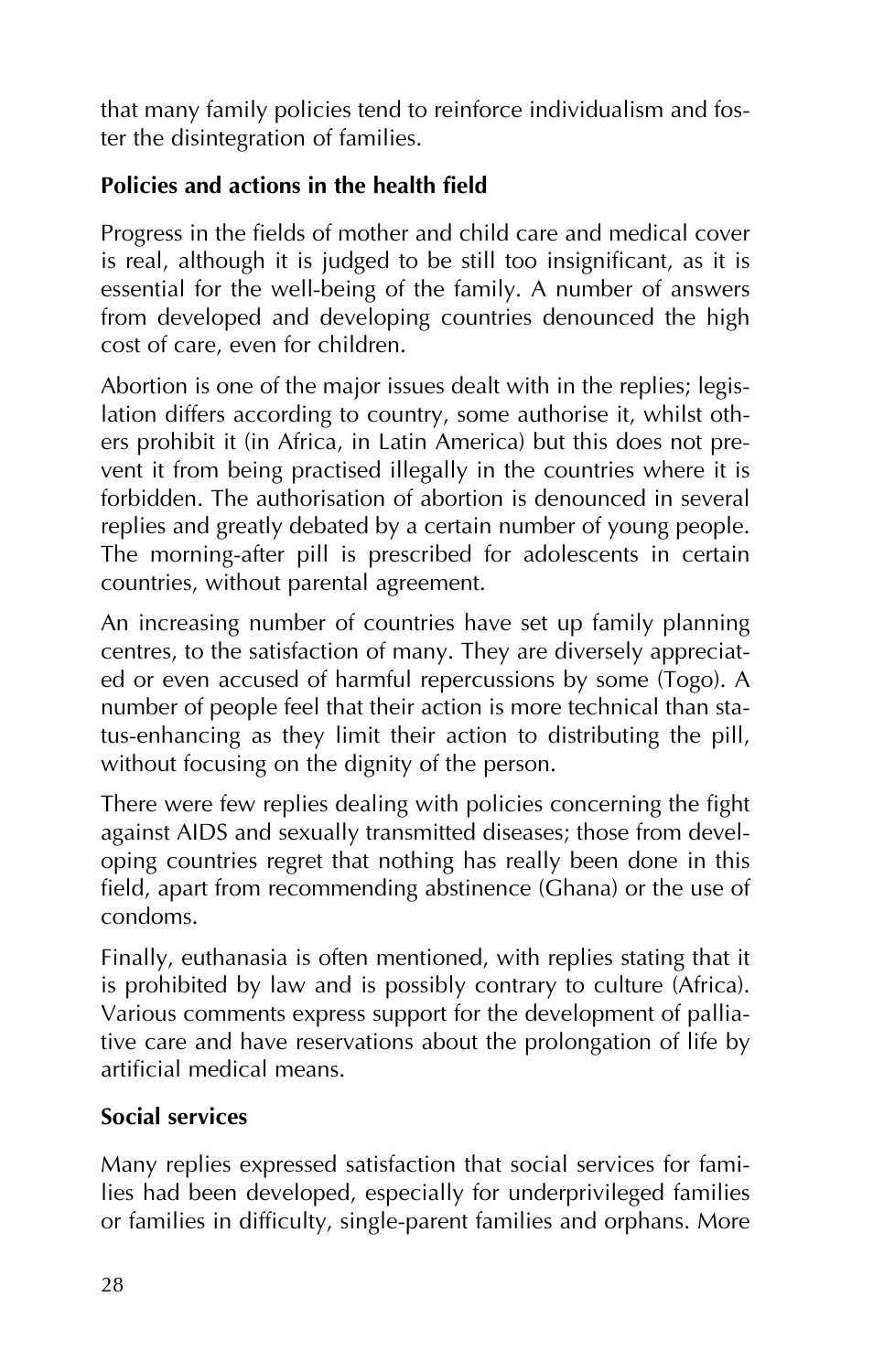such services are needed. All too often, the aid given is only of an emergency nature and encourages the dependence on assistance denounced in Europe and South America. In this latter region, certain countries denounce corruption and vote-catching gimmicks which stand in the way of access to public services. In spite of the millions of dollars given over to the social services, states one reply (Canada), poverty, vagrancy and violence continue to exist.

### **Educational policies**

Many countries endeavour to implement policies for the promotion of education and schooling, with emphasis on equality between boys and girls, especially in Africa. All countries try to provide quality primary education that is accessible to all and the extra food that is often distributed in these schools is judged as being essential for many children.

A great deal still remains to be done to provide access to higher education for a greater number of students.

Certain replies considered that the measures taken by States in the field of sex education (Latin America) were inadequate, incomplete or not applied.

### **Financial policies**

Economic aids and tax measures for families exist but are considered as being still too low; these vary from country to country.

Amongst the positive actions, tax reductions, access and support for micro-credits and the encouragement of foreign investors who are creators of jobs in the poor countries are particularly worthy of mention. It was stated that in the Dominican Republic, there exists a programme of support for families if the children, even non-declared, attend school. In France, the single-parent allowance gives recognition to the mother and helps her to raise her children in greater security.

Concerning negative aspects, the replies mentioned the omnipresence of benefits which sometimes result in people no longer wishing to work and lead to a harmful dependence as far as the carrying out of family responsibilities is concerned. The ease with which loans can be obtained places certain families in situations of being heavily in debt.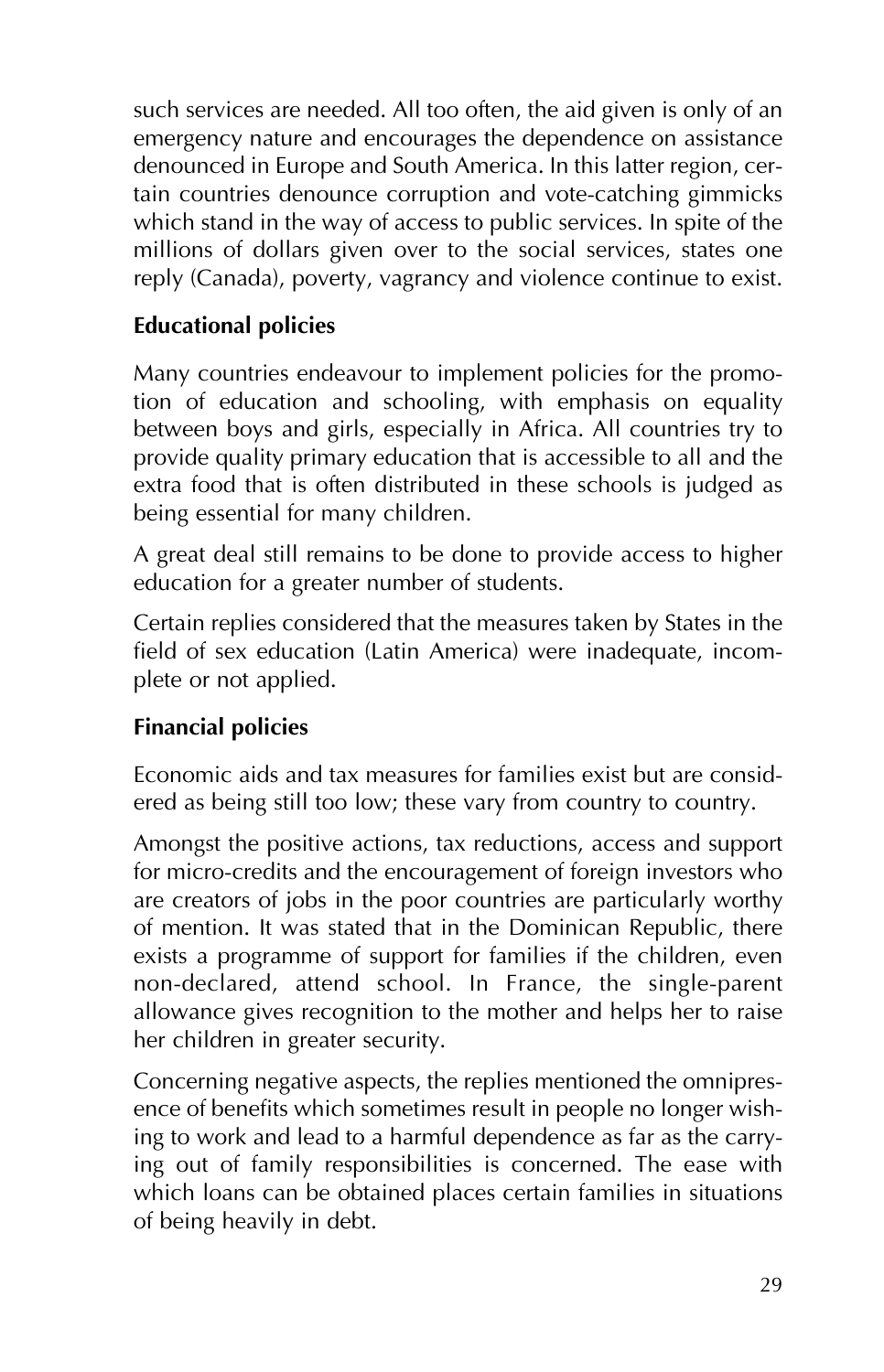This chapter could not be concluded without mentioning that certain countries have drafted and implemented a Code of the Family (Nicaragua et Panama) and that the family is at the core of a White Paper in Italy.

**The evolution of family policies, appreciated by some and criticised by others, is a reality. All too often regrets are expressed about the fact that these policies are insufficient, unsuitable, not implemented and lack continuity and financing.**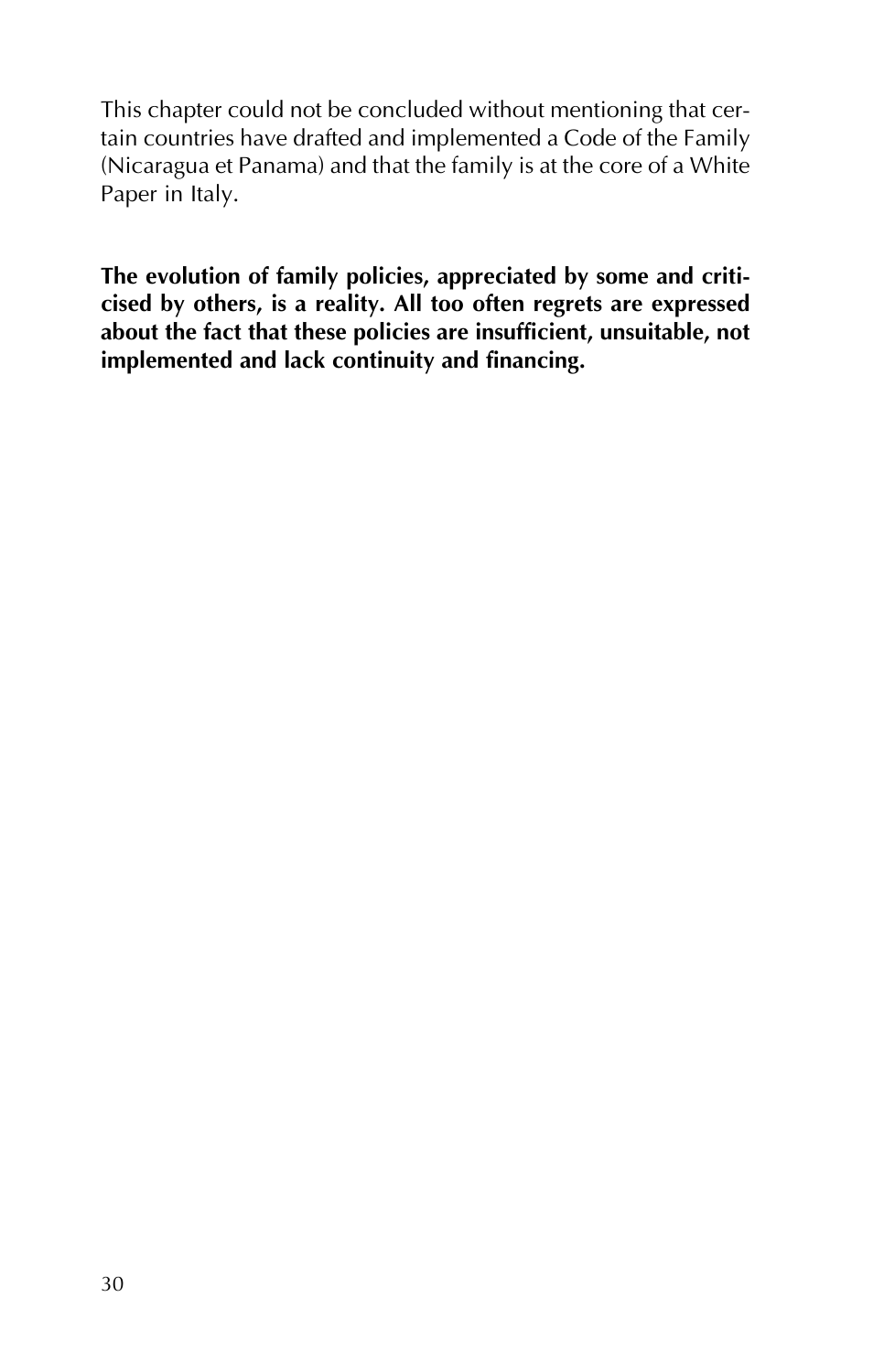### PROPOSALS

There are several common features in the proposals of the NGOs which replied to the questionnaire:

- when implementing measures concerning the family, their repercussions on all of its members must be taken into consideration,
- these measures must encourage the participation of families,
- in the majority of cases, families need facilitators and not persons or institutions who assume responsibilities for them,
- the best way of working to help families is by networking. As families form part of communities and are connected with institutions, they must all evolve together,
- through their knowledge of the milieu and the structures they have established, the NGOs can be important partners of the public authorities in supporting the family.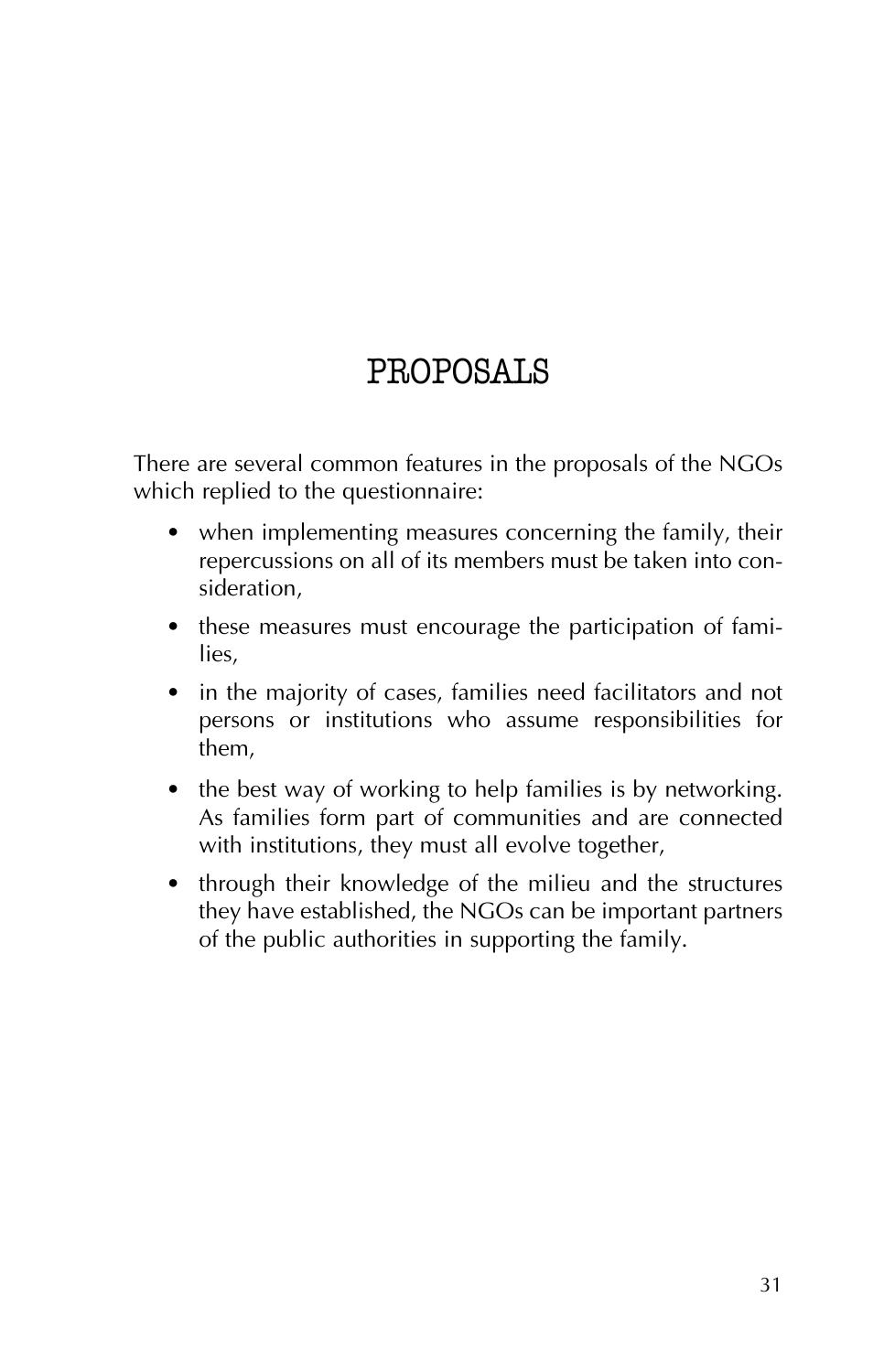### 1. Education

Given new behaviours in the family and the transformations brought about by the new technologies, many replies underline the need to educate parents, the impact of the school which is complementary to the family and the role of religious structures, associations and States in making better provision for young people and children. But nothing can be done without funds, so requests for financial aid arrive from all over.

### **Education for parenthood**

This is a fundamental and general request *ìas the expression of love and a sense of responsibility are not evident, particularly for the first child"*; one reply suggests that a good time for this is during the pregnancy and that it is necessary to produce small and easy-to-read brochures to inform the future parents on the health, development and psychology of the child and on the educational role of parents.

This education for parenthood would make it possible to support the parents in the exercise of their parental authority and in passing on to their children the culture to which they belong, as well as fundamental values. It is also necessary to make the parents understand the influence of their behaviour on the psychology of the child (for example, the consequences of the separation of the couple).

Suggestions included: organising courses on television (languages, health care...), organising training workshops and extending the role of pre and post-natal consultations.

One Slovakian association proposed creating "family centres" with workers specialised in different fields: family law, sociology, psychology, medicine, sexology, ethics, pedagogy, theology...

But to give such support, it is above all necessary for teachers and those in charge of social and denominational institutions to be better prepared and agree to dialogue with the parents.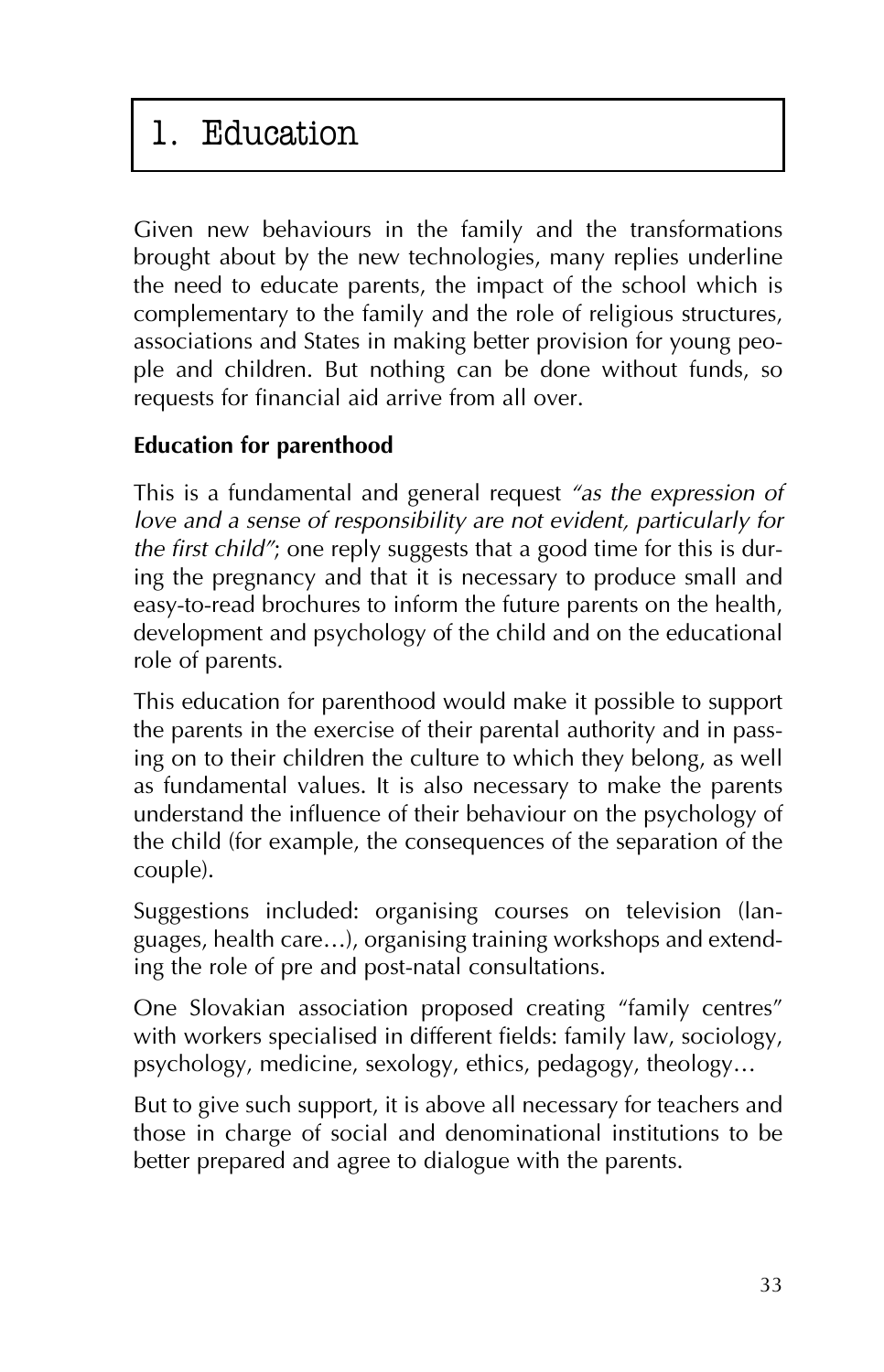### **The family, partner of the school**

Even if the family is recognised as the primary educator, everybody is in agreement in stressing the essential, but not unique, role of the school, as long as the teachers are competent. In Africa, this concern is strongly expressed, particularly "for the *better training of teachers in village schools*". The effects of AIDS on the number of well-trained teachers are also underlined.

Some go further and state that the parents should ask to form part of the educational system and that the school must be resituated in its educational role, complementary to that of the family.

Certain replies mention the need to establish a contract of joint objectives between parents and the school and identify the common values to be taught. Parent-Teacher meetings should be organised to harmonise educational methods and techniques. It is also suggested involving the children in these meetings. Parent-Teacher Associations should be revitalised to reinforce the links between school and family.

Some think that, even if the family should keep its primary role in religious education, this latter should also be introduced into the school curriculum, at the same time as civic and moral education, given in secondary schools by specialists, including jurists. Several answers suggest that education in a religious, philosophical and humanistic culture should be compulsory in all schools, while at the same time leaving room for an optional specific religious education.

It is necessary to support the NGOs in their role as facilitators of cooperation between family and school and encourage partnerships between the formal school and the informal school which makes it possible to reach children that it would be difficult to educate in the existing official system.

#### **Education for values**

The family and the school must be open to the world; one reply from Africa calls for creating a balance in the neighbourhood school centres between the use of the vernacular language and the teaching of a language of international communication, thus enabling the children to be made aware of the multicultural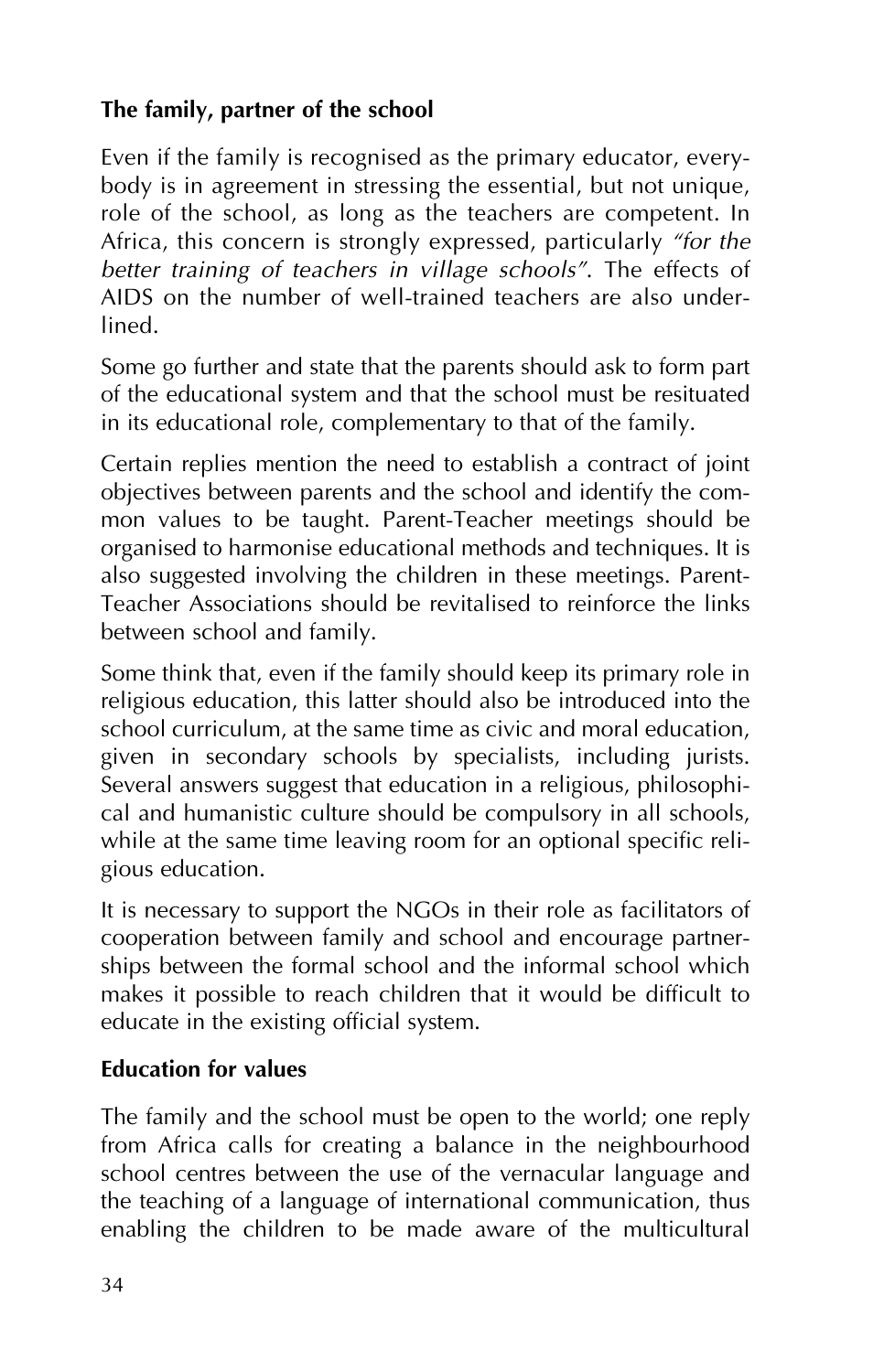dimension. If it is well used, Internet should also make it possible to attain this objective.

The first requirement is an education in duties, at the same time as an education in rights; secondly, the setting up of consultations with and between parents, in line with the example of certain centres in Central America, to support them in this task; finally, support for the associations which encourage education for human and religious values.

One reply proposes discussion workshops for young couples on family values, the passing on of these values, the current situation of the family and the means of solving the problems encountered. It also proposed working in networks: the school, parents, religious structures, social institutions and NGOs, to promote the values of tolerance, knowing how to live together and interculturality.

It is necessary to give a broader education in listening to people and conflict resolution, to foster dialogue in the family and to train professionals in this regard, as well as specialists for families and children in difficulty.

### **Sex education**

Children and adolescents should be given sex education and, in the long term, be taught to become future responsible parents; they should also learn to have a better knowledge of their bodies and natural contraception methods. Other proposals include implementing an AIDS prevention policy and setting up reception and guidance centres for couples, families and young people. In South America, emphasis is laid on the fact that sex education should be included in the school curriculum. The associations working to prevent AIDS and sexually transmitted diseases in developing countries should be given more support.

It is considered important for themes referring to sexual abuse and sexual violence, particularly against children, to be part of the university courses preparing for careers in the fields of health, education, police, justice...

#### **Funds for education**

Many of the replies to the survey suggest that different funds should be found: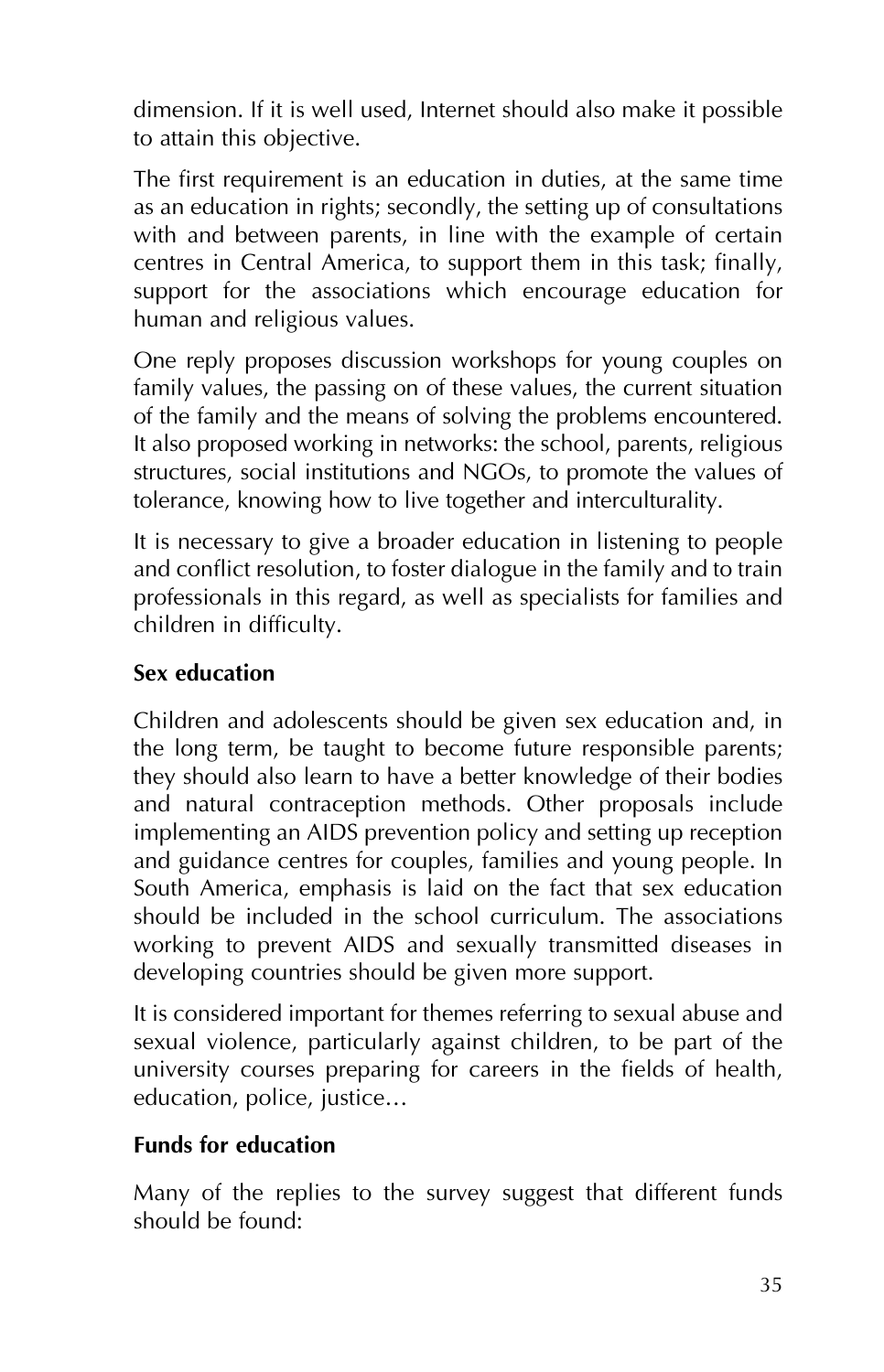- for the lifelong training of teachers for a kind of education calling for cooperation between the school, the family and society,
- to offer grants or scholarships to underprivileged families,
- to enable all girls to attend school,
- to fight against dropping out of school owing to poverty and ill-adapted curricula,
- for research and documentation centres in the schools,
- for out-of-school support for those families and cases at risk,
- for education in public-spiritedness and tolerance.

**NGOs, which, for the majority, have an educational strand in their action in the field in favour of families, consider education as a prime necessity. It must take into account all the members of the family and include all the aspects of life.**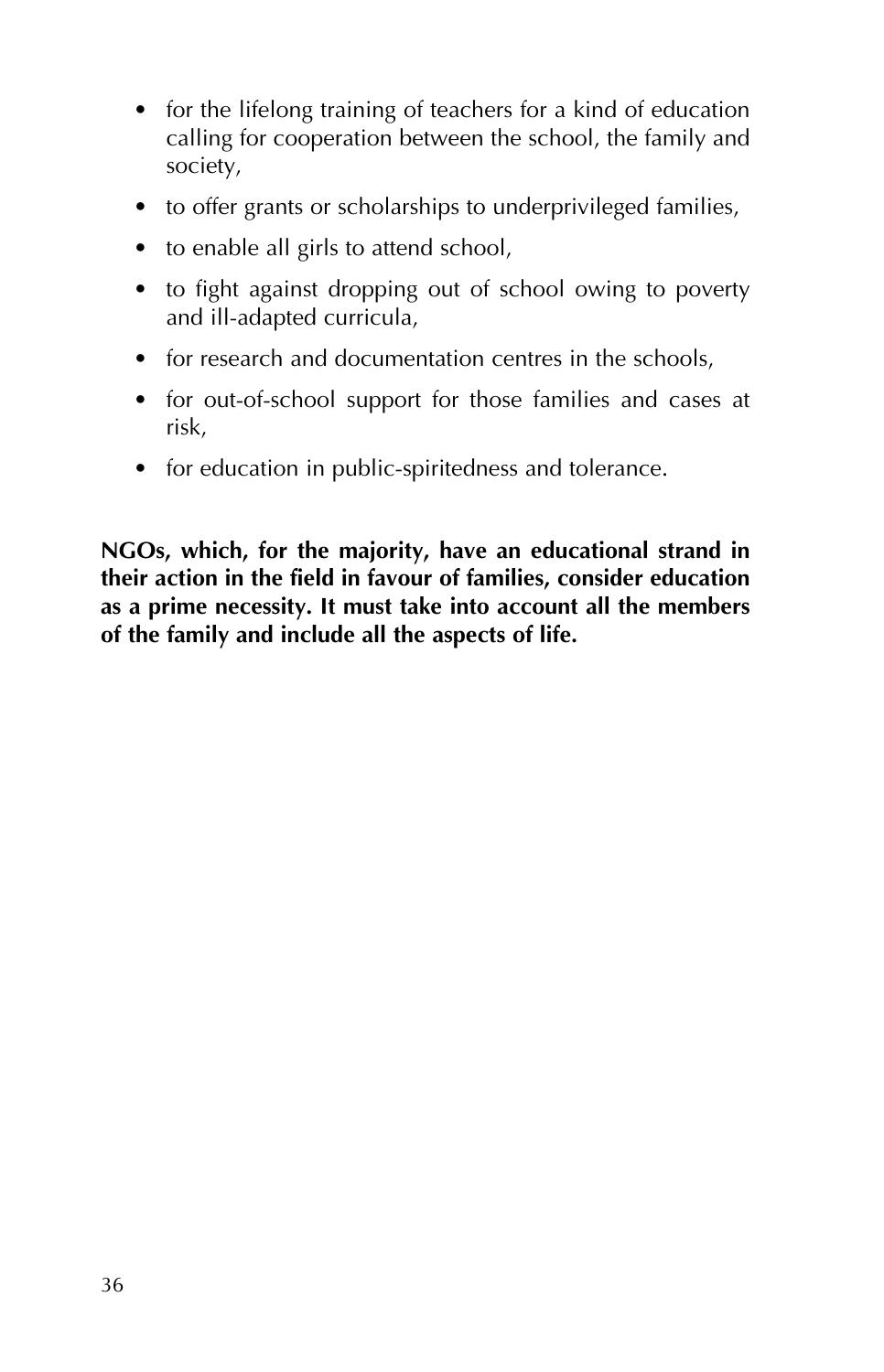### 2. Science and Ethics

### **Needs**

The joint idea is to protect the family, the basic unit of society and the bearer of its future, from all scientific developments which could be harmful to it. It is certain that the family is at the core of the evolution of current research in bioethics.

Several basic principles must be constantly reaffirmed:

- the human being cannot be considered as a commodity,
- laws must take into account the dignity of the person,
- in the field of ethics, it is impossible to impose what is contrary to the deep moral conviction of the person,
- it is necessary to provide education in the respect for life and for what this entails as a responsibility.

All the replies showed a certain feeling of helplessness in the face of the complexity of the problems and mention the importance of the role of the State, both in legislation and financing: it is urgent to legislate, specified replies from New Zealand and Lithuania. Stress is also laid on the need to develop one's critical spirit, as the political guidelines and the information relayed by the media are sometimes biased from a moral viewpoint.

The replies to the questionnaire are generally more developed in the countries active in scientific research.

### **Means**

There is a temptation in the replies to recommend the slowing down of scientific development, but emphasis is rather laid on better information and training, on the initiative of the State, the university world, religious structures or civil society, thus fostering dialogue and the building of bridges between the different viewpoints and long-term challenges:

ï *ìTo enable families to remain a school of life and human and Christian values, they must have honest and complete*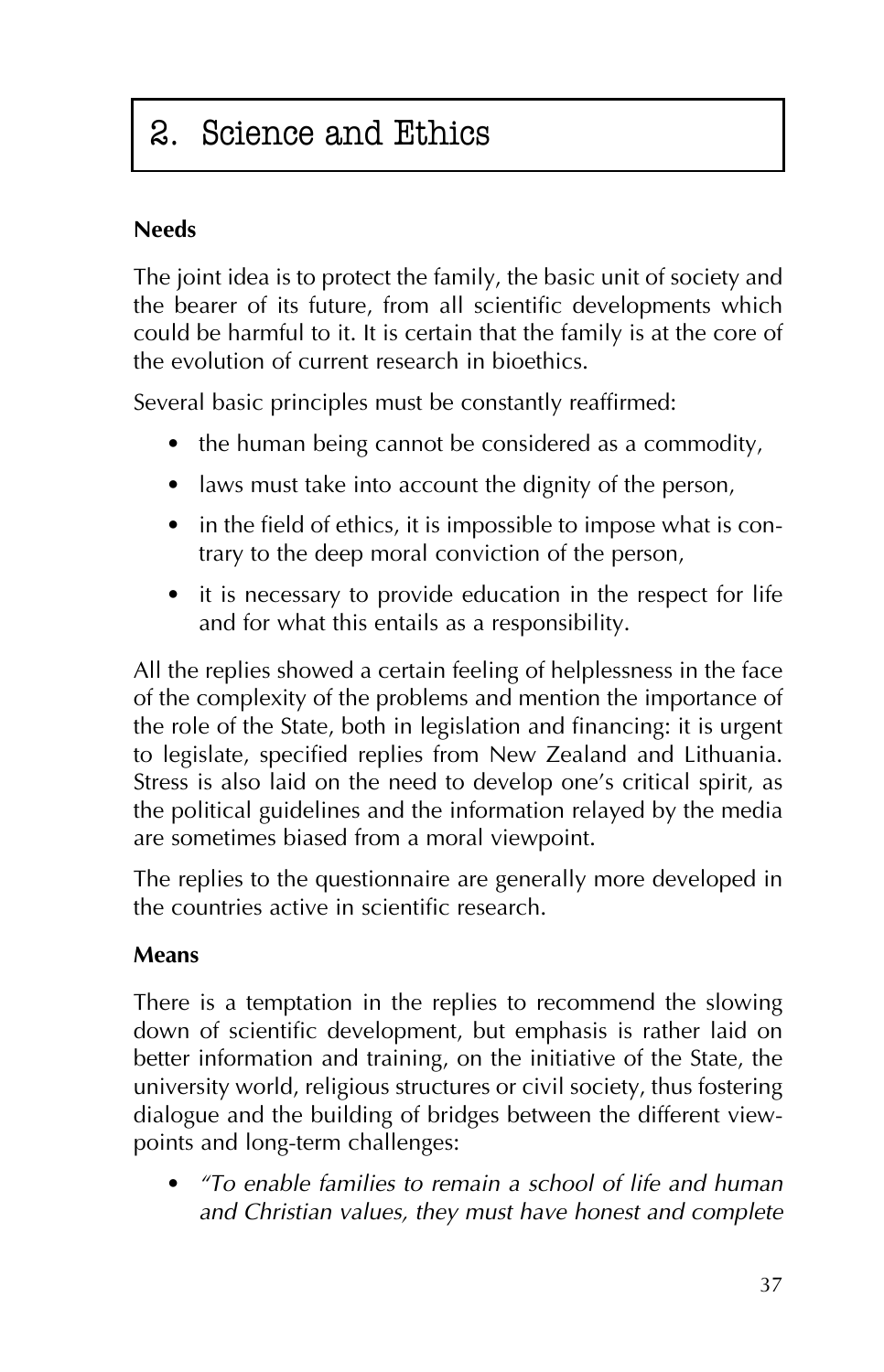*information on the forms of birth, survival and death*<sup>*"*</sup> (reply from Argentina).

One recommendation is the creation of high-ranking and credible National Committees of Ethics, wherever these do not exist, and ethical committees and workshops in hospitals, universities and parishes.

Another recommendation is for religious structures and educational bodies to produce publications, targeting different publics: parents, teachers and young people. Publications should also be produced by young people for young people. More use should also be made of the media (radio, television, Internet) to make the true challenges known and make things simple without making them simplistic.

Parents in particular need to be informed and trained in the fields of pre-natal diagnosis, in vitro fertilisation, seeking anomalies and gene therapy. One reply from Russia mentions the recent creation of an institute in the town producing children on request for \$7000. At the other end of life, it is necessary to reaffirm the value of old age, keep senior citizens active, create more palliative care centres and specify at what point the artificial prolongation of human life begins.

Cloning is hardly mentioned and when the problem is dealt with, reproductive cloning is rejected.

As for birth control, it must be treated from the angle of the responsibility of the future parents. A reply from Senegal reiterated the importance of the control of fertility for the development of the country.

### **Need for particular attention**

Civil society should be more present in the field of ethics and deal more broadly with the "Common Good", as up until now, it has been principally concerned, through associations, with economic problems:

• *"It would be desirable to create areas of reflection on the collective influence of personal behaviour for an ethics of community co-responsibilityî* mentions one reply from Burkina Faso.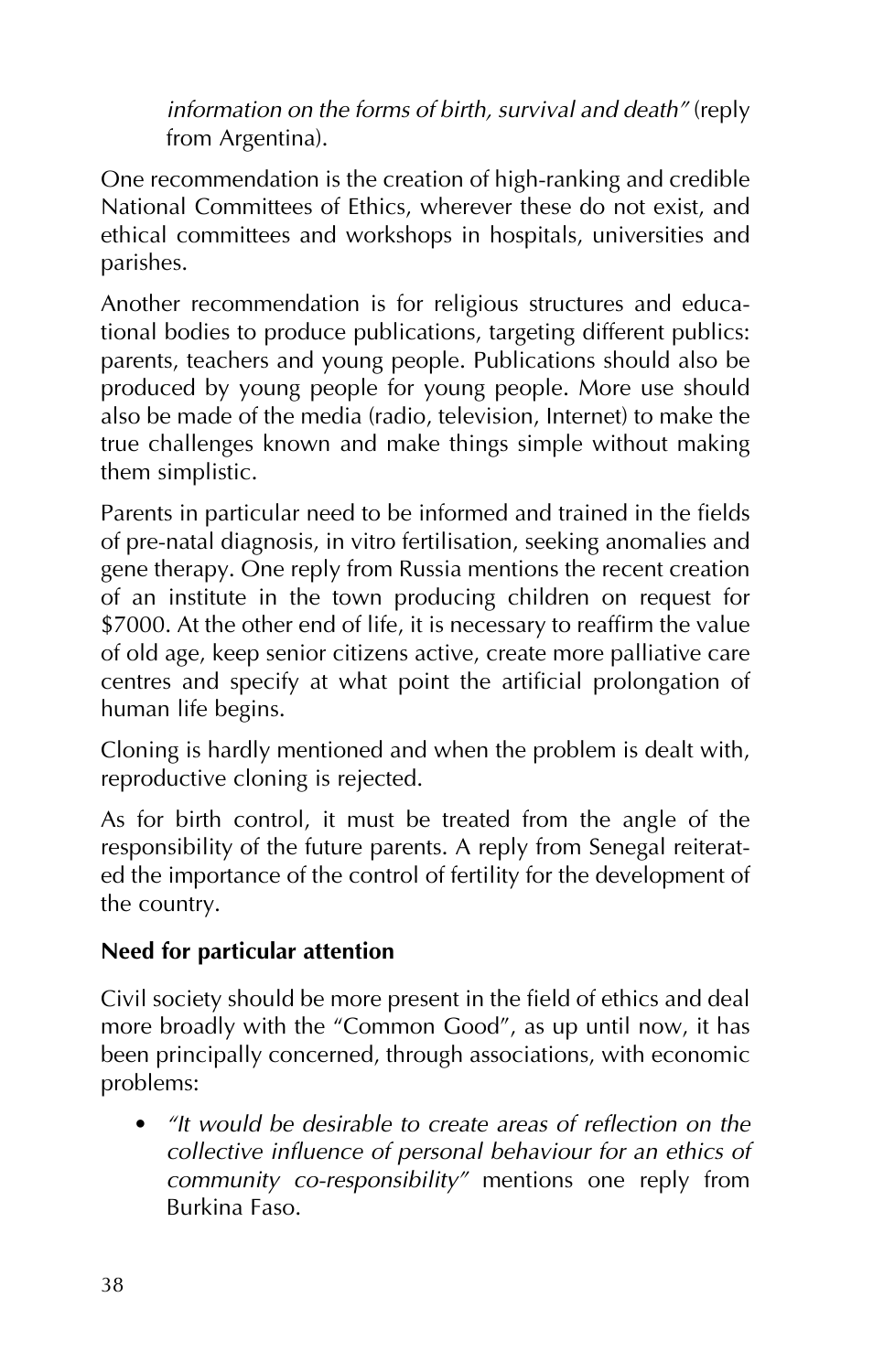The breakthroughs in science, including in the field of genetics, do not - or rarely - reach the poorest families and developing countries and this, in itself, is an attack on ethics: the public authorities and international mutual aid should remedy this. The importance of agricultural research, which concerns the activity of a large part of the human race and the survival of all, should not be overlooked.

The reinforcement of justice, tolerance and peace, the rights of the weakest, the fight against corruption, the denunciation of abuses and the reassertion of the value of adults and the elderly at the expense of "the cult of youth" so in fashion today, also belong to the field of ethics.

Amongst the more everyday themes than bioethics that also merit our reflection, the replies quoted:

- the environment, with the repercussions of science on water, air and agriculture,
- relationships between men and women,
- health, including reproductive health,
- development,
- $\bullet$  human rights,

**To sum up the general feeling, it is necessary to place the progress of science at the service of the quality of life of all families.**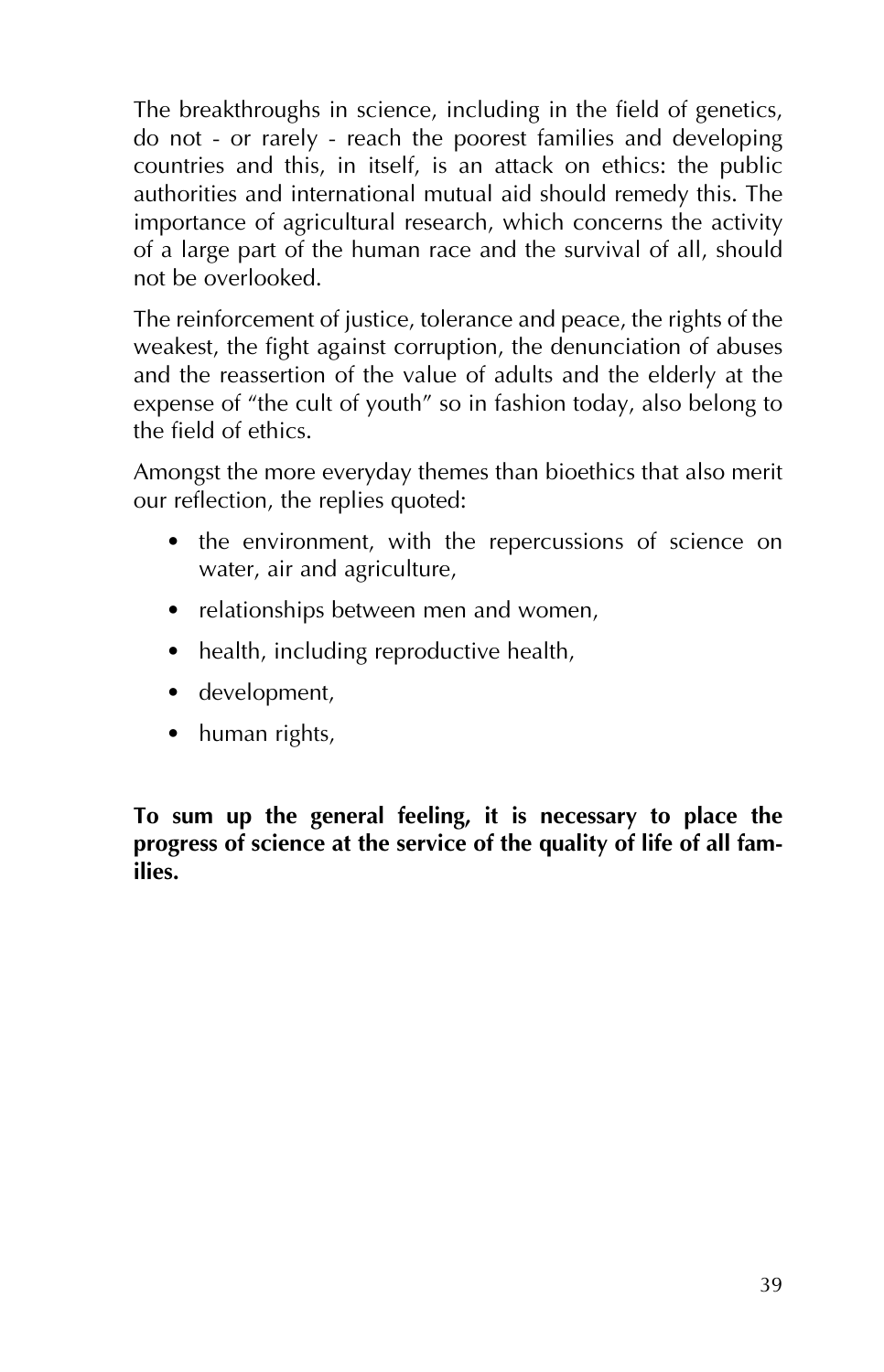### 3. Culture and development

### **Families and values**

A certain ambiguity reigns concerning the word culture: on the one hand, it is stated that the handing down of the culture that is lived every day and is therefore something living, should be carried out at the same time as the passing on of values within the family. On the other hand, some replies specify that the economic crisis and globalisation destabilise the cultural identity of countries and that the family cultural heritage is disappearing.

It is necessary to support families (and even carry out campaigns in favour of the family, state Spanish and Lithuanian replies) for their consolidation in time and history is the basis on which the identity of the person and receptiveness to the other is built. Without the passing on of values, an action that begins in the family, the national and religious identity cannot be developed harmoniously.

But which values? the answer is not always evident when one considers, for example, a Russian questionnaire, in which it is stated that: *ì40% of the women interviewed complain that it is difficult to bring up children according to the ideas and the principles that one had before on how to live in society (being hon*est, generous, trying to be well educated...) as this will prevent *them from succeeding in lifeî*.

It is important to support the positive role of grandparents and foster inter-generational relationships for the passing on of values.

#### **Families and the social link**

It was suggested working to reconstruct the social link in families and between families in the communities, in order to reinforce the feeling of belonging, tolerance and citizen-based participation. In this perspective, neighbourhood community centres, denominational or non-denominational, would be extremely useful for developing cooperative work, leisure, sport, festivals and optimising the local crafts and literature.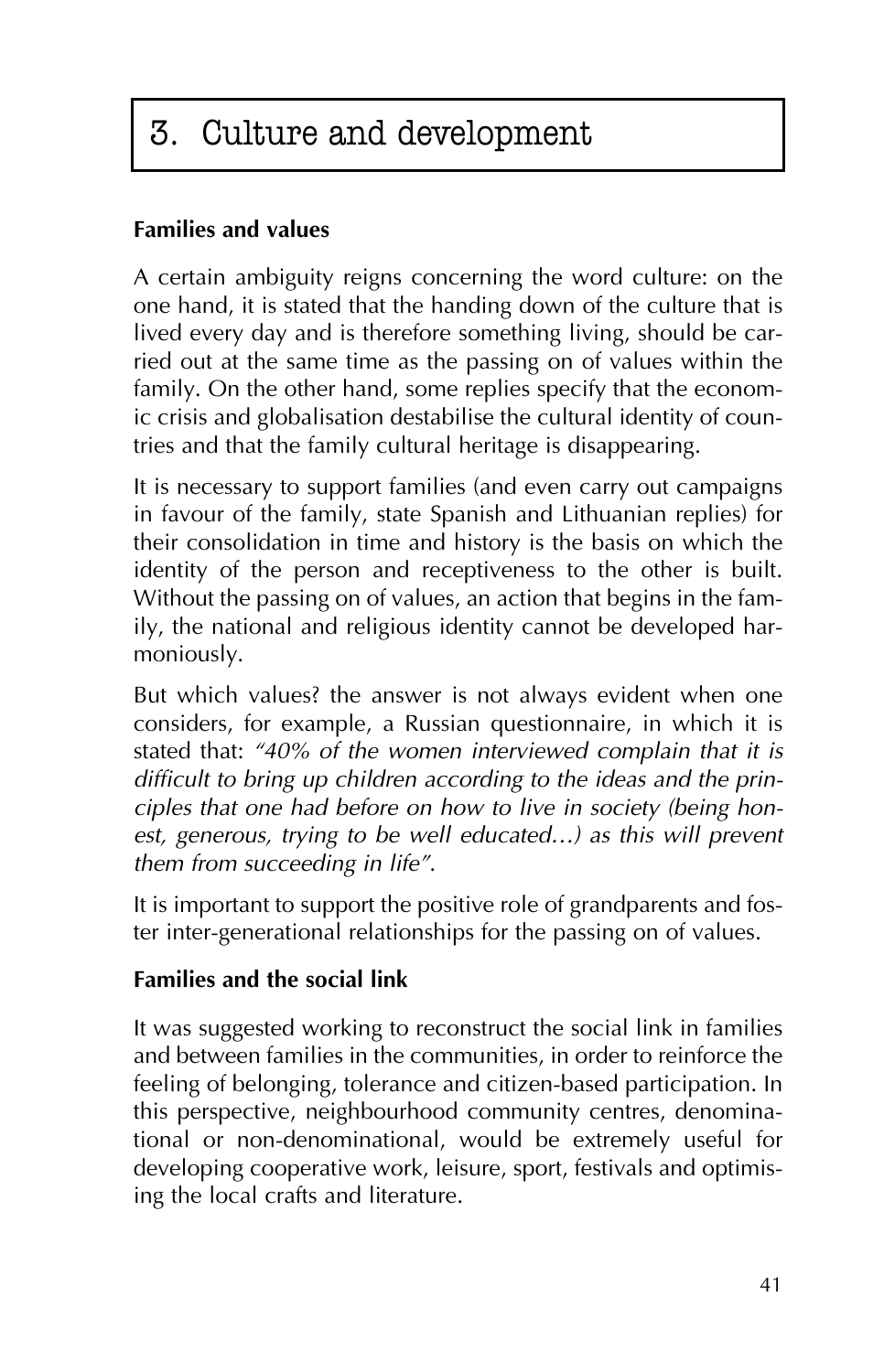– In France, it was proposed revitalising neighbourhood and village life, closer to the families, and reflecting on the idea of "living well": reference was made to the benefits of parental leave of absence (from work) and of rediscovering time devoted to the family, in order to build a coherent identity in respecting each one of its members.

 $-$  In Brazil, the request was also made to preserve rural life by support for agricultural work, the promotion of a policy facilitating access to land ownership and loans for the development of the land. The proposal was also made to develop regions that were still underdeveloped, while at the same time defending the rights of the native families.

- Several proposals were made in Burkina Faso:
	- to organise a family festival every year,
	- to encourage each village school to write the history of the village and, for the city-dwellers, foster holidays in the families of origin (a return to sources),
	- to give more value to the country's different languages and encourage exchanges between families of different cultures,
	- to create areas of encounter between young people and the elderly, who are the custodians of memory,
	- to put a forceful end to certain pernicious customs (excision, inequality of boys and girls, the status of widows) in principle forbidden by the law.

### **Families and identity**

Emphasis was generally laid on the need for joint work between the school, communities, religious structures and NGOs to highlight the cultural heritage of communities, the role of families in the passing on of this heritage and how to overcome the difficulties that they encounter in doing this.

A joint reflection of families with suitably trained professionals would enable them to better understand what they are living and identify the know-how they have to participate in development.

School, social workers and the family must aid the child in seeking his or her own identity and pass on the national cultural iden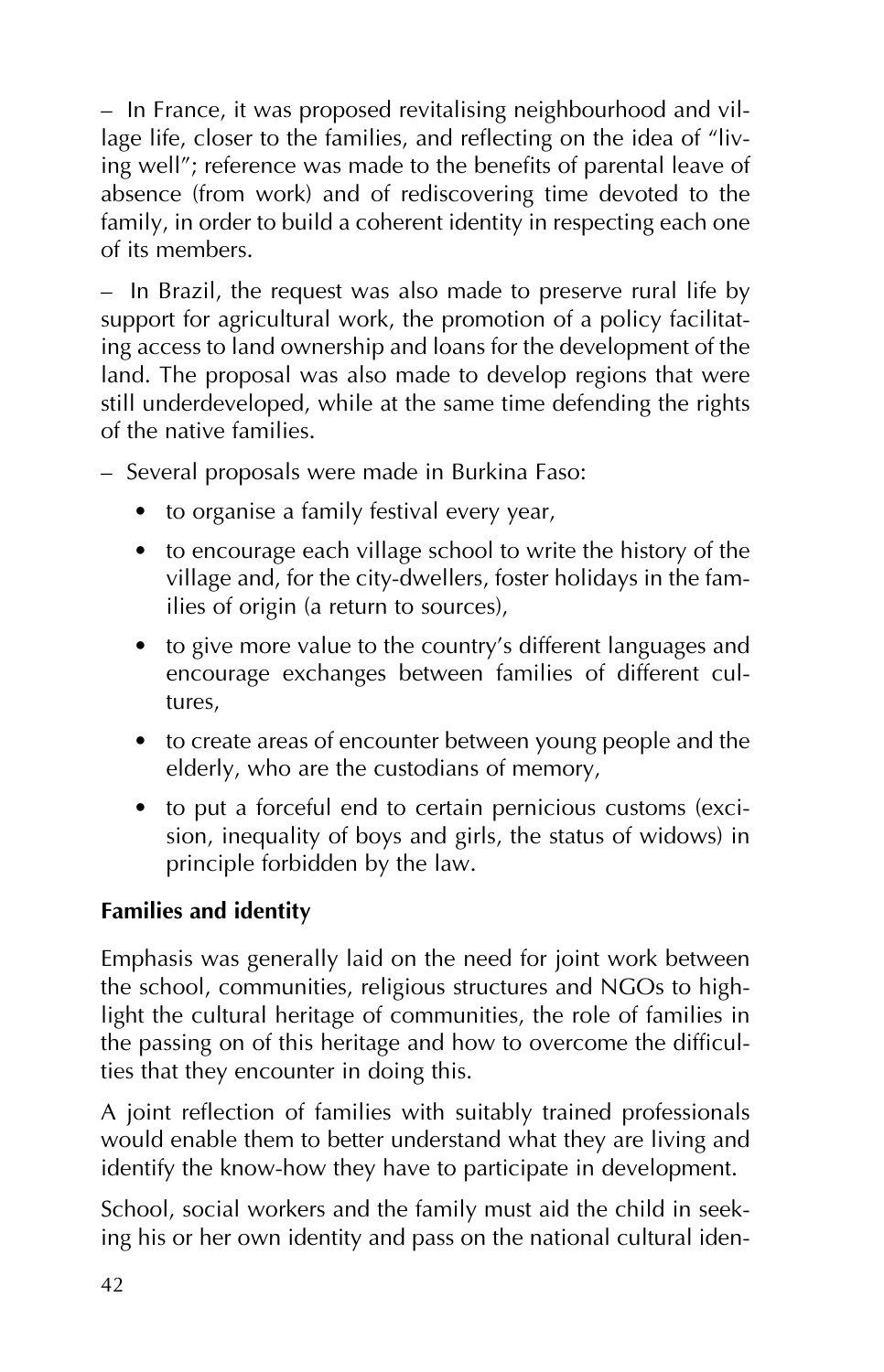tity, while at the same time being open to diversity. One French reply spoke of the dramatic rupture caused by taking children into care (almost always from very poor families) following a decision of the social aid structures, when the parents are judged incapable of bringing up their children. One reply from New Zealand stated: "The grandparents are a marvellous source of passing on fam*ily history and the relationships of the family with Historyî*.

The school and the institutions of the receiving country must make migrants aware of the importance of getting to know and respect the culture of the country to facilitate integration, without devaluing the culture of origin.

The lifelong education of all the members of the family will enable the development of culture, as well as the low cost of cultural activities in the full sense of the term. In Benin, the importance of teaching mothers to read and write in order to write and pass on the history of their family was underlined.

The State, through the school and the allocation of grants and scholarships, should encourage intercultural exchanges between young people and support the actions that foster the cultural development of families. The teaching of national history must be given greater value, including recent history.

One of the tasks particularly neglected by the media is to contribute to making local and national cultures more dynamic and to making international culture known.

Minority cultures must be safeguarded and better known.

**In short, it is necessary to ensure that persons and families are placed or maintained at the core of development, while at the same time preserving the continuity of time and space.**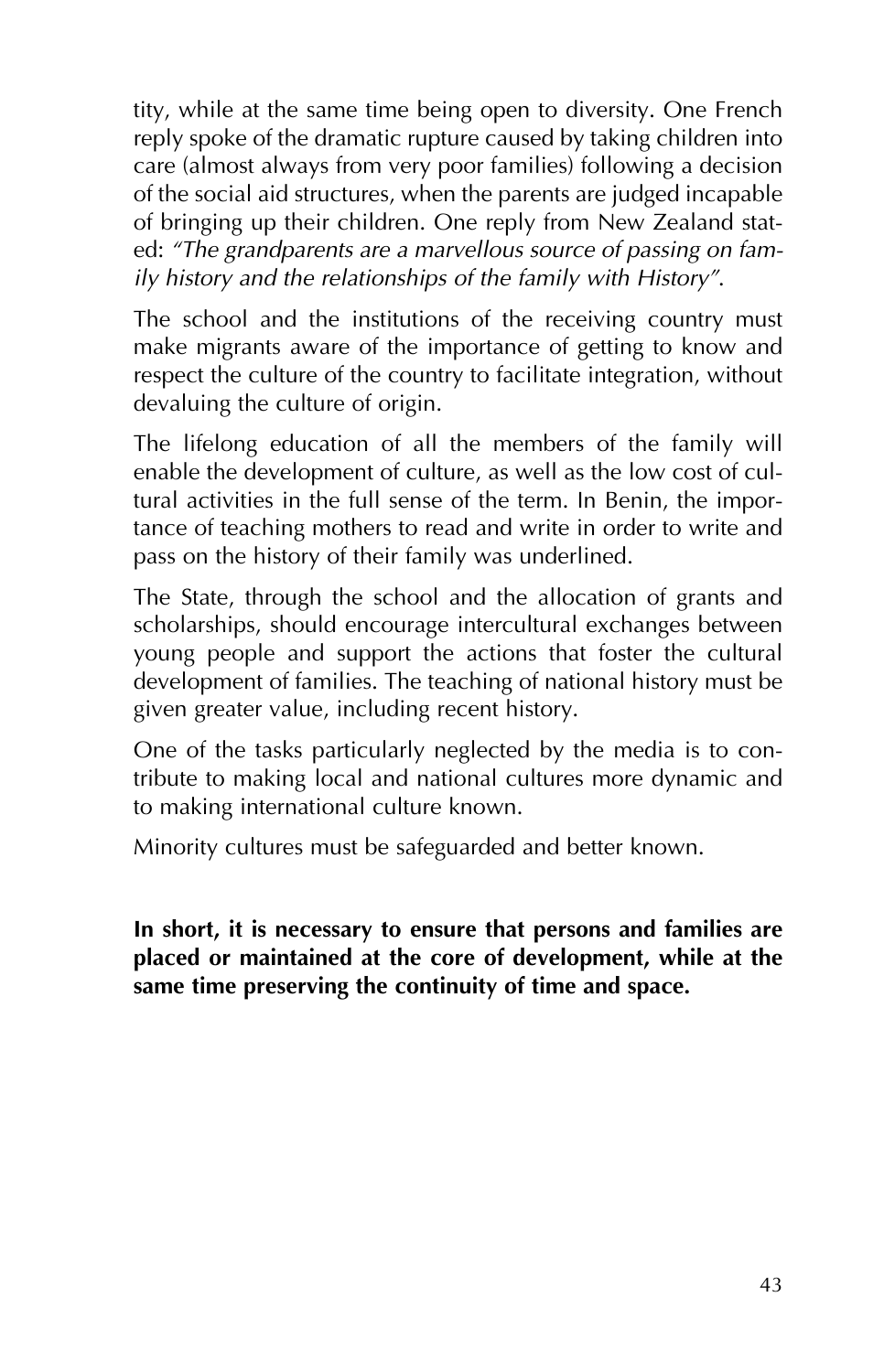### 4. Communication

The media, essential elements of communication and daily life in all the countries of the world, are strongly criticised and are the subject of urgent demands.

Their impact is often denounced as being harmful and even destructive for the families. As Latin America points out, the media culture has deteriorated and, in its turn, deteriorates family and social behaviours, as the media all too often give priority to the accumulation of wealth, violence, transgression and the abuse of power.

### **For a moralisation of the media**

Violence, sex and the call for consumerism are the main subjects of all the media: television, radio, advertising, magazines, cinema and Internet. This is all the more serious when we consider a reply from Australia which states: "all the media influence our way of thinking". The answers also mention the fact that parents frequently abdicate their parental responsibilities where the media are concerned.

All the replies unanimously called for an ethics and a moralisation of both the oral and written communication media. A danger exists in concentrating the media in the hands of a few producers who unload foreign films and broadcasts which are not compatible with the culture of the country. This does not mean closing the door to what is foreign: one answer from Namibia clearly states: *ìcultural diversity must be respected, we must both accept other cultures and keep our own*" and in Benin, one person added that, through television, he would like to learn about the life of developed countries in order to draw inspiration from this.

More often than not, family values are either non-existent, or even badly covered in the media and this requires mobilisation on the part of communities and the State.

Each country would therefore like the State to control the production of television programmes, video cassettes, Internet websites and advertising. In Latin America, reference is made to the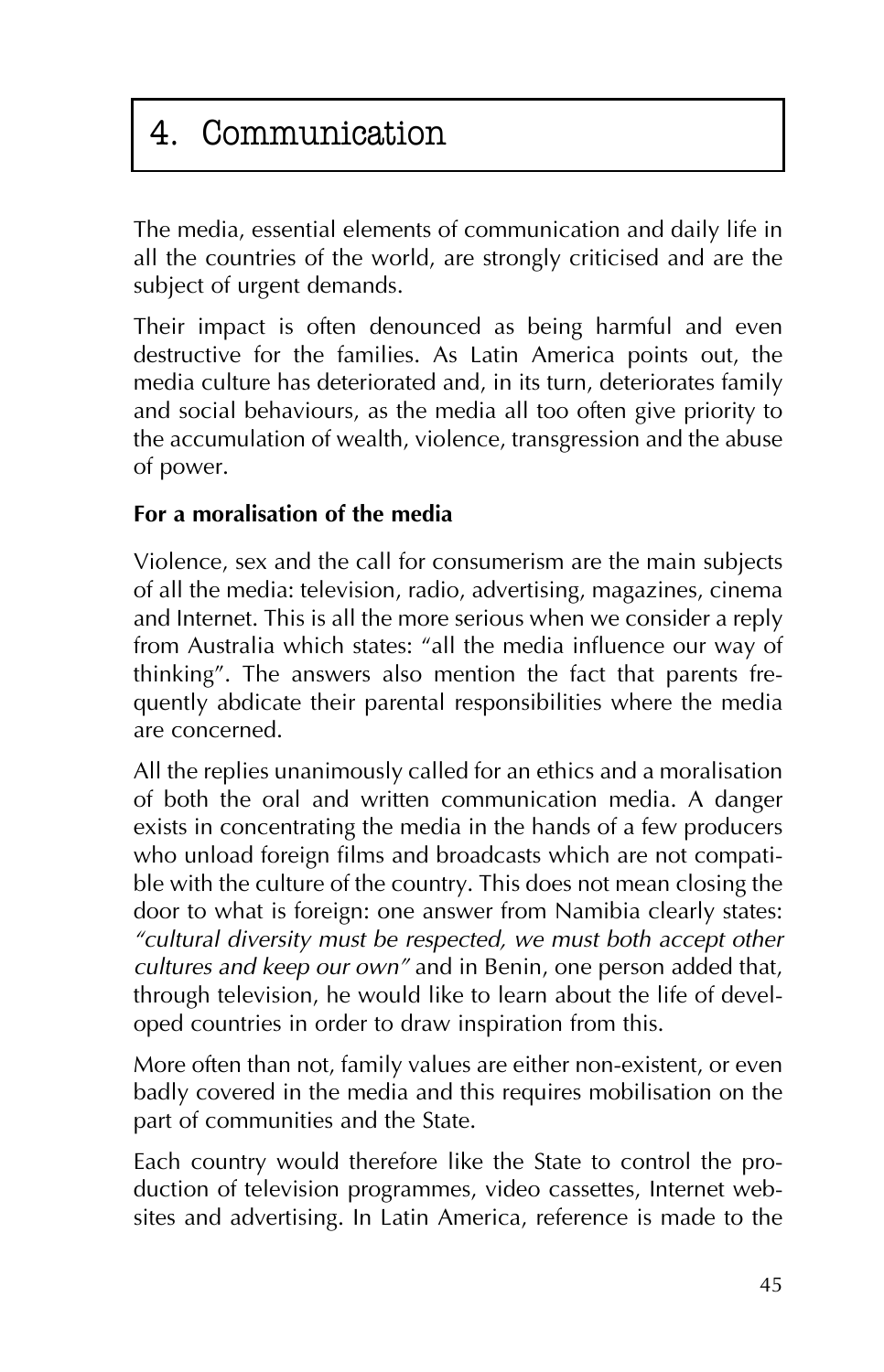need "to draft a policy for the regulation of the media" and in Europe "for an ethics in the media and the promotion of a bal*anced description of realityî*. Some replies recalled that the boycott by consumers could prove an effective arm.

A proposal was made to train people working in the media sector, in order to bring about an improvement in the quality of productions. The State, through financial incentives and agreements with production societies, could make it possible to have high-quality programmes (free of charge, it was specified in Latin America) and thus pass on *"constructive teachings able to counterbalance the culture of globalisation in the minds of young people*<sup>*''*</sup> (Africa).

### **For educational media and education in the media**

Encouraging educational media, in particular, an educational television, is a necessity for all, developed and developing countries alike.

Europe expressed the wish for "parents and children to learn discernment in order to appreciate the wealth, but also assess the dangers of media consumption". Children need a "guide" to be able to get the best out of the communication media. Australia called for parents to be trained in this regard. Even publicity can be harmful if it is not controlled and decoded. One proposal underlined that education in the media should be given to children from a very early age. The parents of deprived families need to be supported in this role of educator.

A suggestion from Europe: "so that it will not disappear under the pressure of oral communication, greater value should be given to written communication, with emphasis on literary training". Is the school not failing in its role by drawing inspiration, all too often, from the programmes and the vocabulary of television, on the pretext of interesting the pupils?

The new information technologies (ICT) are less often mentioned than television, but are also the subject of proposals. For Ghana, the government should promote the ICT *ìso that everyone can* benefit from their economic and educational advantages<sup>"</sup>. In Australia, it was suggested that a better financing of the educational media would lead to an improvement in knowledge. In North America, replies proposed that interest-free loans be made available to enable families to buy the necessary equipment.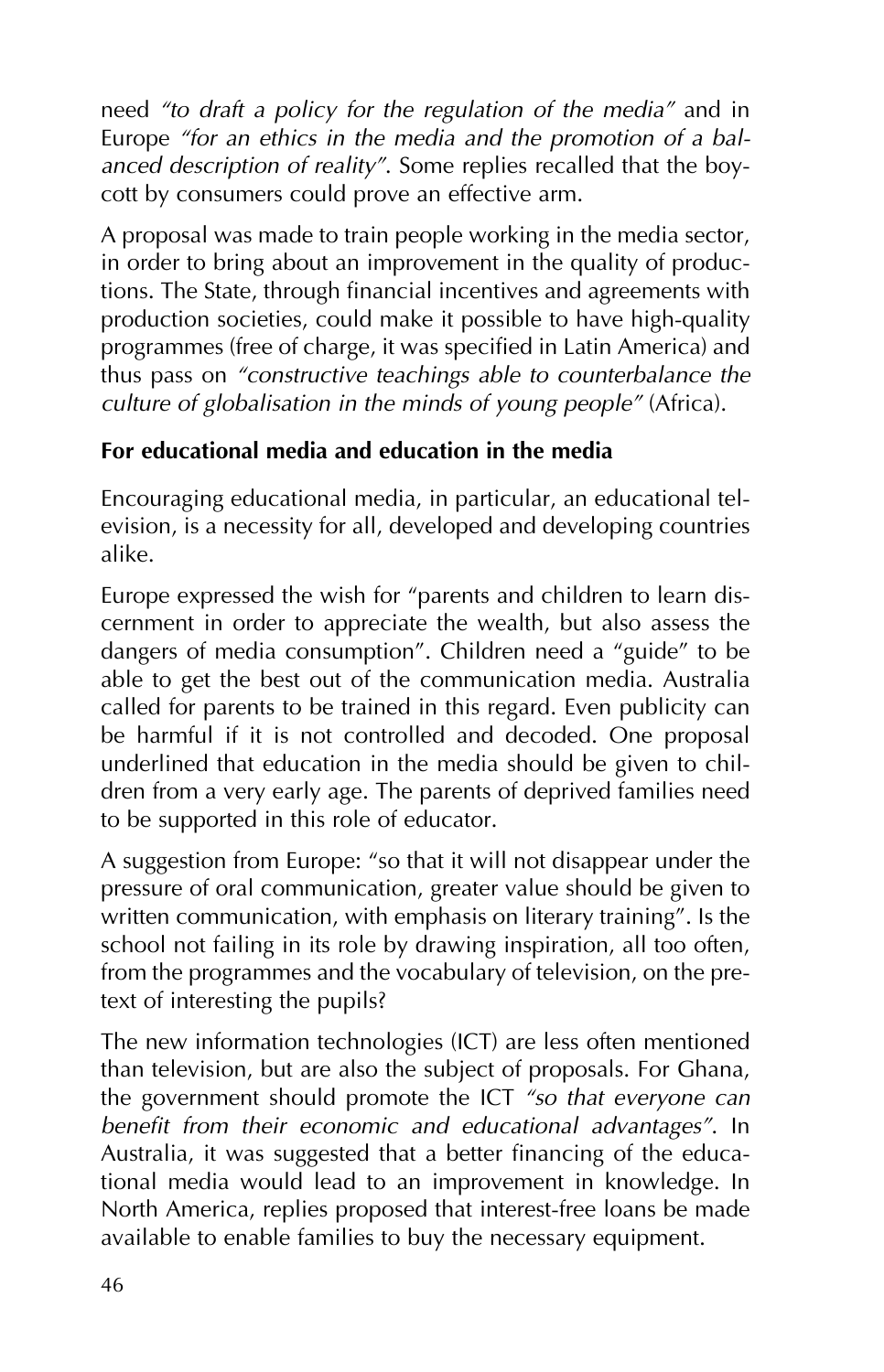Everyone expressed the hope that better access of all to the ICT would bridge the gap between rich and poor countries and between town and country.

One reply from Africa judged it necessary to control the cost/efficiency ratio of national programmes concerning the use of these new technologies.

**Admittedly, the media are called into question, but they are recognised as being inescapable, indispensable and able to provide the best, as Latin America noted:** *ìgood communication is the basis of interpersonal and educational relationshipsî***.**

**If the new communication technologies and television are of a high quality and well used, they are an out-standing means of bringing families together.**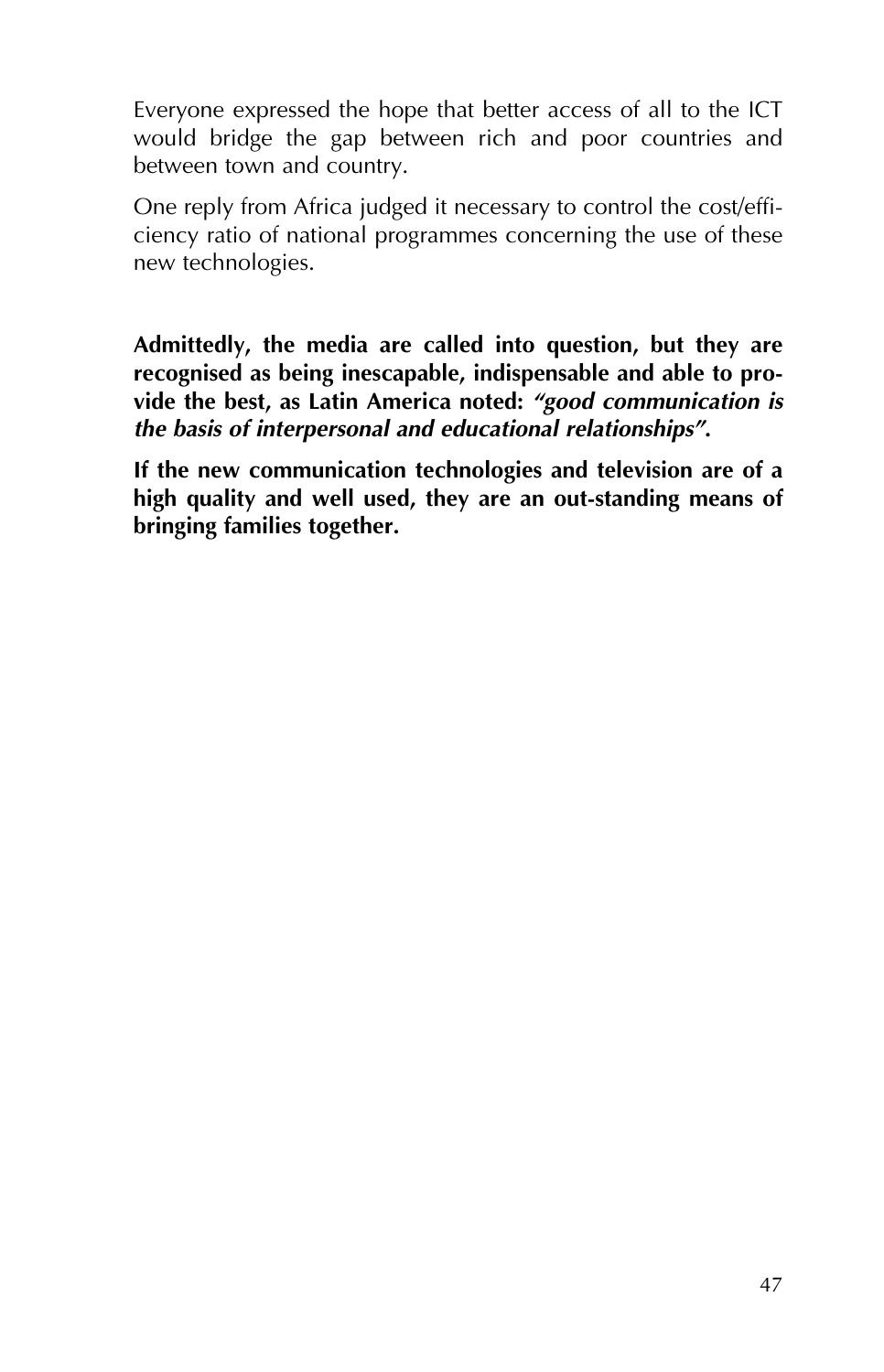### 5. Social and Human Sciences

In general, the replies emphasise the need to work for a better sharing of wealth, the protection of the weakest and the improvement of the quality of life of families. Knowledge and the respect of human rights are considered as being absolutely essential.

The role of denominational and non-denominational social action organisations is often highlighted in the fight against poverty, as well as a lack of commitment on the part of the business world and public authorities.

A number of major guidelines can be identified:

### **Research on poverty should be carried out to a successful conclusion**

This was a request particularly made in Europe and Latin America calling for the human sciences to be mobilised on the causes of poverty; that the results of this research would then be disseminated amongst political and economic decision-makers, religious structures, social workers and NGOs; and that finally, these results would be adapted into community programmes with the participation of the families concerned.

### **Fighting against poverty**

It is certain that this is the priority for the largest number of replies. Everything must be done to support the State and local and regional authorities, religious structures and associations in their work for the poorest families, in all the fields where their lives are made fragile, as they represent the very future of their countries.

Of course, unemployment is found in first place as the cause of the poverty of families. Measures are called for to fight against unemployment and exclusion, but also to guarantee access to education, health care, justice and the promotion of development. Replies from Burkina Faso propose revitalising work at family level and encouraging initiatives in the trading sector which generate jobs and income at local level.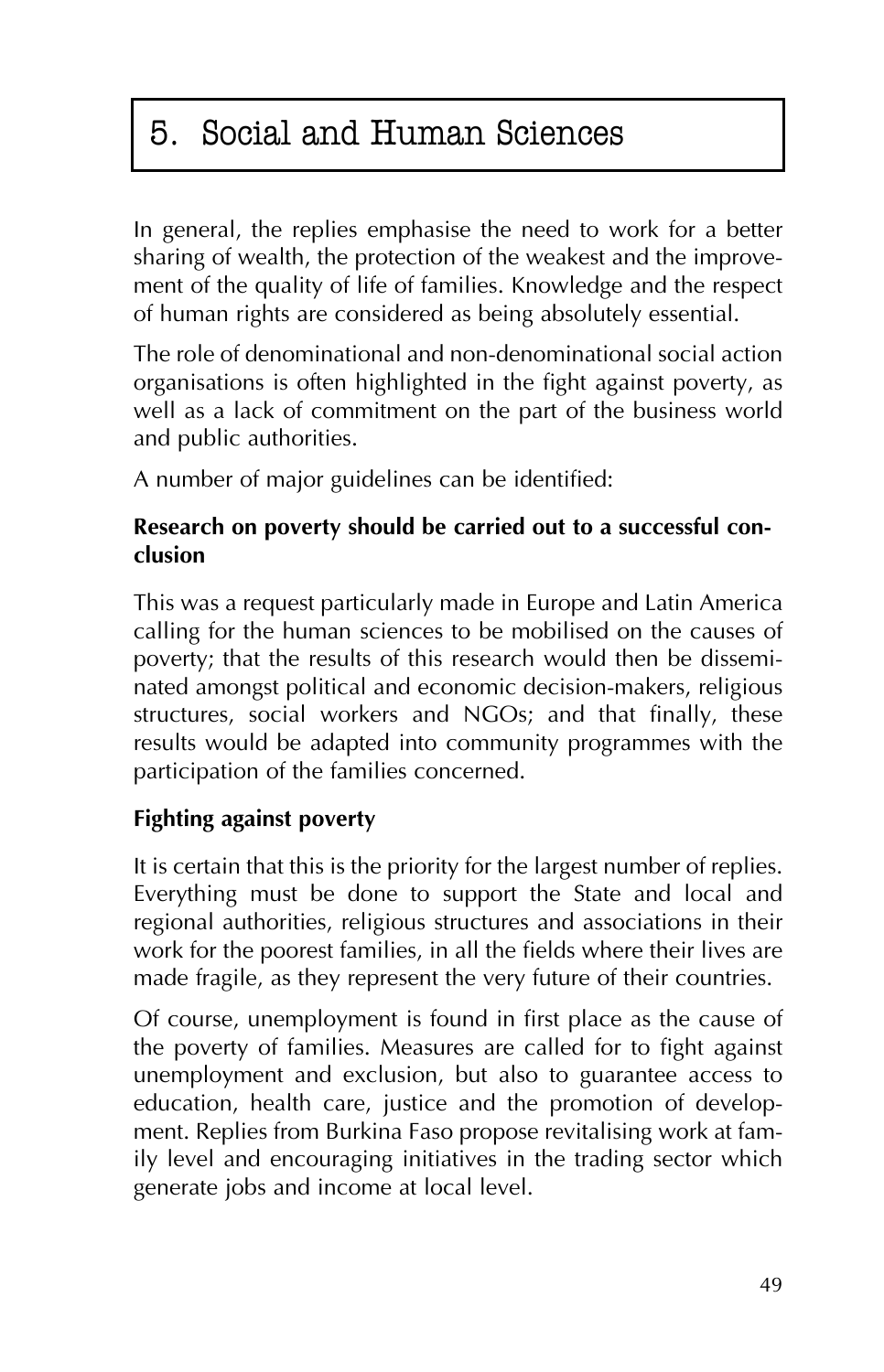It is often the public authorities that are asked to act:

- by seeking peace, fighting against criminal networks, corruption and the waste of State funds,
- $\bullet$  by the creation of a Ministry of the Family, when this does not already exist, to coordinate all the actions in favour of families,
- $\bullet$  by an employment policy and quality jobs,
- by general support for the fight against exclusion:
	- Either directly, through programmes of support for poor families, in meeting their real needs, and without harming parental authority (Africa mentions the importance of the development of staple crops and micro-loans). Special support should be given to poor immigrant families.
	- Or indirectly, by the promulgation and enforcement of fairer economic laws, particularly tax abatements, to aid the families who have to pay the heaviest expenditure in society and which, for this latter, are the bearers of the future.
	- Amongst the indirect support, we also find the encouragement of voluntary work, proposed by Canada, and more cooperation with the social action NGOs.

Thus, in Europe, there are requests to aid and finance social centres for families and young people, encourage the municipalities and the social services to be more accessible and ready to listen to families, help the most vulnerable to find work, supervise and possibly sanction financial bodies which work in the field of granting loans to families, and increase the prestige of the family in society.

In Latin America, emphasis is laid on the access to social services and the need for civil society to organise itself into networks: it would thus be more efficient in its actions and better equipped to bring pressure to bear for harmonious support policies for families.

Replies in Asia call for action to facilitate the return of workers from abroad and regulate child labour.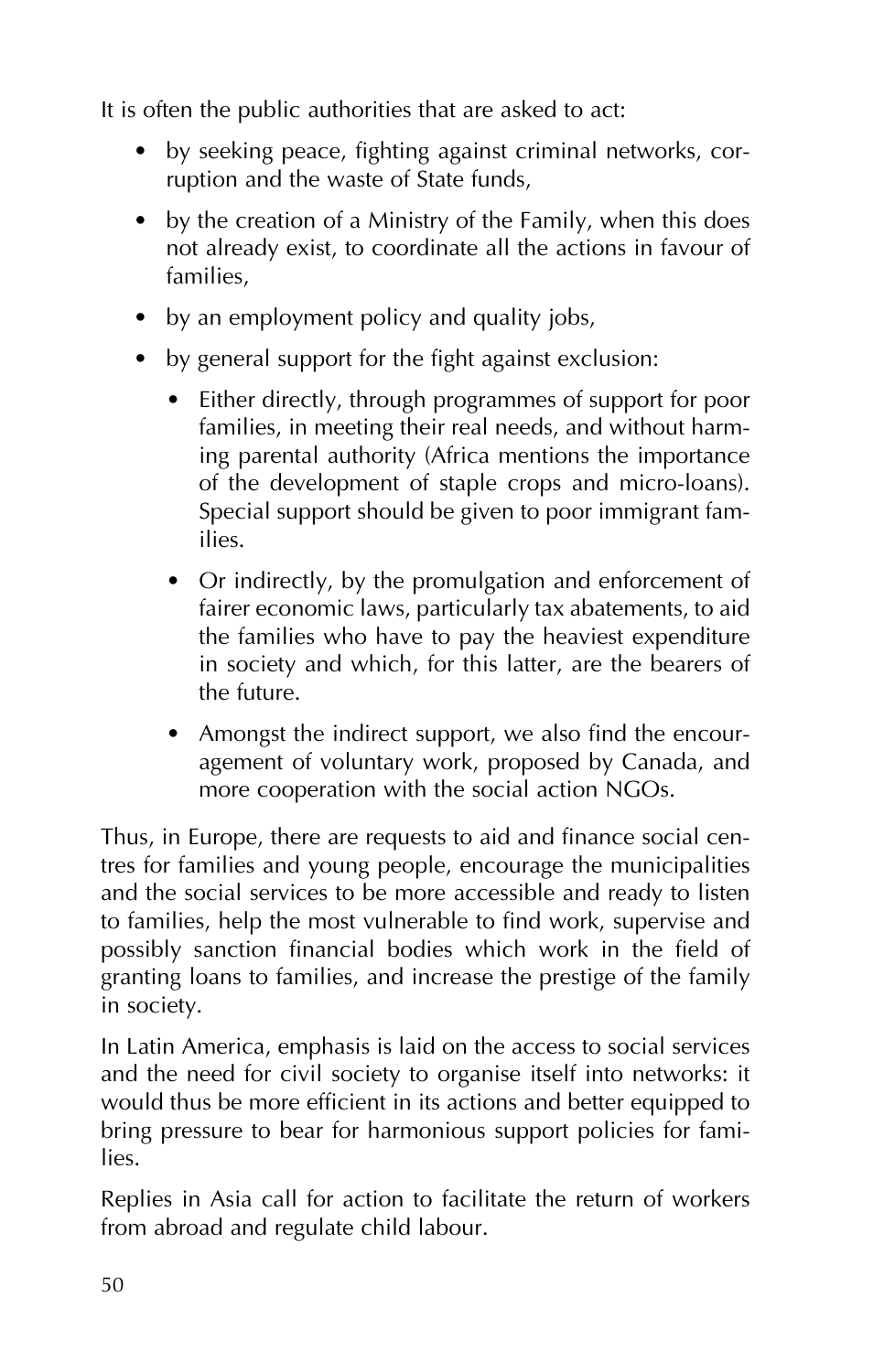### **Promoting the values conveyed by the family**

This wish comes from Asia in particular, but also from Australia where the State is asked to help parents in their role of handing down values enabling society to be better balanced, more open and more just: confidence in the other, honesty, solidarity, the sense of effort, citizenship, tolerance...

In Latin America, reference is often made to the role that civil society can have in lobbying for family values, through boycott campaigns, events, articles and advertising...

### **Fostering the exercise of fundamental rights and freedoms**

Replies from Latin America are extremely focused on the enforcement of all rights and on the knowledge of these rights by families, including the most under-privileged. Replies from Africa point out that it is particularly important for women to know their rights.

The State must take action to better combat exclusion and marginalisation, especially children exclusion, which is often inherited from the parents, by ensuring access to fundamental rights and freedoms (the right to education, to health care, to justice and to development).

Replies from India and Africa also request governments to take the necessary measures to ensure that every human person has the right to knowledge and that the rights of elderly or disabled persons are respected.

The State must also see that the most vulnerable are protected: in North America, replies call for special attention to be given to women and children through economic aid and legal assistance, whilst in South-East Asia it is the protection of these persons against the dangers of prostitution that is requested.

The answers stress the priority role naturally played by families in protecting the rights of the most vulnerable of their members, children, the unemployed, disabled persons and the elderly. This forms part of the many different resources of the family and this is why it is important for the State to give it its support.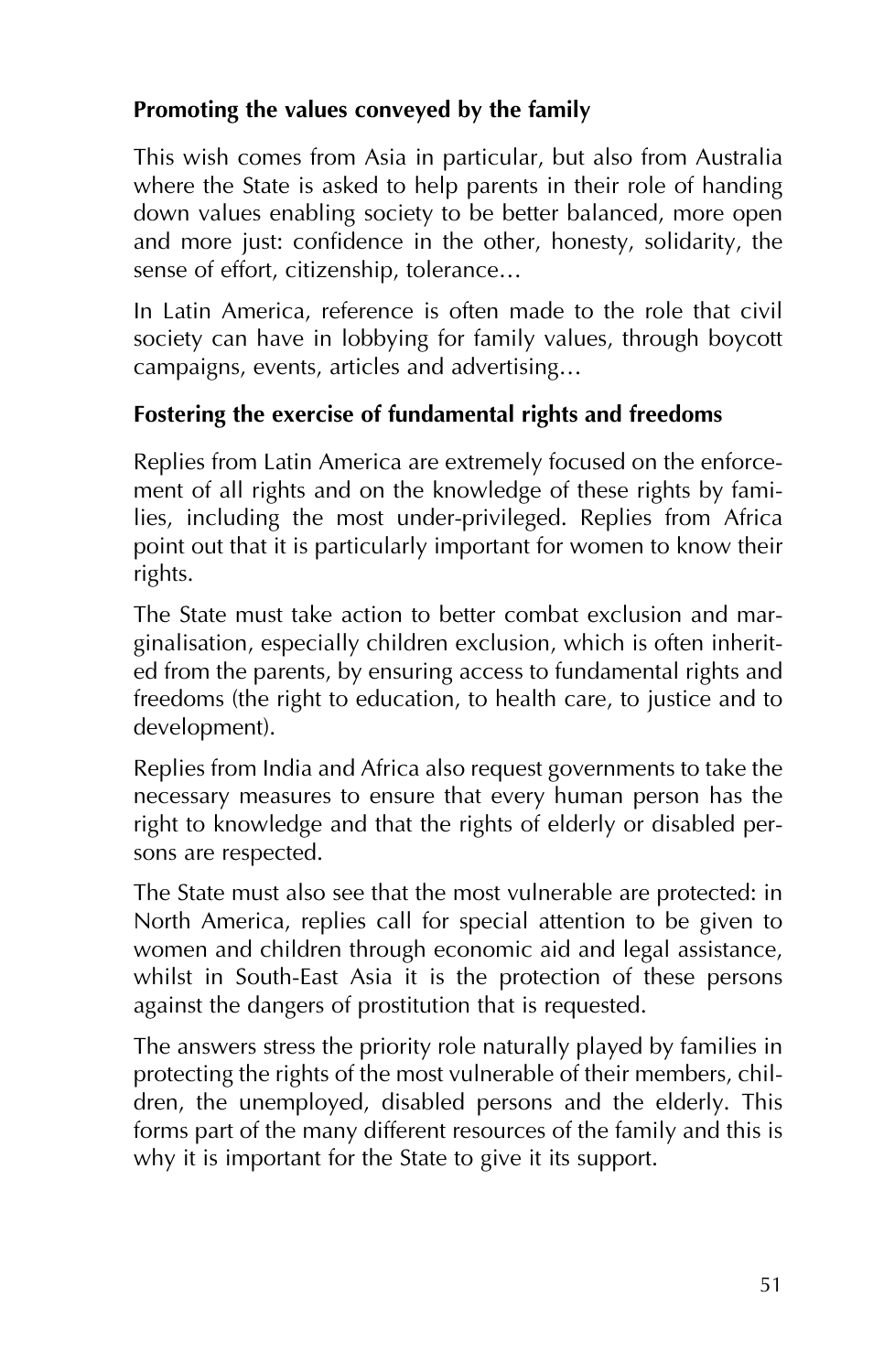### **Solving the problem of housing**

This problem is very present in the replies, particularly in Europe, where the hope is expressed "that all families will be guaranteed *healthy accommodation in a healthy environmentî*. In Latin America, housing for the poor is often insalubrious and illegal. Governments are asked to base their action on the culture of mutual aid practised in the under-privileged suburbs, "villas miserias", to undertake rehabilitation campaigns.

It is necessary to foster, through housing, a greater social mix which will be favourable to the integration of the largest number of people, as this mix has practically disappeared in the major metropolises.

Finally, in the framework of support for the family, suggestions concerning the action of all were put forward:

- reinforcing prevention and establishing ongoing assistance for the families which are the most in difficulty: extreme poverty, taking children into care, disabilities, drug abuse, AIDS, sects, delinquency...,
- developing consultation and information before decisions are made concerning the family,
- assessing the enforcement of laws intended to support the family; the NGOs must be involved in this assessing process,
- developing solidarity and the awareness that all are concerned by the fight against poverty and injustices everywhere in the world, as the world is interdependent.

**Social and economic measures involving the public sector but also civil society are indispensable for supporting families in their many different roles. Underprivileged families must be at the core of national and international concern.**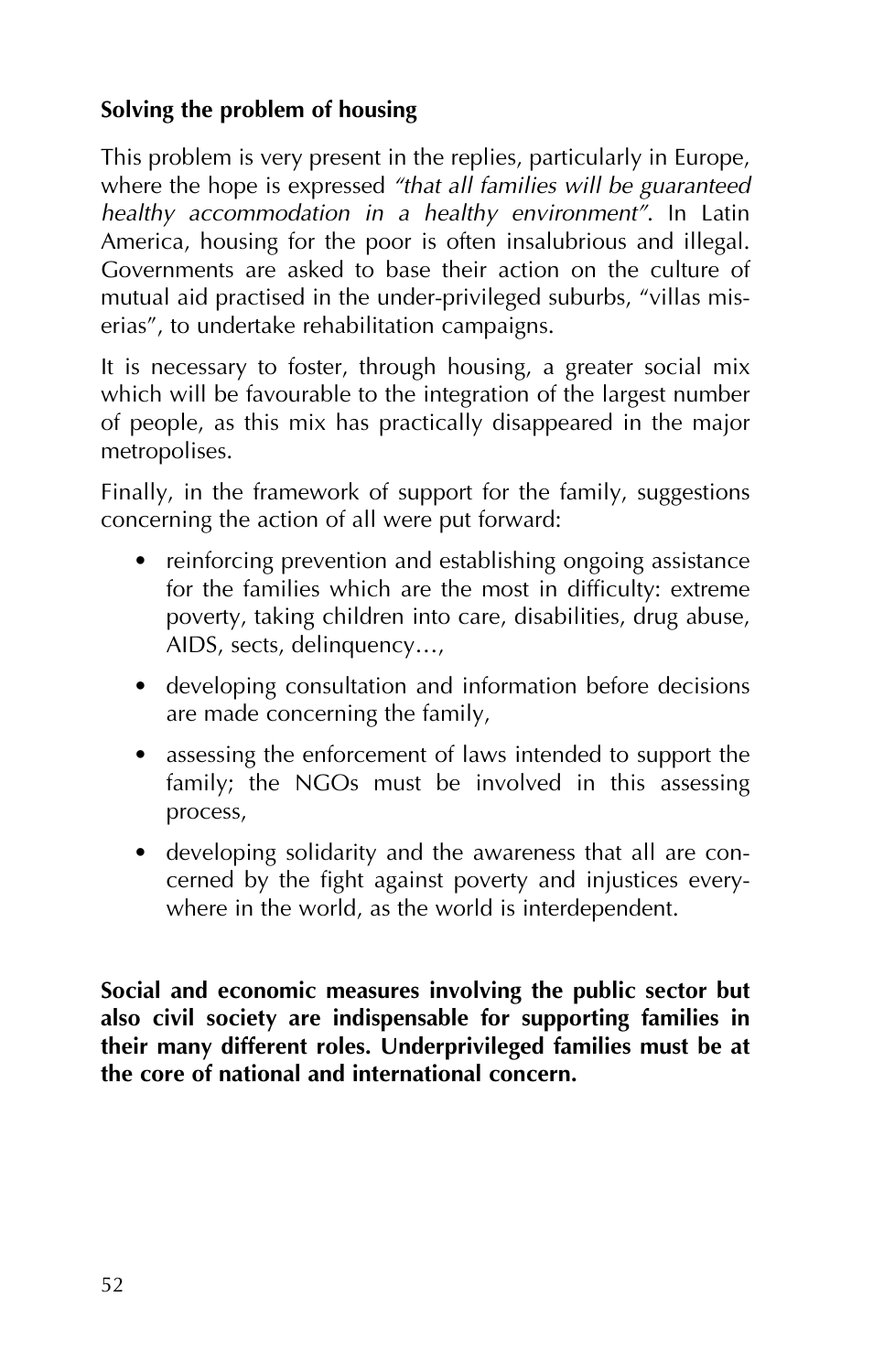At the end of this survey, the findings showed an outstanding convergence: everywhere in the world, changes concerning the family structure have rapidly increased over the last decade. Socioeconomic evolutions and migrations said to be due to globalisation have led to the break-up of family groups and the disintegration of community networks. Inside the family the roles of the different protagonists have changed. These upheavals do not happen without creating obstacles to how the family should function well. **But, in spite of everything, the family remains the basic unit of society and, as such, has the right to support and encouragement from States and institutions.**

Given the strong demand for education in all the fields noted in the survey, it must be repeated that **the family is the primary place of education**. It is there where the child learns to live according to the values which will guide him or her: love, solidarity, being receptive to others and respect for life. It is in the family that he or she acquires his or her identity and that he or she experiences a spiritual life in accordance with the family tradition. The school continues this with the teaching of basic knowledge and an opening-up onto the outside world.

But the family encounters difficulties and is subjected to contradictory influences: poverty, the dispersion of families, materialism and the role of the media and different social groups. It is therefore necessary to support families and several guidelines are suggested in the replies:

- carrying out research on poverty and exclusion so as to be able to combat these more effectively,
- providing parents with the opportunities to better assume their educational responsibilities,
- enabling parents to offer their children a quality school education,
- encouraging partnerships between schools and families.

Another reason for States and decision-makers to give their support: **it is the family that fashions future citizens**. It helps the chil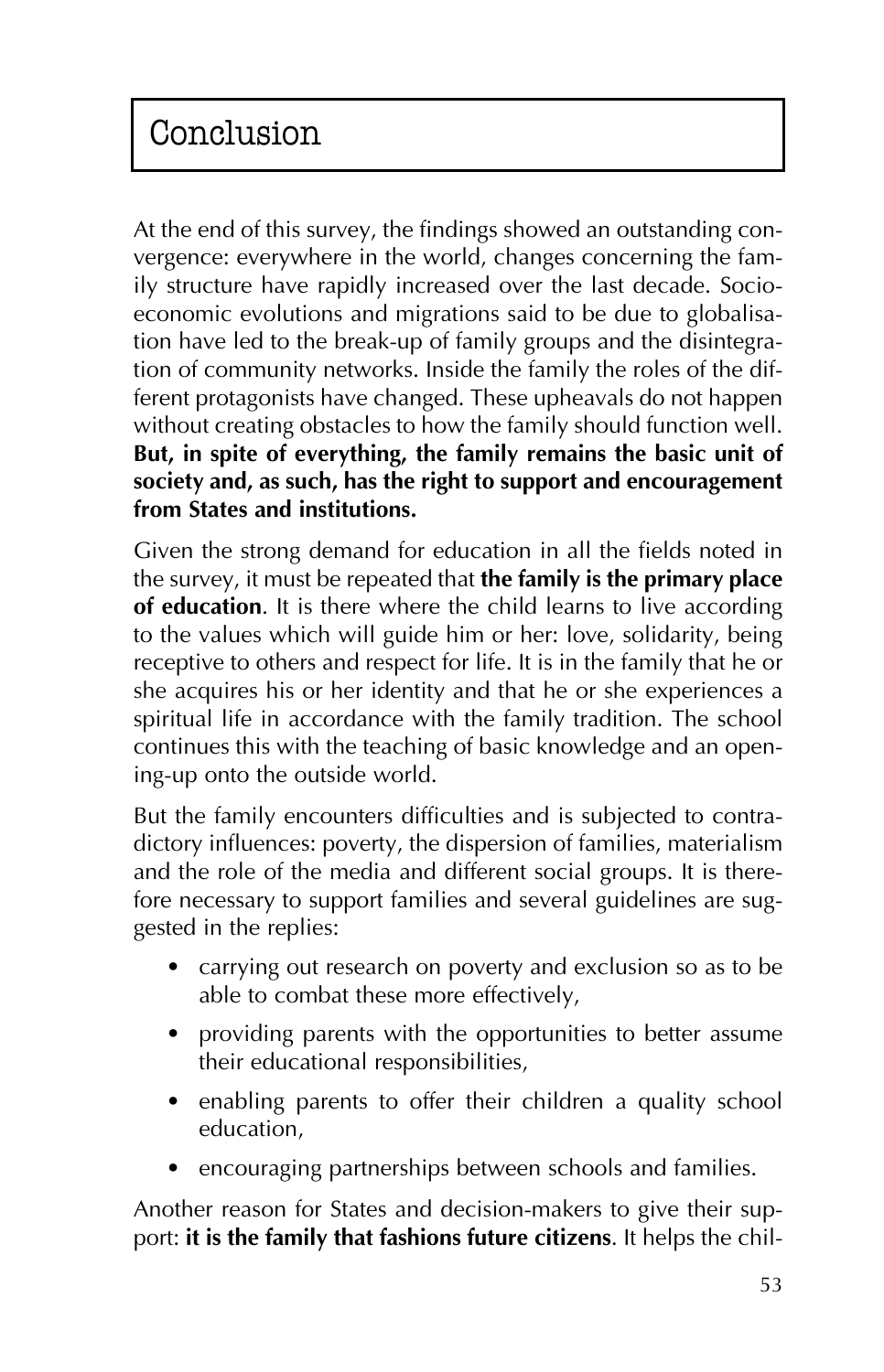dren to become autonomous, it gradually gives them responsibilities in line with their possibilities, which prepares them later to take an active role in society and the development of their country. The many different relationships which intersect within the family fuel and determine all other types of human association, ranging from the personal relationship to the State itself.

The family is the privileged place for exchanges between generations and shares it with those who cannot be self-supporting: it is the first laboratory of social ethics. But this function of the family is thwarted by profit-seeking, corruption, violence, war... The participants in the survey recommended a certain number of measures to decision-makers. These measures include:

- introducing or re-introducing the teaching of civics and religious, philosophic and humanistic culture, particularly in the school,
- renewing the social links in and between families, for example by encouraging a quality output in the media,
- encouraging the handing down of the cultural heritage, while at the same time being receptive to the culture of the other,
- $\bullet$  fostering the participation of families in the drafting of decisions concerning the future of societies, in the fields of bioethics, the environment, national and international solidarity...

As a basic component of society, the family is the hub of all the activities of private and social life: procreation, education, ethics, culture, economics, communication... States should therefore ensure that **family questions are placed at the core of all policies** including those which apparently do not have any direct relationship with the family, but whose repercussions will have - through the individuals concerned - an influence on the functioning of the family unit.

In spite of the difficulties encountered, the family therefore remains crucial because of the many different functions that it carries out. Its effective functioning and its well-being concern the whole of society; it is for this reason that it must be supported in a coordinated way by States, institutions and the different organi-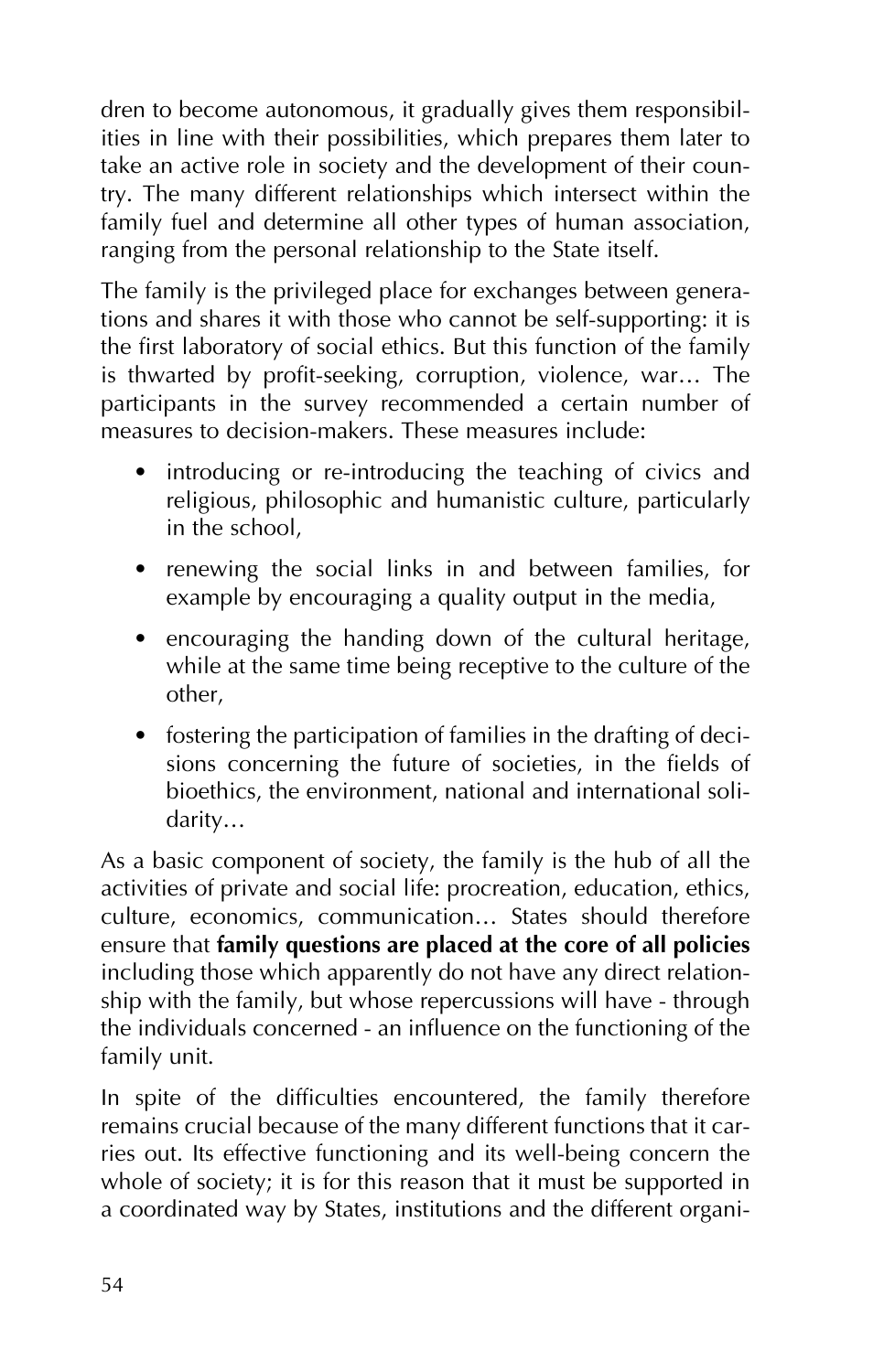#### sations of civil society. **The NGOs who replied did not in any way request that they should act in the place of families, but that their many different resources should be reinforced.**

This survey highlighted emergencies and demands: it now remains to strongly hope that these will be taken into consideration by decision-makers at all levels and will lead to **the drafting of an international text on the family.**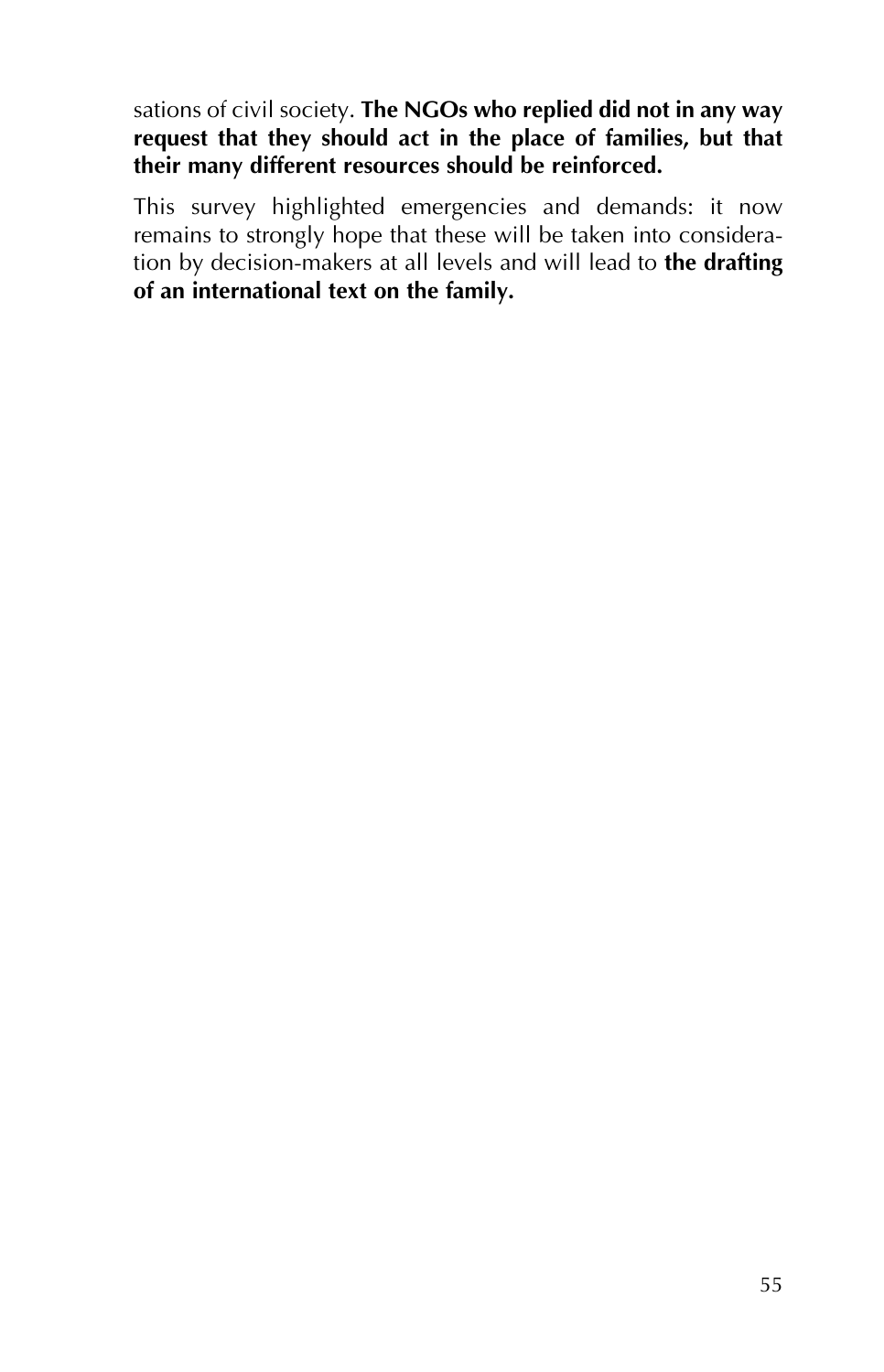### **For sharing**

- 1. Over the last 12 years, what has your education community put in place to take into account the varied situations of families (for example at the economic level, relations between couples, relations between parents and children, accompanying spiritually, creating equipment...)?
- 2. What conclusions of Bulletin  $N^{\circ}$  245 have you put into practice?
- 3. In your opinion what are the present-day tendencies in the lives of the families in your region?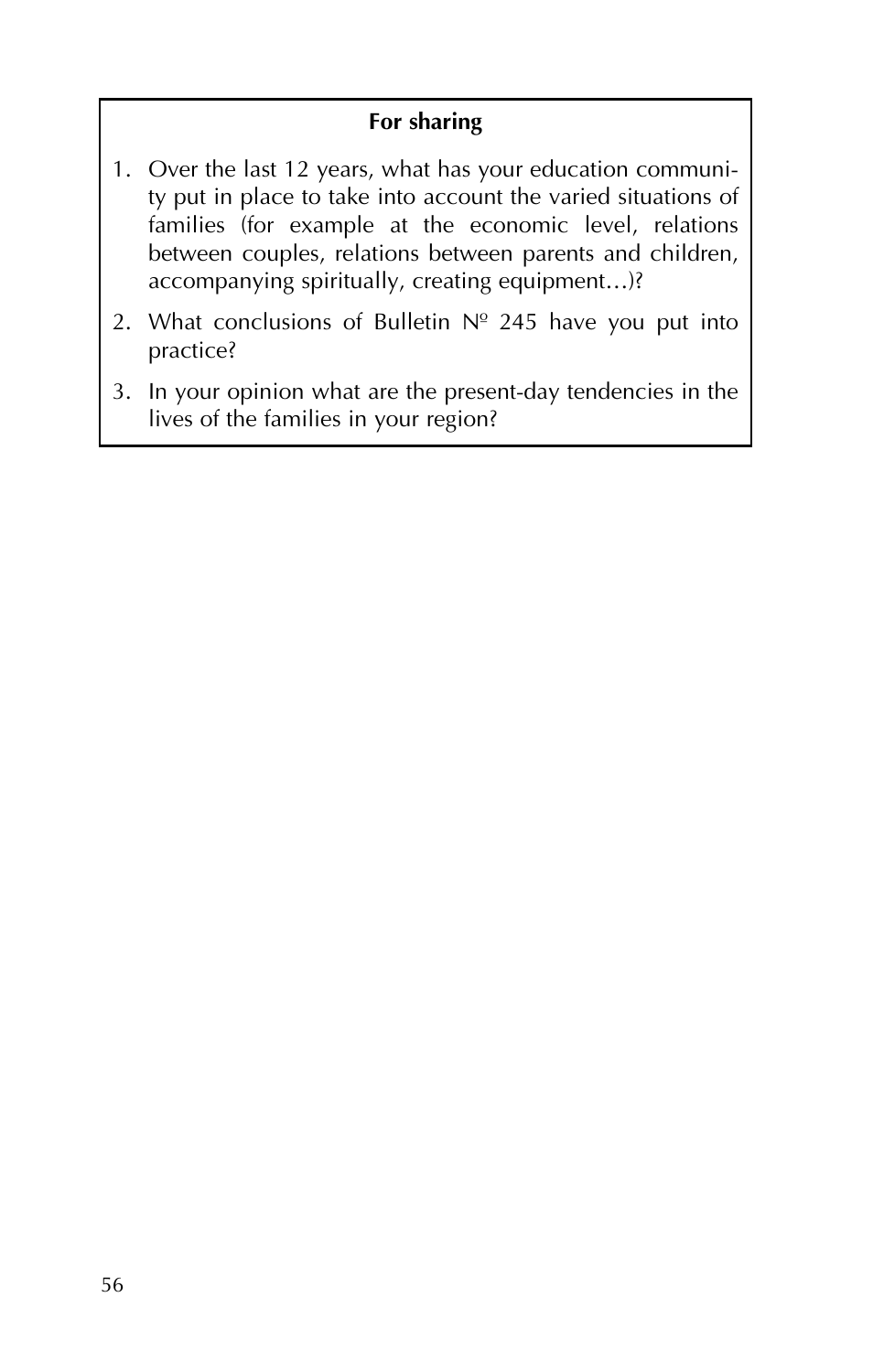### Origins of the replies

### **AFRICA**

Benin - Burkina Faso - Cameroon - Djibouti - Ghana -Madagascar – Mali – Mauritius – Namibia – Senegal – South Africa – Togo

#### **LATIN AMERICA**

Argentina – Bolivia – Brazil – Colombia – Cuba – Dominican Republic – Ecuador – Guatemala – Haiti – Mexico – Nicaragua – Panama – Paraguay – Peru – Uruguay – Venezuela

#### **NORTH AMERICA**

Canada - USA

#### **ASIA**

China – India – Macao – Philippines – Viet Nam

#### **EUROPE**

Belgium – Belarus – Czech Republic – Finland – France – Greece – Italy – Lithuania – Luxemburg – Malta – Poland – Russia – Spain – Slovakia – Switzerland – Ukraine – United Kingdom

#### **OCEANIA**

Australia – New Zeland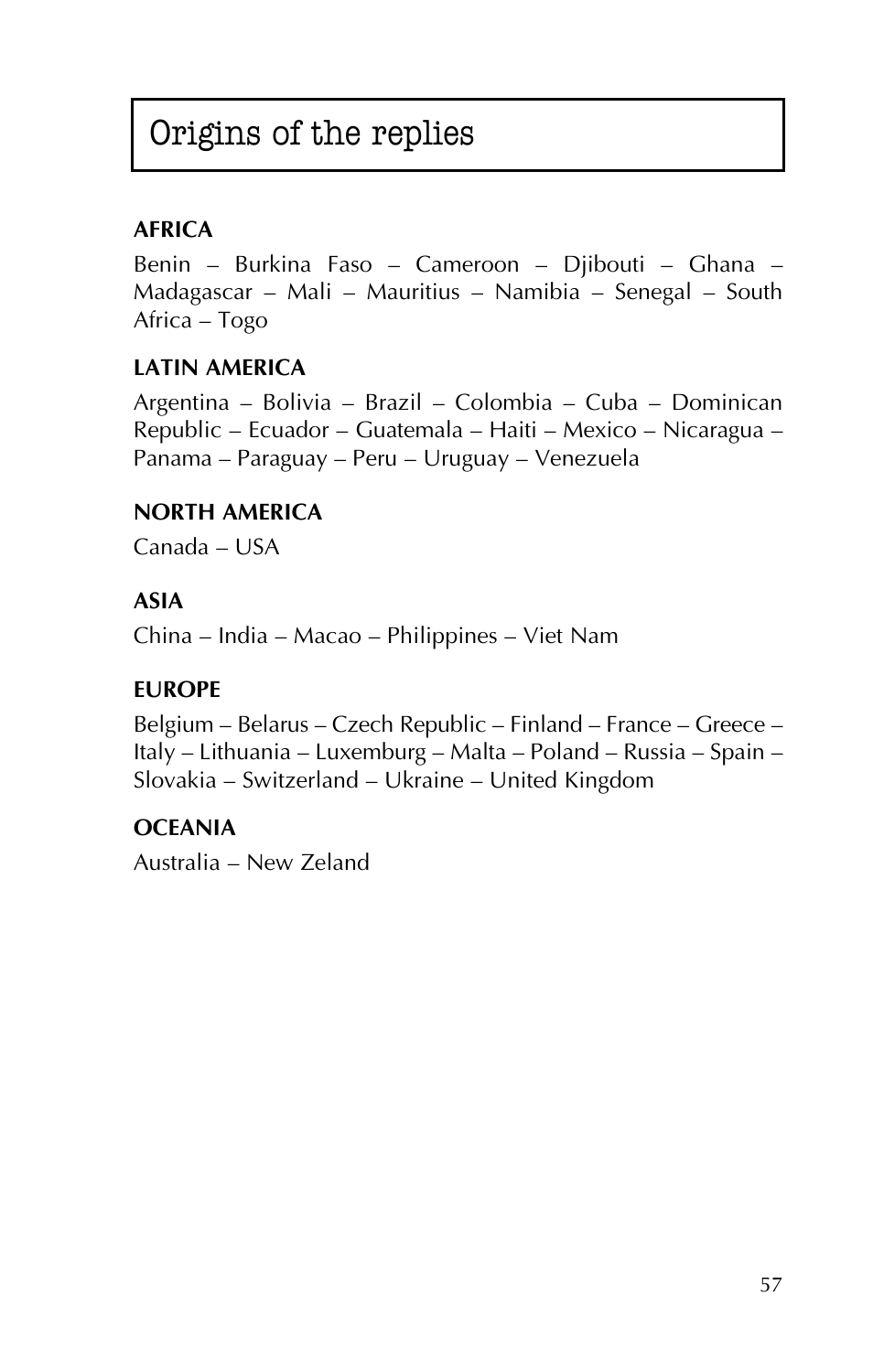### Members of the group of Catholic NGOs on Family

- International Association of Charities.
- ñ International Catholic Child Bureau.
- $-$  International Catholic Society for Girls.
- $-$  Caritas Internationalis.
- Catholic International Education Office.
- Pax Christi International.
- World Union of Catholic Women's Organisations.
- World Union of the Former Pupils of Catholic Education.
- With the participation of the International Catholic Centre for Cooperation with UNESCO.
- The Catholic NGOs members of the "Family" Group are active in 180 countries and represent over a hundred million persons.